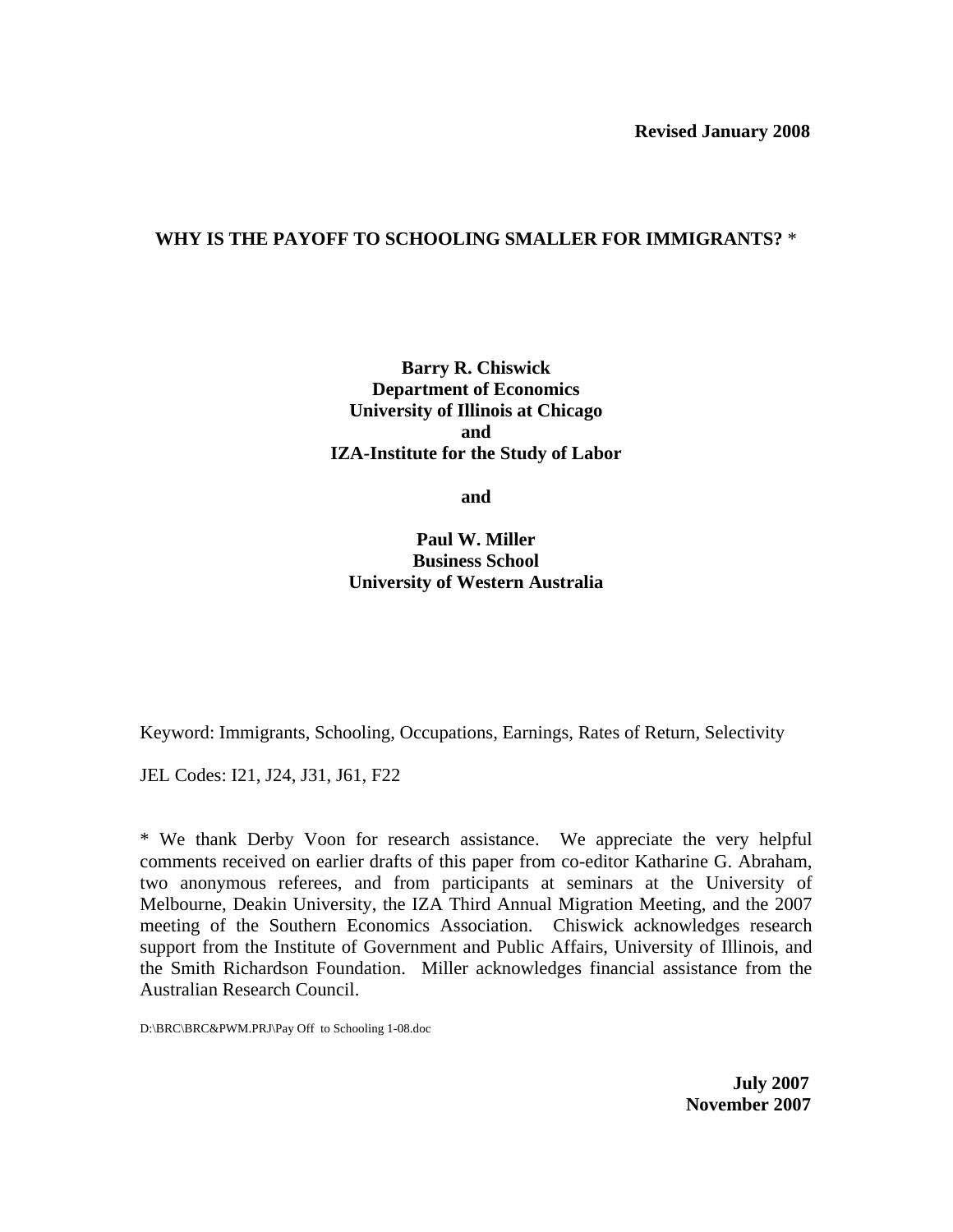## **ABSTRACT**

## **"WHY IS THE PAYOFF TO SCHOOLING SMALLER FOR IMMIGRANTS?"**

### **Barry R. Chiswick and Paul W. Miller**

 To answer the question, this paper uses the Over-Required-Under Education technique, a new decomposition methodology and data on adult men from the 2000 US Census. Using the 510 three-digit occupational categories, similar patterns emerge whether the mean or mode of education in the occupation is used as the typical (required) level. The partial effect of the occupation's typical schooling level is the same for immigrants and natives. About two thirds of the smaller effect of schooling on earnings is attributable to differences by nativity in the payoffs to over/under education. The remainder is largely due to the different distributions by nativity of over/under education. Favorable immigrant selectivity, especially among the least skilled, and to a lesser extent, limited transferability of foreign schooling, is largely responsible for these patterns. A variety of tests of robustness are performed, including separate analyses for child and adult immigrants. (150 words)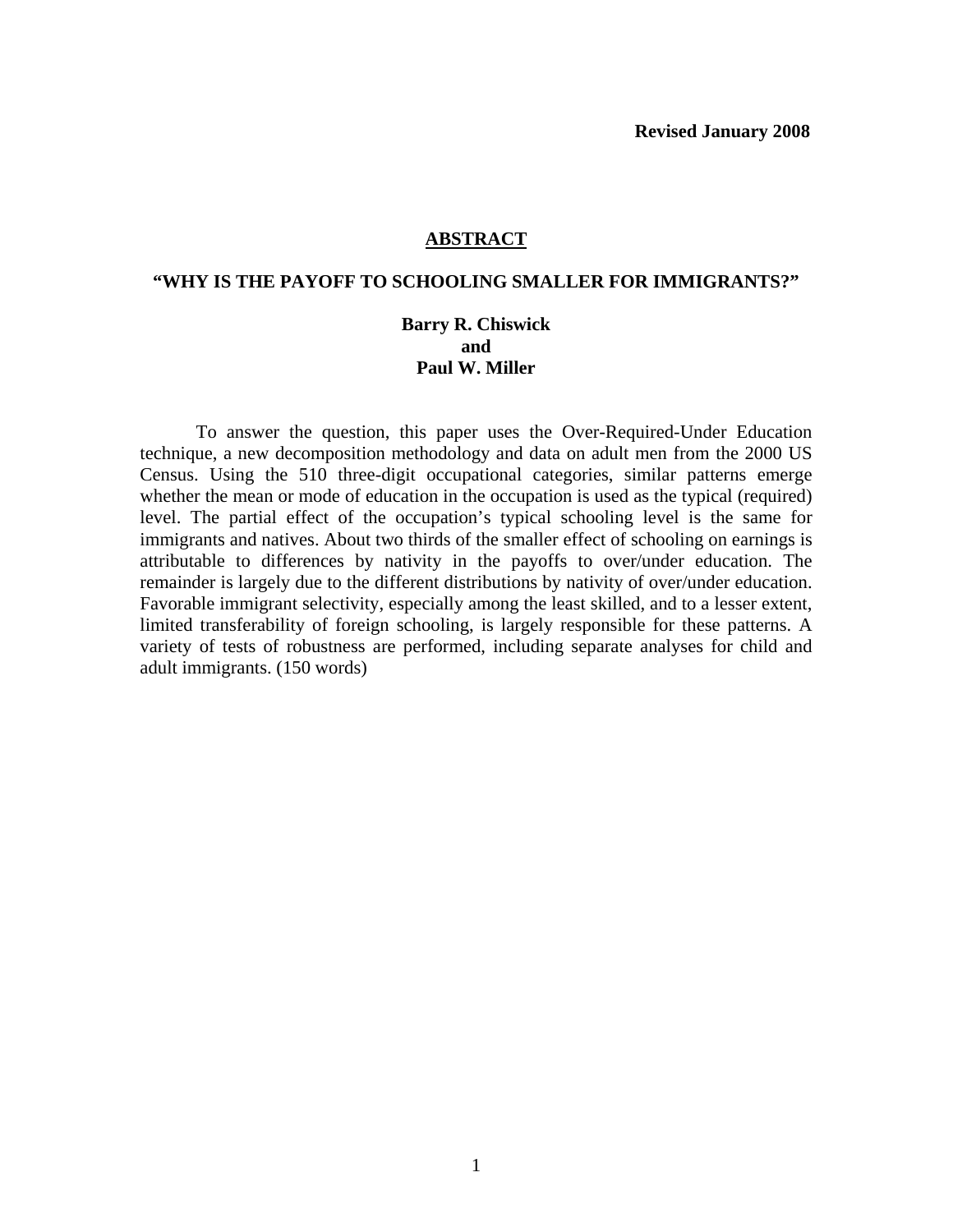## **WHY IS THE PAYOFF TO SCHOOLING SMALLER FOR IMMIGRANTS?**

#### **I. INTRODUCTION**

 One of the most striking empirical regularities that has emerged from comparative analyses of the earnings of immigrants and the native born is that the partial effect on earnings of a year of schooling is lower for the foreign born than for the native born. In Chiswick's (1978) seminal study, based on the 1970 US Census, the partial effect of a year of schooling on earnings for the native born was 7.2 percent, and that for the foreign born 5.7 percent.

 This pattern has been repeated in analyses of the US labor market based on more recent data, and in analyses of other labor markets. For example, Baker and Benjamin (1994) report that the partial effect of years of schooling on earnings in the Canadian labor market was 7.3 percent for natives and 4.8 percent for immigrants in 1971, 6.6 percent and 4.4 percent, respectively, for these groups in 1981, and 7.6 percent and 4.9 percent, respectively, for the two groups in 1986.

 For the Australian labor market in 1981, Beggs and Chapman (1988) report that the partial effect of schooling was 9.0 percent for the native born, 8.3 percent for immigrants from English-speaking countries, and only 4.9 percent for immigrants from non-English-speaking countries. Similarly, for the United Kingdom, Shields and Wheatley Price (1998) report that, in 1992-94, the partial effect of schooling was 6.9 percent for the white native born and 1.7 percent for non-white immigrants. These findings are not limited to English-speaking destinations. Similar findings emerge for Israel (see Chiswick (1979) and Friedberg (2000)) and Germany (Dustmann (1993)).

Three explanations for the lower partial effect of schooling among the foreign born are evaluated in this study: first, that it is due to self selection in migration that impacts mostly, though not exclusively, on the less-well educated; second, that it is due to the low degree of international skill transferability, a phenomenon that impacts mostly,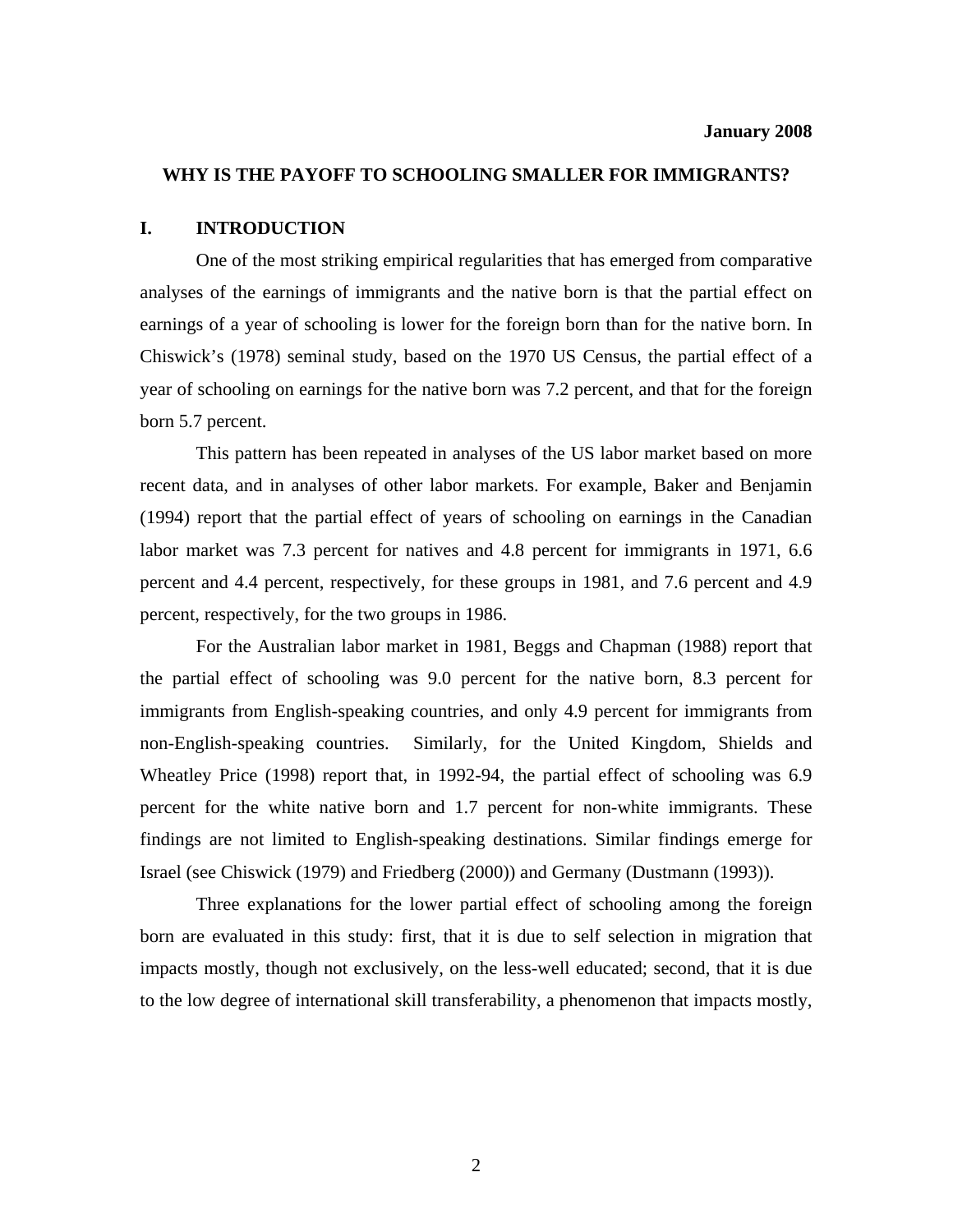though not exclusively, on the better educated; and thirdly, that it is due to discrimination in labor market earnings. $<sup>1</sup>$  $<sup>1</sup>$  $<sup>1</sup>$ </sup>

 The empirical relevance of these three explanations is assessed using insights from the overeducation/undereducation literature (see Hartog (2000), Daly *et al.* (2000) and Kiker *et al.* (1997)). It is reported in this literature that one-fifth to one-half of all workers may be in jobs that do not appear to be "well suited" to their schooling level. Some of these workers are "mismatched" because they have educational attainments below that which is typical for their jobs. These workers are undereducated, and it is argued below that their undereducated status (lower education given their occupation) is associated with self-selection in migration. Other workers may have educational attainments greater than that which is typical for their jobs. This is argued to arise from the less-than-perfect international transferability of human capital. Discrimination in labor market earnings is advanced in the conceptual framework presented as a potential cause of a smaller payoff to correctly-matched schooling for the foreign born. Separate analyses are conducted for immigrants who arrived in the US as young children and for those who arrived as adults.

 The structure of the paper is as follows. Section II presents descriptive material on the extent of over- and under-education among immigrants in the United States, using data from the US 2000 Census of Population. It also outlines a model of the earnings determination process that is based on these concepts of over- and under-education. The empirical analysis in the subsequent sections is limited to males aged 25 to 64 years. The study of the payoff to education for women is an important topic, but it raises additional issues which are beyond the scope of the current paper. These include the labor supply decision, particularly among married women, and possibly differential selection in migration. Section III examines variations in earnings according to the match between the immigrants' educational attainments and the levels that are typical for their jobs. These analyses are conducted separately for the native born and the foreign born. Section

<span id="page-3-0"></span><sup>&</sup>lt;sup>1</sup> A measurement error explanation would require this to be much more acute for immigrants from non-English-speaking countries than for those from English-speaking countries, and within the former group it needs to vary considerably by country of origin. This explanation cannot be pursued here directly because of the limited identifying instruments in the Census.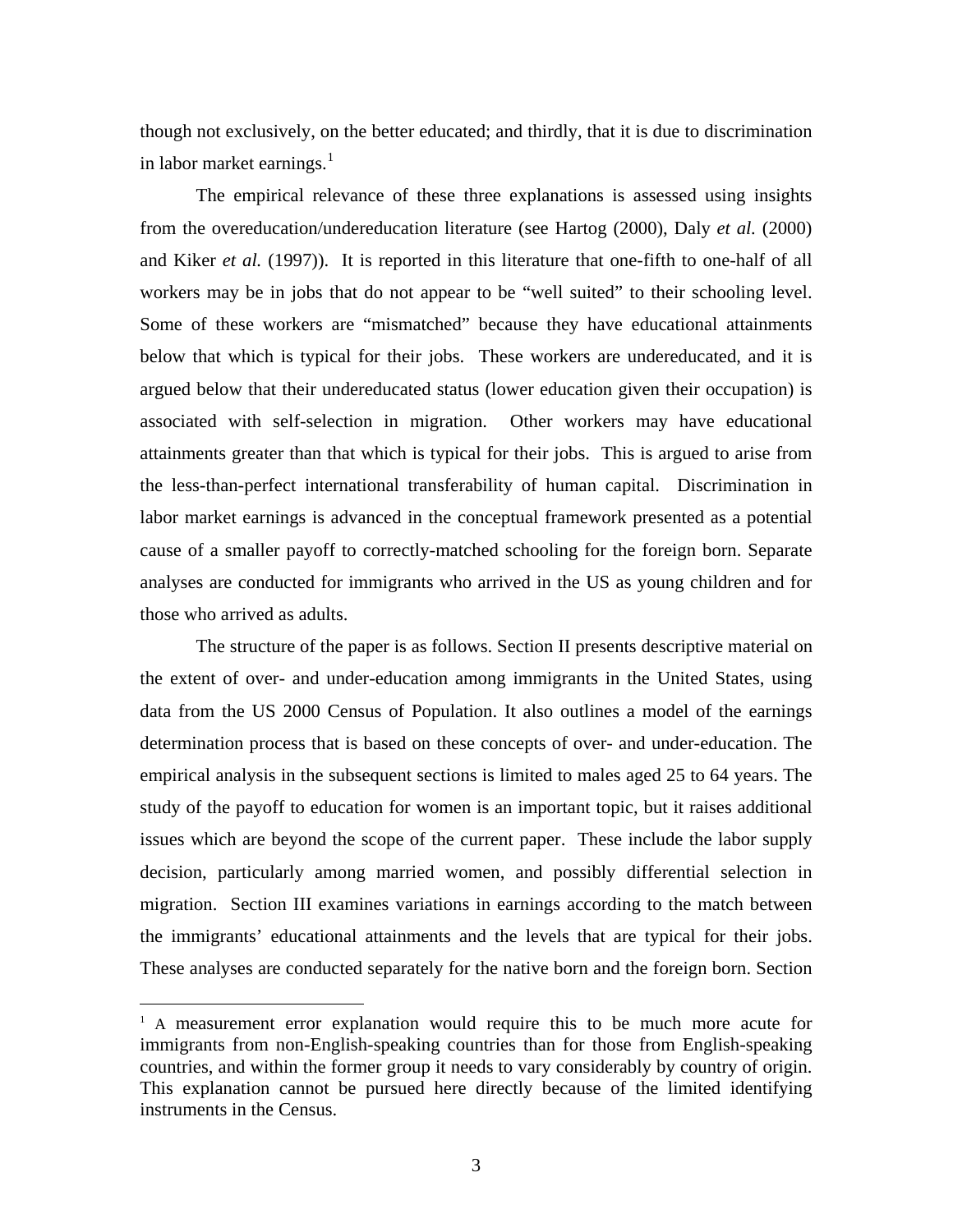IV then focuses on the extent to which the greater incidence of mismatch among the immigrant labor force can account for their lower partial effect of schooling. It develops a decomposition that is appropriate to the overeducation/undereducation conceptual framework. Section V conducts similar analyses among the foreign born for a number of birthplace groups, specifically, developed countries, less developed countries, and for specific birthplace regions within these two groupings. Section VI extends the analysis to consider the impact of schooling on the earnings of immigrants who came to the US as children and as adults. Section VII contains a summary and conclusion, with implications for the immigrant adjustment literature.

## **II. OVER- AND UNDER-EDUCATION IN THE US IN 2000**

 Each occupation can be viewed as having a "required", typical or reference level of education that is needed for satisfactory job performance. Within any occupation, however, there may be workers with levels of education greater than the reference level ("overeducated") and less than this reference level ("undereducated"). $2$ 

 The reference level of education has been determined in three ways in the overeducation/undereducation (ORU) literature, namely job analysis (Rumberger (1981)), worker self-assessment (Duncan and Hoffman (1981)) and realized matches (Verdugo and Verdugo  $(1989)$ ).<sup>[3](#page-4-1)</sup> The realized matches method is the most amenable for use with Census data. This is based on the actual educational attainments of workers in each occupation.

Two alternatives have been used for realized matches based on the mean and the mode. Groot (1996) considers the mean and standard deviation of educational attainments within each occupation. Workers whose educational attainments are greater than one standard deviation above (below) the mean value for their occupation are categorized as "overeducated" ("undereducated"). An alternative, used here, merely uses deviations

<span id="page-4-0"></span> $2$  See McGuinness (2006) and Hartog (2000) for overviews of the theoretical frameworks consistent with the overducation/undereducation hypotheses.

<span id="page-4-1"></span><sup>&</sup>lt;sup>3</sup>See Hartog (2000) for a review of this literature. The returns to education are apparently not sensitive to the measure used.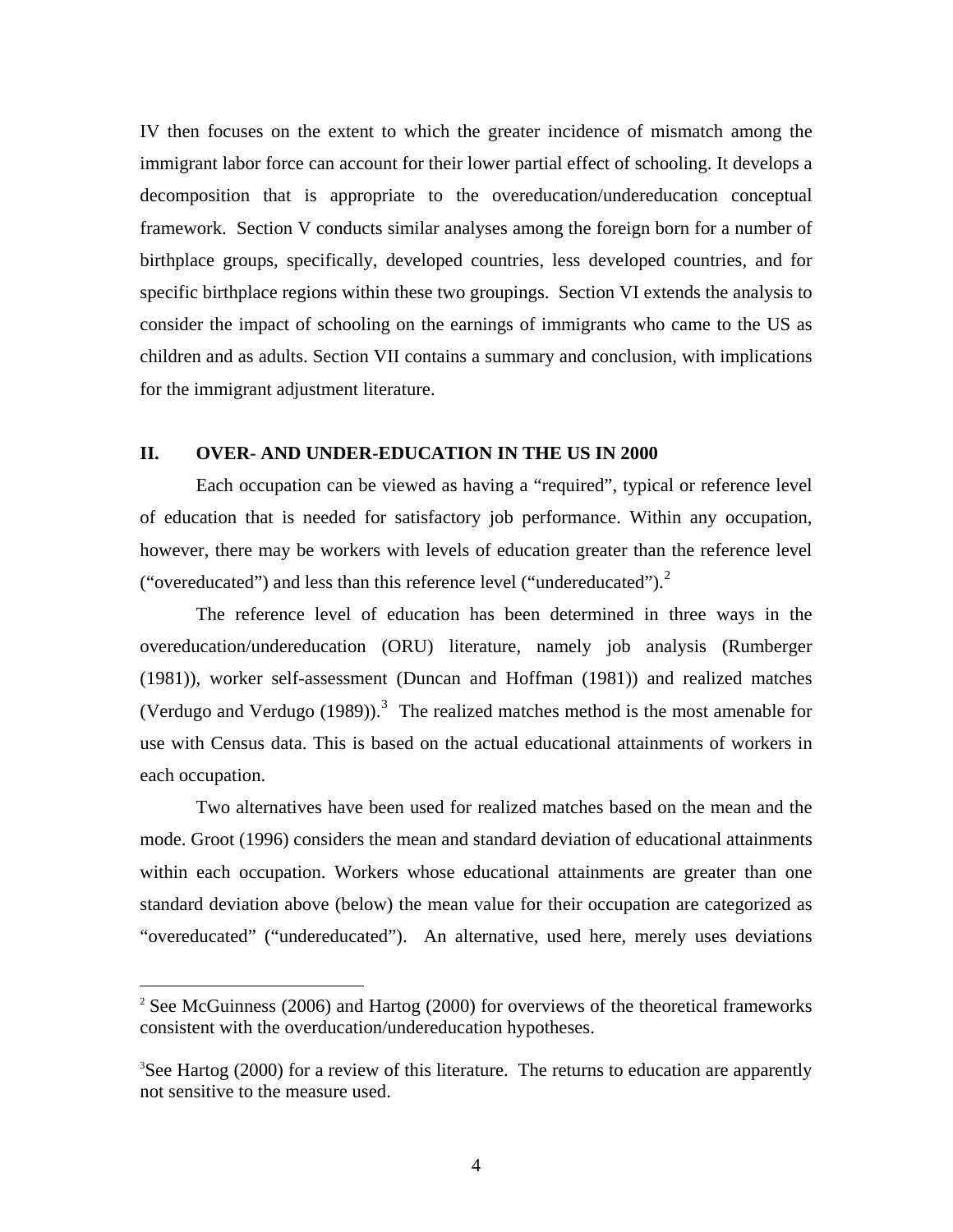from the mean. This is to avoid the problem raised by Hartog (2000, p.139) in using the mean plus/minus one standard deviation as the required level of schooling of the thresholds imposing a discrete jump for earnings at the tails of the distribution of overeducation and undereducation.

 Cohn and Khan (1995) and Kiker *et al.* (1997), on the other hand, have preferred the use of the modal year of education in the worker's occupation in the realized matches procedure. When using the mode, workers whose educational attainments are greater than (less than) the modal value are categorized as "overeducated" ("undereducated").

In this research the realized matches procedure will be used. Both the mode and the mean are used as the bases for the computations. The educational requirements of the jobs have been compiled using the educational attainment of **all** workers in each of the 510 three-digit occupations in the 2000 Census.<sup>[4](#page-5-0)</sup> Sensitivity tests indicate that the choice of population for defining the reference level of education is not a major issue.

 Table 1 lists information from the 2000 US Census by country of birth on the modal level of schooling and on the distribution of the workforce across the three mutually exclusive and exhaustive categories of (i) correctly matched, (ii) overeducated, and (iii) undereducated workers. (Appendix A contains further details on the required education data, and Appendix B replicates Table 1 for the means, using plus/minus one standard deviation.<sup>[5](#page-5-1)</sup> The econometric analysis using means employs actual deviations from the means.)

 The modal level of schooling for native-born males aged 25-64 is 12 years, as is that of the foreign born in the same age group. Using the realized matches method and the modal value for each person's occupation, around 33 percent of native-born male workers are overeducated, 24 percent undereducated, and 43 percent are correctly matched to their jobs. This is reasonably consistent with measures of the incidence of over- and under-education for the total US labor market presented in previous studies (Cohn and Khan (1995), Daly *et al*. (2000)).

<span id="page-5-0"></span><sup>&</sup>lt;sup>4</sup> Given the overwhelming preponderance of the native born in nearly all occupations, the modal education is heavily influenced by their occupational distribution.

<span id="page-5-1"></span> $5$  The appendices in this paper are available from the authors upon request.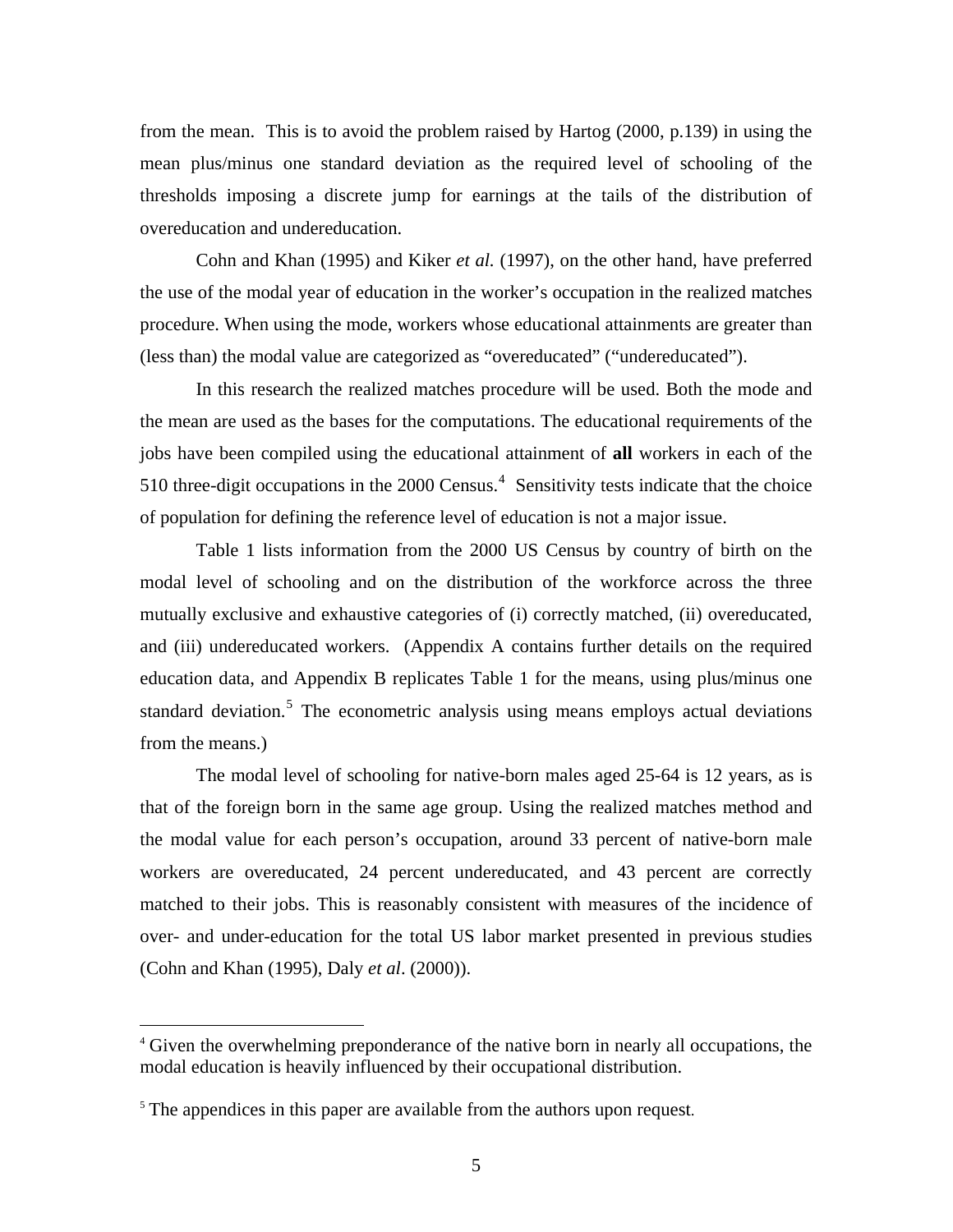|                                            | Modal<br>Schooling<br>(years) | Overeducated<br>(percent) | Correctly<br>Matched<br>(percent) | Undereducated<br>(percent) | Sample<br>Size |
|--------------------------------------------|-------------------------------|---------------------------|-----------------------------------|----------------------------|----------------|
| Native Born                                | 12.0                          | 32.71                     | 42.95                             | 24.35                      | 533,906        |
| Foreign Born                               | 12.0                          | 28.61                     | 28.09                             | 43.30                      | 84,290         |
| Region of Birth                            |                               |                           |                                   |                            |                |
| Developed                                  | 16.0                          | 36.91                     | 36.88                             | 26.21                      | 14,758         |
| · United Kingdom                           | 16.0                          | 37.31                     | 38.55                             | 24.14                      | 1,737          |
| · Ireland                                  | 12.0                          | 34.86                     | 40.80                             | 24.33                      | 394            |
| · Western Europe                           | 14.0                          | 44.11                     | 34.30                             | 21.60                      | 2,606          |
| · Southern Europe                          | 12.0                          | 24.07                     | 35.17                             | 40.76                      | 3,328          |
| • Eastern Europe                           | 12.0                          | 40.13                     | 38.09                             | 21.78                      | 1,880          |
| • Former USSR                              | 16.0                          | 50.79                     | 32.85                             | 16.36                      | 1,649          |
| $\bullet$ Canada                           | 16.0                          | 35.65                     | 40.13                             | 24.23                      | 1,985          |
| · Australian & NZ                          | 16.0                          | 31.67                     | 36.83                             | 31.50                      | 467            |
| $\bullet$ Japan                            | 16.0                          | 35.45                     | 45.46                             | 19.09                      | 712            |
| Less-Developed                             | 12.0                          | 26.83                     | 26.19                             | 46.98                      | 69,532         |
| · Mexico                                   | 5.5                           | 10.76                     | 17.18                             | 72.05                      | 27,757         |
| $\bullet$ Cuba                             | 12.0                          | 27.60                     | 28.69                             | 43.71                      | 2,331          |
| · Caribbean                                | 12.0                          | 24.44                     | 32.61                             | 42.96                      | 4,812          |
| · Central and South<br>America-Spanish     | 12.0                          | 24.88                     | 26.68                             | 48.44                      | 10,023         |
| • Central and South<br>America-non Spanish | 12.0                          | 28.25                     | 34.01                             | 37.74                      | 589            |
| · Indochina                                | 14.0                          | 27.06                     | 33.91                             | 39.03                      | 3,730          |
| · Philippines                              | 16.0                          | 49.60                     | 35.92                             | 14.47                      | 3,379          |
| $\bullet$ China                            | 17.5                          | 44.61                     | 31.83                             | 23.55                      | 3,973          |
| · South Asia                               | 16.0                          | 53.22                     | 34.01                             | 12.77                      | 4,264          |
| • Other South Asia                         | 16.0                          | 49.24                     | 30.62                             | 20.14                      | 854            |
| $\bullet$ Korea                            | 16.0                          | 43.97                     | 41.11                             | 14.91                      | 1,890          |

Table 1 Modal Schooling Level and Incidence of Over- and Under-Education by Country of Birth, Males 25-64, 2000 U.S. Census

Note: The modal level of schooling of each occupation is computed using information on all workers. See

47.13

49.93

Appendix A for details. Correctly matched workers are defined as those with the modal years of education in their occupation.

31.97

32.85

20.90

17.22

3,436

2,134

Source: United States Census of Population, 2000, One percent sample, PUMS file.

16.0

16.0

 $\overline{a}$ 

· Middle East

· Sub Sahara Africa

 While immigrants are as likely as the native born to be overeducated, the proportion undereducated differs sharply. Thus, 43 percent of foreign-born workers are undereducated and only 28 percent are correctly matched to the requirements of their jobs.<sup>[6](#page-6-0)</sup> The workers who are undereducated can be viewed as working in jobs that are above their measured schooling level. To the extent that they are able to perform these

<span id="page-6-0"></span><sup>&</sup>lt;sup>6</sup> There is a much wider variance of schooling for the foreign born than for the native born. This, however, is largely reflecting the inter-country differences in schooling levels among immigrants.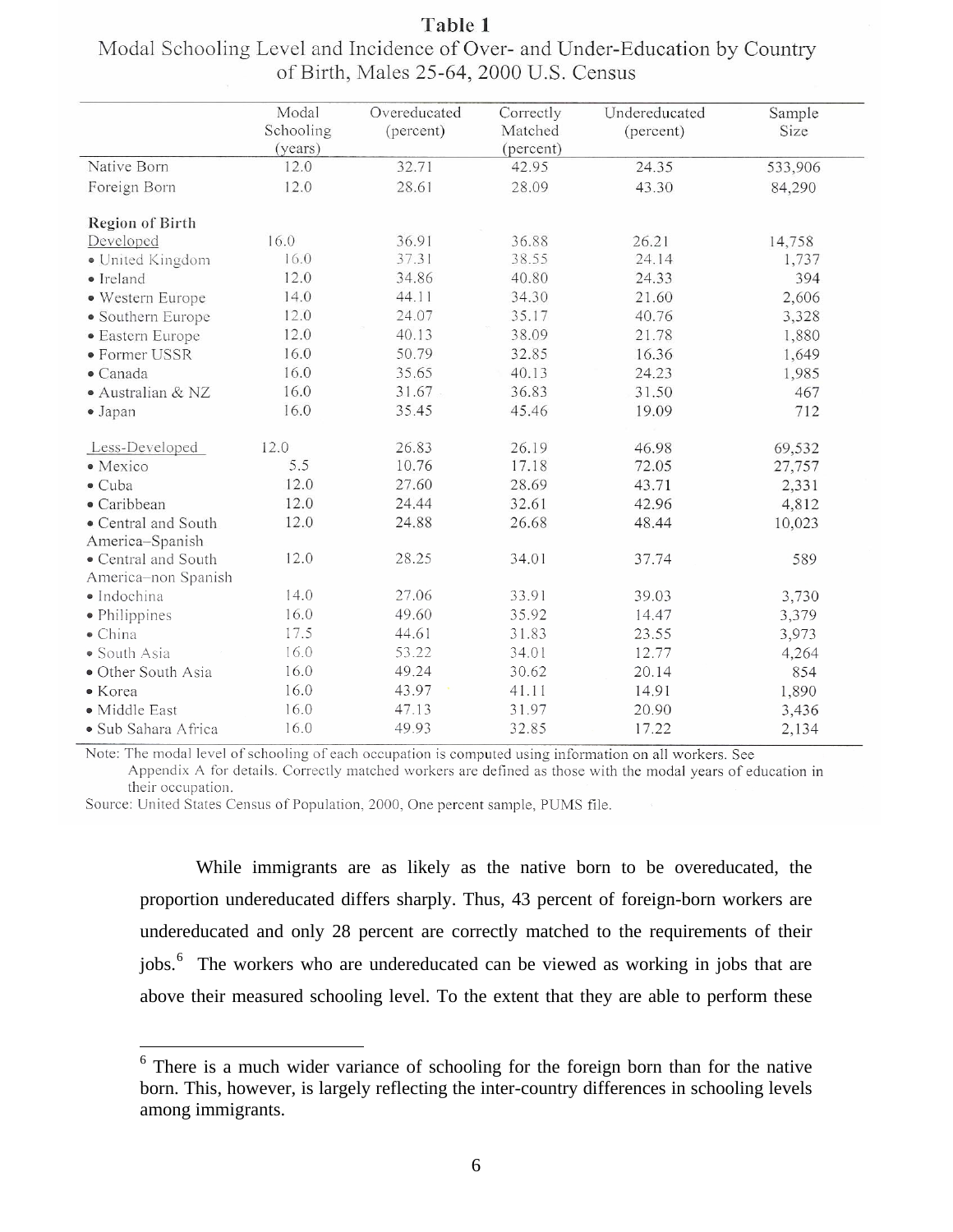jobs, it implies that they have other unmeasured attributes, such as motivation, effort, apprenticeship or on-the-job training that can compensate for their innate ability, measured schooling deficiency. Alternatively, there may be variability in skill requirements for jobs within the occupational categories that is correlated with the fraction foreign born.

Reflecting the fact that there is a distribution of educational attainments in each occupation, overeducated and undereducated workers are found in most of the 510 census occupations. However, the distribution is far from proportional to the representation of workers in each occupation, with around one-fifth of the native-born overeducated workers being in the following small number of jobs that typically have medium reference skill levels: (i) first-line supervisors/managers of retail sales workers or of production and operating workers; (ii) driver/sales workers; (iii) retail salespersons; (iv) carpenters; and (v) construction managers. The foreign-born overeducated are concentrated in similar occupations, though computer software engineers are a major addition to the list of occupations where foreign-born overeducated workers are prevalent.

Undereducation among the native born occurs disproportionately among the "all other managers group", general/operating managers, chief executives, and sales representatives in wholesaling and manufacturing. Drivers and sales workers is distinguished by being an occupation which has many workers who are both undereducated and overeducated. This is because the occupational category is broad and covers a range of job tasks. Undereducated foreign-born workers tend to be in different occupations than the native born, with their main occupations being construction laborers, miscellaneous agricultural workers, ground maintenance workers, cooks and janitors/building cleaners.

It is possible that the occupations where undereducated workers are concentrated do not actually require the level of education which is typical among incumbents, and this is why, as shown below, those with fewer years of schooling can perform satisfactorily in these occupations. However, the fact that the patterns that emerge from the realized matches method for establishing job requirements are remarkably similar to those reported based on the objective assessments under the job analysis procedure, or those for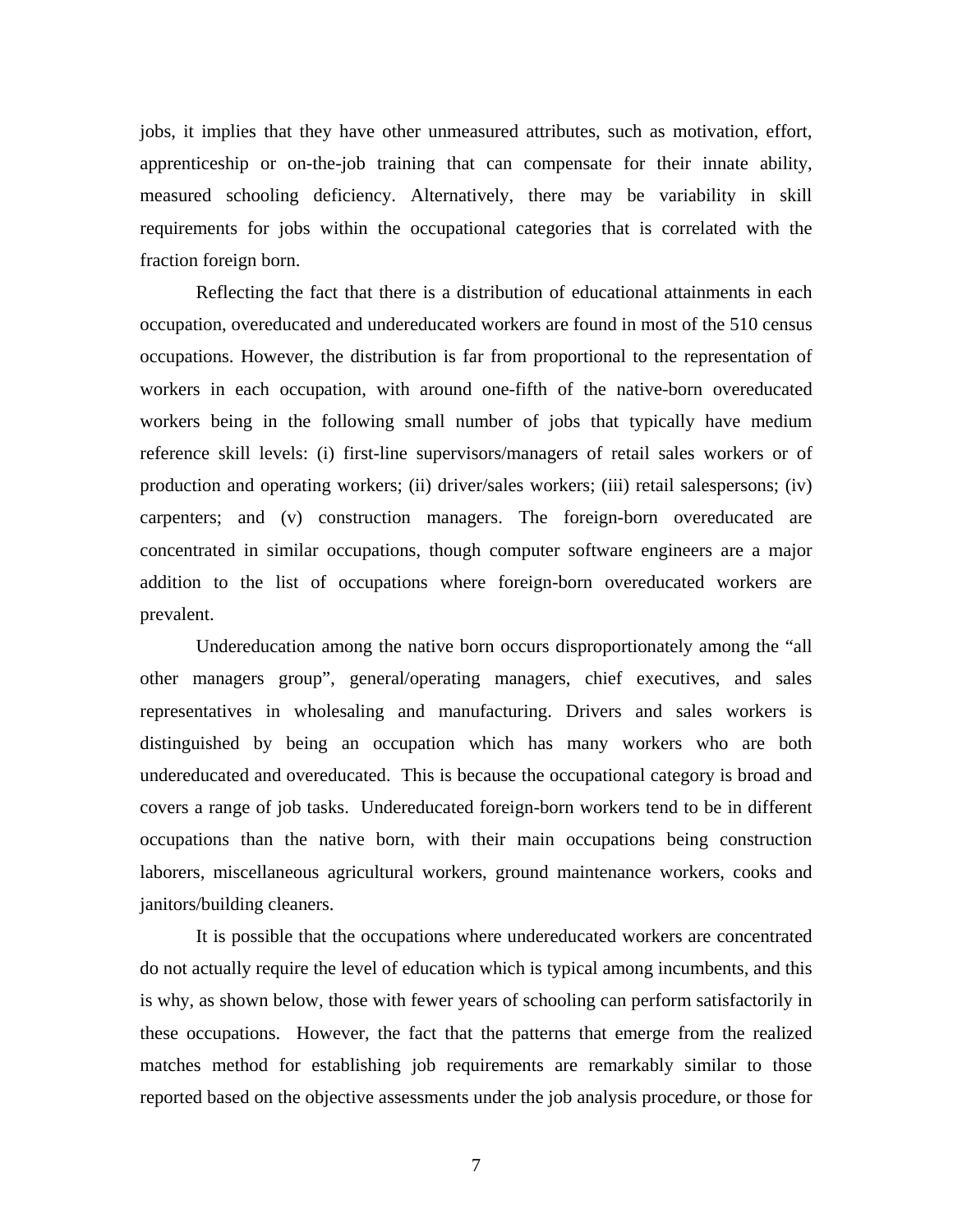worker assessments (Hartog (2000)), suggests that there is a meaningful distinction to be made between those who are undereducated and those who are correctly matched to the education requirements of their jobs.

 There are also noticeable variations in the extent of overeducation and undereducation across birthplace regions (Table 1). Immigrants with a high modal level of schooling are generally characterized by a high incidence of overeducation, while those with a low modal level of schooling have a high incidence of undereducation. The simple correlation coefficient between the modal level of education and the incidence of overeducation for the birthplace regions in Table 1 is 0.796, while for undereducation it is **-0.851, and for the correct matching it is much lower, 0.5[7](#page-8-0)6.<sup>7</sup>** 

 This analysis was repeated using the mean level of education in each occupation as the benchmark. Relevant details are reported in Appendix B. The salient features of this analysis appear to be insensitive to the underlying methodology, of mode or mean, as the measure of the match.

 When examining the consequences for earnings of overeducation and undereducation, researchers have made use of a variant of the human capital earnings function that has been termed the ORU (**O**vereducation/**R**equired education/**U**ndereducation) specification. In this model, the dependent variable is the natural logarithm of earnings  $(\ln Y_i)$  and the variable for actual years of education is decomposed into three terms. That is,

(1)  $\ln Y_i = \alpha_0 + \alpha_1 \textbf{Over\_Educ}_i + \alpha_2 \textbf{Req\_Educ}_i + \alpha_3 \textbf{Under\_Educ}_i + ... + u_i$ 

where **O**ver\_Educ = years of surplus education or overeducation **Req\_Educ** = required or reference years of education Under  $E$ duc  $=$  years of deficit education or under education

and the actual years of education equals **O**ver\_Educ + **R**eq\_Educ – **U**nder\_Educ. Note that for each individual, "**O**ver\_Educ" and "**U**nder\_Educ" cannot both be positive. Either one or both must be zero.

<span id="page-8-0"></span><sup>7</sup> More extensive analyses of the incidence of overeducation, undereducation and of correctly matched education are reported in Chiswick and Miller (2007).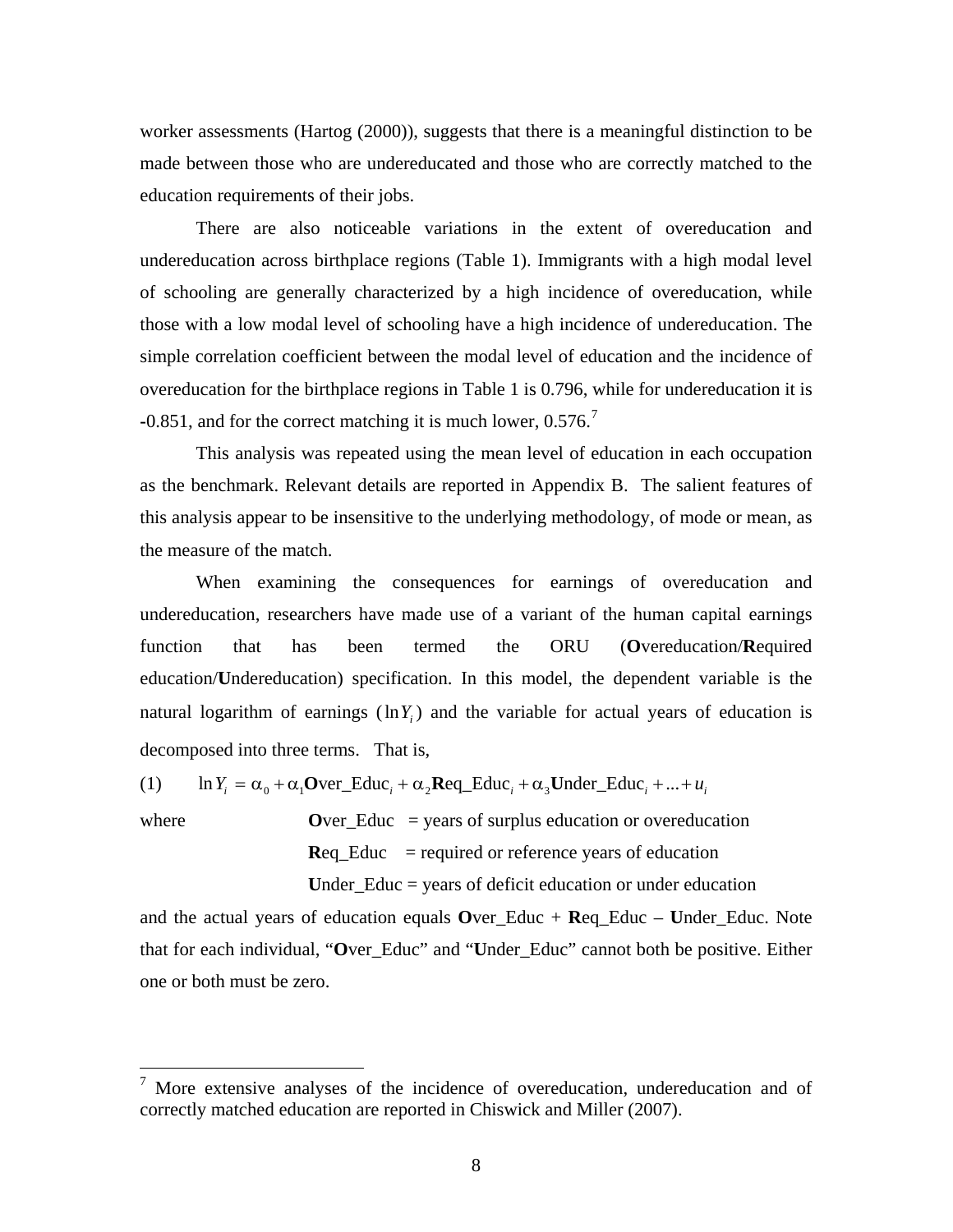## **III. EARNINGS AND JOB MATCHING**

Table 2 presents the results for the education variables from the regression analysis of earnings for employed adult men in the United States. (The full regression is reported in Appendix C.) The table contains estimates for both the native and the foreign born. Columns (i) and (iv) provide the results based on the standard model, while columns (ii) and (v) give the results generated by the ORU model. For both the standard and ORU models, a set of non-education explanatory (control) variables is entered into the specification. The change from the standard to the ORU specification of education has no major effect on the coefficients of the control variables (see Appendix C). All of the equations are estimated using OLS, with heteroskedasticity-consistent standard errors.<sup>[8](#page-9-0)</sup>

 For the native born, according to Table 2, column (i), the return to an additional year of education is 10.6 percent.<sup>[9](#page-9-1)</sup> This is slightly higher than has been reported from analyses of earlier data sets, though it represents a continuation of the increase in the partial effect of schooling recorded in recent decades. Among the foreign born, the partial effect of years of schooling on earnings is only 5.2 percent. This is only one-half the effect found for the native born and the difference in estimated effects is highly significant. Thus the pattern observed by Chiswick (1978), based on analyses of the 1970 Census, and found in later Censuses and for other countries, is alive and well three decades later.

## **Table 2 Coefficients on the Education Variables from a Regression Analysis of Earnings, US 2000(a)**

| UП<br>$1$ value<br>$ -$ | -<br>.<br>-----<br>70<br>UII<br>- --- |
|-------------------------|---------------------------------------|
|                         |                                       |

<span id="page-9-0"></span><sup>&</sup>lt;sup>8</sup> It is possible that the educational attainment and ORU variables are endogenous in the model of earnings, though analysis of this is prevented by the absence of suitable instruments in the census data. This approach is standard in the human capital literature in general, including the undereducation/overeducation literature.

<span id="page-9-1"></span><sup>9</sup> The conventional interpretation of the coefficient on the education variable as the approximate return to an additional year of education is used here. See Chiswick (2003) for discussion.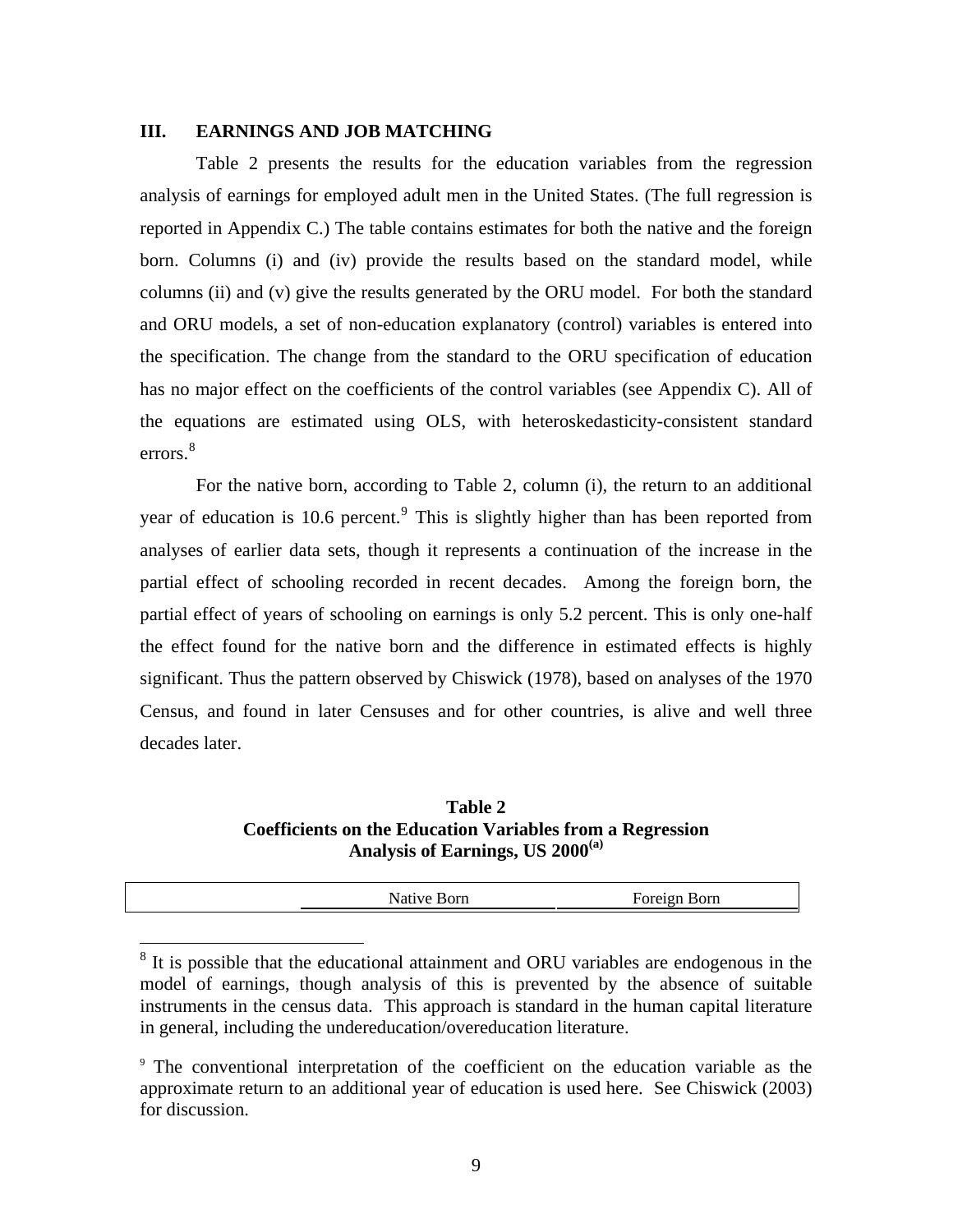| Variable                           | $\left( 1\right)$ | (i)                 | Mean(SD)        | (iv)             | (V)                 | Mean(SD)         |
|------------------------------------|-------------------|---------------------|-----------------|------------------|---------------------|------------------|
| <b>Actual Education</b>            | 0.106<br>(202.11) | (c)                 | 13.67<br>(2.51) | 0.052<br>(66.51) | (c)                 | 11.874<br>(4.78) |
| Reference Education <sup>(b)</sup> | (c)               | 0.154<br>(254.62)   | 13.57<br>(1.98) | (c)              | 0.153<br>(91.66)    | 13.25<br>(1.94)  |
| Overeducation                      | (c)               | 0.056<br>(52.26)    | 0.70<br>(1.21)  | (c)              | 0.044<br>(18.41)    | 0.71<br>(1.35)   |
| <b>Undereducation</b>              | (c)               | $-0.067$<br>(69.42) | 0.61<br>(1.39)  | (c)              | $-0.021$<br>(21.30) | 2.08<br>(3.39)   |

Notes:

 $\overline{a}$ 

(a) Partial effects of the education variable from a regression of the natural logarithm of earnings in 1999 on education and labor market experience, weeks worked, married, veteran, race, English language proficiency, living in the South and in metropolitan area, and for the foreign born, years since migration and US citizen. Full regression equation in Appendix C.

(b) Based on Realized Matching approach using the mode.

(c) Variable not entered.

Source: United States Census of Population, 2000, one percent sample, PUMS file.

Table 2, Columns (ii) and (v) list the results from the ORU model. The  $\overline{R}^2$  for this model is 0.357 for the native born and 0.404 for the foreign born. Hence the change in the specification of the education variable is associated with an increase in the adjusted  $\overline{R}^2$  of between two and four percentage points. This compares favorably with the increase of only one percentage point (or less than 2 percent of the unexplained variation) following the inclusion of the country of birth fixed effects in the analyses for the foreign born. This suggests that the ORU specification of the education variable has considerable relative explanatory capability.<sup>10</sup>

 For the native born (Table 2, column (ii)), the return on the reference years of education is 15.4 percent, almost five percentage points higher than that obtained when the actual years of education variable is used in the specification. The return to the reference years of education for the foreign born is 15.3 percent, which is almost identical to the return for the native born. The return to the reference years of education is a return to having the extra year of education and being placed in an occupation where the

<span id="page-10-0"></span><sup>&</sup>lt;sup>10</sup> By setting  $\alpha_1 = \alpha_2 = (-\alpha_3)$  in the ORU model of equation (1), the traditional earnings function is obtained. This set of restrictions is rejected by the data, lending formal statistical support to the ORU model. Hartog (2000, p.135) concludes that this superiority of the ORU specification is not testimony of a non-linearity in the returns to education, as the education mismatch effects carry over to models that include a squared education variable. This finding carries across to the current analysis.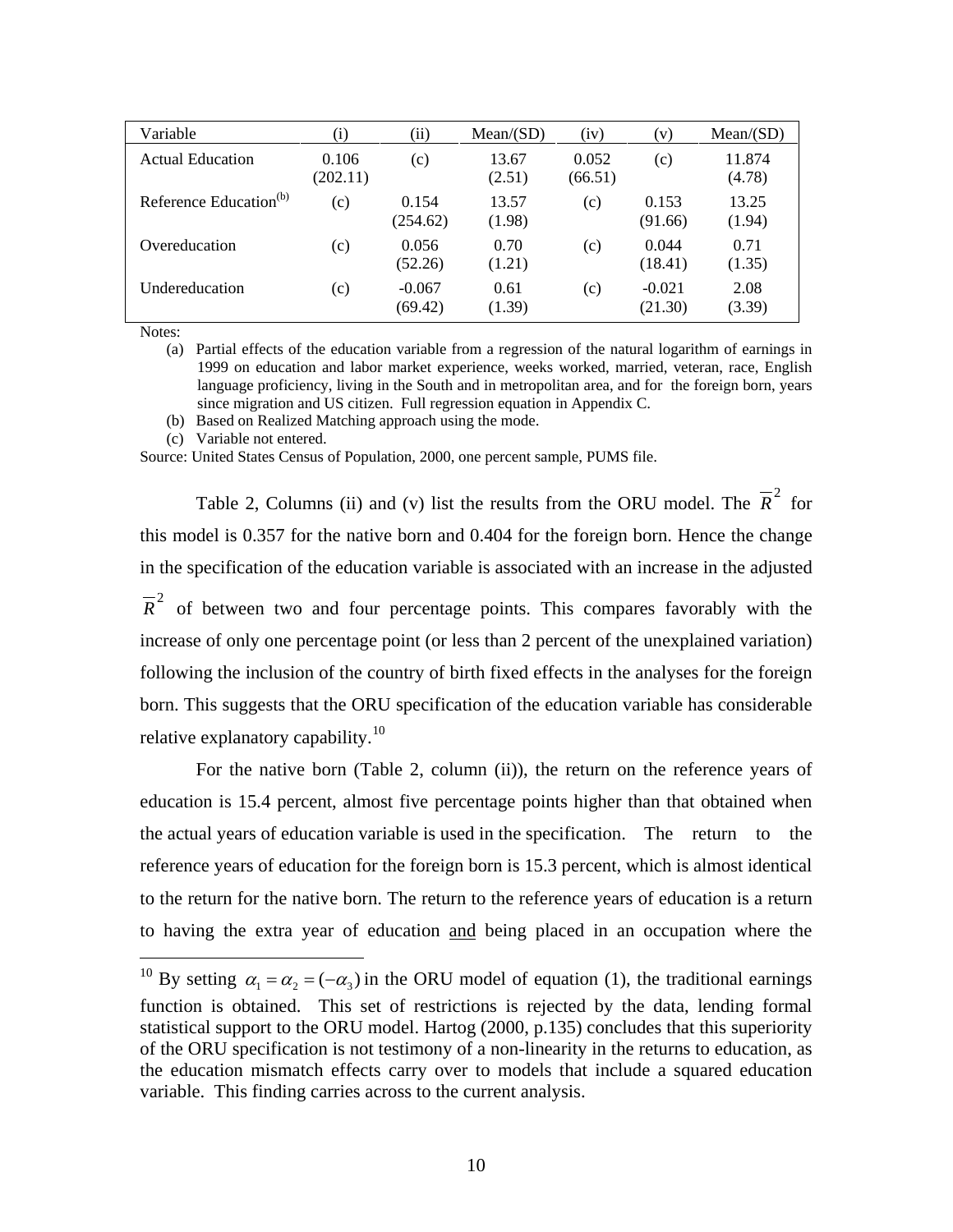education is typical. Thus, there are two changes, the person's education and his occupation. Once "mismatches" are taken into account, the return to years of schooling is higher than otherwise.

 There are two types of mismatches: overeducation and undereducation. Among the native born, years of overeducation are associated with 5.6 percent higher earnings. That is, a year of correctly matched education is associated with 15 percent higher earnings, but a year of education beyond that which is typical for the worker's occupation is associated with only 5.6 percent higher earnings. To put it in context, the cab driver with a BA earns more than the high school graduate cab driver, but the return on the extra four years of schooling is very low. As shown in Table 1, 32.7 percent of native-born workers are overeducated. The overeducated native-born workers have, on average, 2.13 years of surplus education.

 Among the foreign born, a year of overeducation is associated with only 4.4 percent higher earnings. This is one percentage point less than the earnings increment associated with overeducation for the native born, and this difference is statistically significant ('t' statistic on the difference is 4.62). According to Table 1, 28.6 percent of the foreign born are overeducated. Overeducated immigrants have, on average, 2.48 years of overeducation.

 Years of undereducation are associated with an earnings penalty of 6.7 percent among the native born, and an earnings penalty of only 2.1 percent among the foreign born. The difference between these estimates is highly significant ( $t$ ) statistic = 33.11). These earnings penalties impact on a major segment of the workforce. Among the native-born workforce, 24.3 percent is undereducated (Table 1), and the mean years of undereducation among them is 2.5. Among the foreign born the incidence of undereducation is much larger, at 43.3 percent (Table 1), and the mean years of undereducation is also much larger, it is 4.8.

These estimates of the returns to the reference years of education, years of overeducation and years of undereducation are not sensitive to the way the reference years of education have been computed. To illustrate this, the ORU model was estimated with the reference years of education being computed using information only for nativeborn workers, and also using information only for native-born male workers. The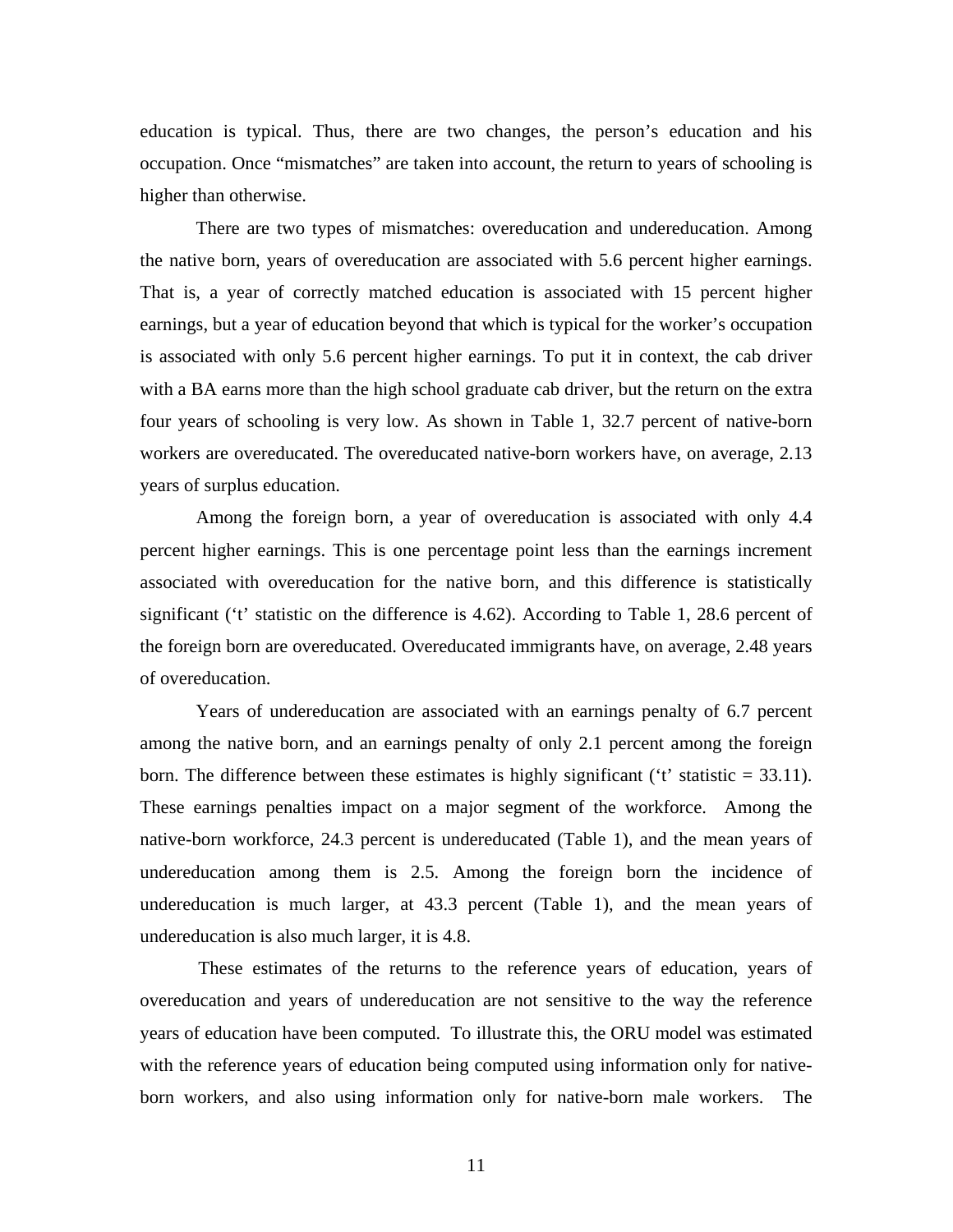reference years of education were also computed using only 23 broad occupational categories in place of the 510 detailed census occupations used for Table 2. Selected results are presented in Table 3. These results are perhaps not surprising given the very high correlation among these alternative ways for defining the reference years of education. The literature does not provide a basis for choosing among the algorithms used in Table 3, although the use of all occupations rather than the 23 broad categories is better suited for a job matching model.

|                        | <b>Reference Level of Education</b> |                                              |                                             |                                               |  |  |  |  |
|------------------------|-------------------------------------|----------------------------------------------|---------------------------------------------|-----------------------------------------------|--|--|--|--|
| <b>Variable</b>        | <b>All Workers</b><br>(i)           | <b>Native-born</b><br><b>Workers</b><br>(ii) | Native-born<br><b>Male Workers</b><br>(iii) | All Workers,<br><b>23 Occupations</b><br>(iv) |  |  |  |  |
| 1. Native born         |                                     |                                              |                                             |                                               |  |  |  |  |
| Reference<br>Education | 0.154<br>(254.62)                   | 0.154<br>(254.71)                            | 0.149<br>(246.89)                           | 0.141<br>(221.34)                             |  |  |  |  |
| Overeducation          | 0.056<br>(52.26)                    | 0.057<br>(53.85)                             | 0.050<br>(42.72)                            | 0.093<br>(101.44)                             |  |  |  |  |
| Undereducation         | $-0.067$<br>(69.42)                 | $-0.067$<br>(69.04)                          | $-0.072$<br>(77.29)                         | $-0.074$<br>(72.76)                           |  |  |  |  |
| $\overline{R}^2$       | 0.3565                              | 0.3566                                       | 0.3539                                      | 0.3445                                        |  |  |  |  |
| 2. Foreign Born        |                                     |                                              |                                             |                                               |  |  |  |  |
| Reference              | 0.153                               | 0.152                                        | 0.137                                       | 0.149                                         |  |  |  |  |
| Education              | (91.66)                             | (91.27)                                      | (82.08)                                     | (84.85)                                       |  |  |  |  |
| Overeducation          | 0.044<br>(18.41)                    | 0.044<br>(18.72)                             | 0.044<br>(17.40)                            | 0.074<br>(33.66)                              |  |  |  |  |
| Undereducation         | $-0.021$<br>(21.30)                 | $-0.022$<br>(21.78)                          | $-0.025$<br>(24.70)                         | $-0.020$<br>(20.31)                           |  |  |  |  |
| $\overline{R}^2$       | 0.4040                              | 0.4034                                       | 0.3948                                      | 0.3963                                        |  |  |  |  |

**Table 3 Estimated Coefficients for Education Variables in ORU Model with Different Reference Levels of Education(a)**

Notes: (i) The reference level of education is based on the educational attainments of all workers in the 510 Census occupations.

 (ii) The reference level of education is based on the educational attainments of native-born workers in the 510 Census occupations.

 (iii) The reference level of education is based on the educational attainments of native-born male workers in the 510 Census occupations.

 (iv) The reference level of education is based on the educational attainments of all workers in 23 broad Census occupational categories.

(a) Heteroscedasticity consistent "t" statistics in parentheses.

Source: United States Census of Population, 2000, one percent sample, PUMS file.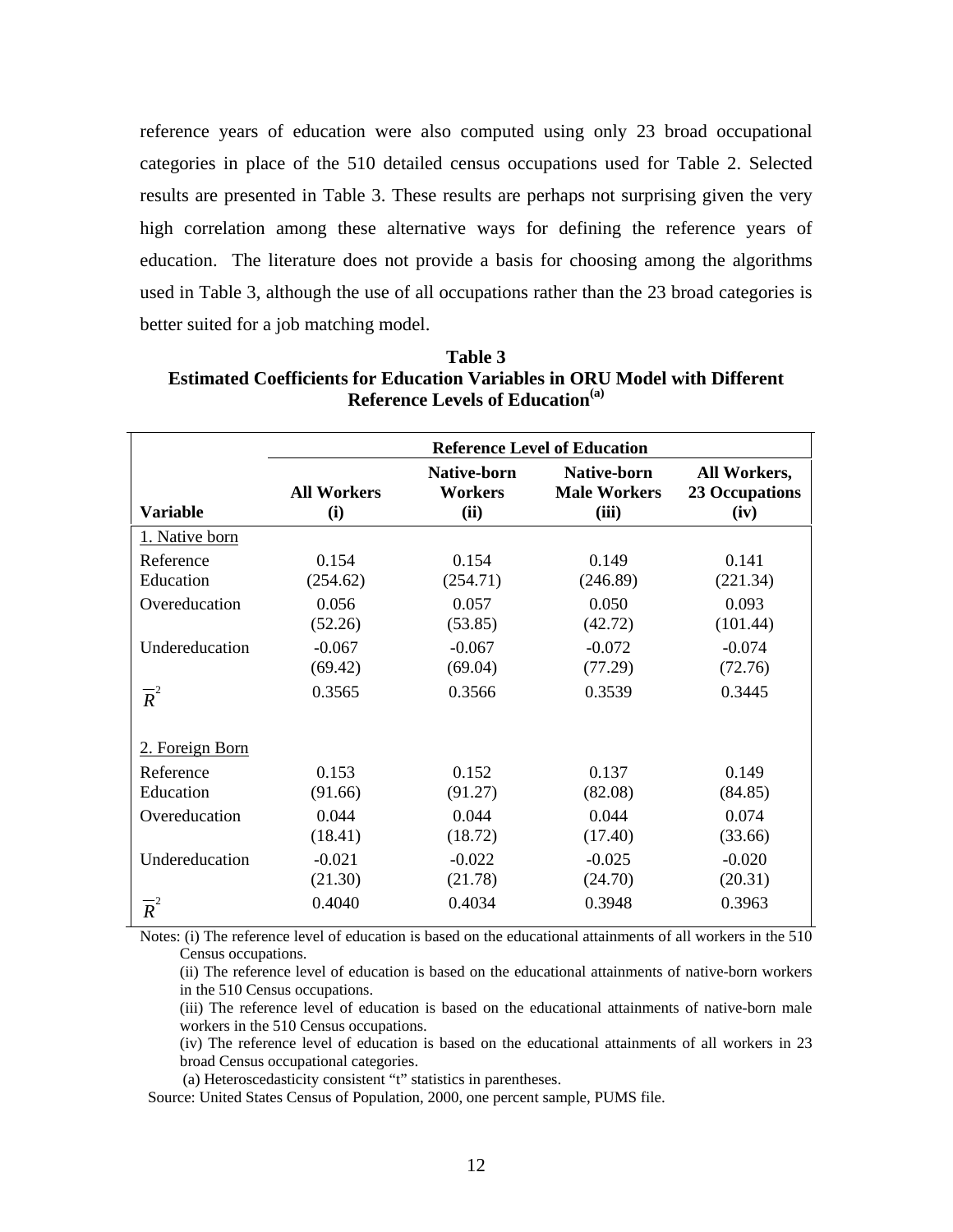Similarly, the estimates of the earnings effects of overeducation and undereducation are not sensitive to the linearity assumption of Table 2 with respect to the payoff to the typical years of schooling.<sup>[11](#page-13-0)</sup> Hence, when the square of the reference level of education was included in the model, the results for the ORU variables among the native born were:

$$
0.325 \text{Req\_Educ} - 0.006 \text{Req\_Educ}^2 + 0.056 \text{Over\_Educ} - 0.069 \text{Under\_Educ} (29.12) \qquad (15.29) \qquad (52.22) \qquad (70.41)
$$

For the foreign born, the estimates for the ORU variables in the more general specification were:

$$
0.496\text{Req\_Educ} - 0.012\text{Req\_Educ}^2 + 0.042\text{Over\_Educ} - 0.021\text{Under\_Educ} (20.11) \qquad (13.87) \qquad (17.88) \qquad (22.43)
$$

 Comparing these results to those in Table 2, there is little change in the overeducation or the undereducation coefficients. Under the quadratic specification for the reference level of education, the payoff to correctly matched education for the foreign born is greater than that for the native born up to 14 years of education, and is less than that for the native born beyond that level.

Patterns similar to those in Table 2 are found when the mean rather than the mode is used as the required level of education (Appendix D). In the regression analyses of means the number of years of over/under education is computed as the difference between the respondent's schooling and the mean schooling level in his occupation. The coefficient on required education is 16.7 percent for the native born (an increase from 10.6 percent for education), and 15.7 percent for the foreign born (an increase from 5.2 percent). The coefficients on years of overeducation are close, 5.1 percent and 4.1

<span id="page-13-0"></span> $11$  The finding of lower returns to schooling for the foreign born than for the native born is also not sensitive to the linearity assumption of Table 2. When the actual years of education are entered into the model in quadratic form, the coefficients on the linear and squared terms were -0.0283 and 0.005, respectively, for the native born, and -0.0544 and 0.0053, respectively, for the foreign born. Thus, evaluated at 8, 12 and 16 years of schooling, the payoff to schooling is 5.24, 9.27 and 13.30 percent for the native born, and 2.97, 5.08 and 11.39 percent for the foreign born.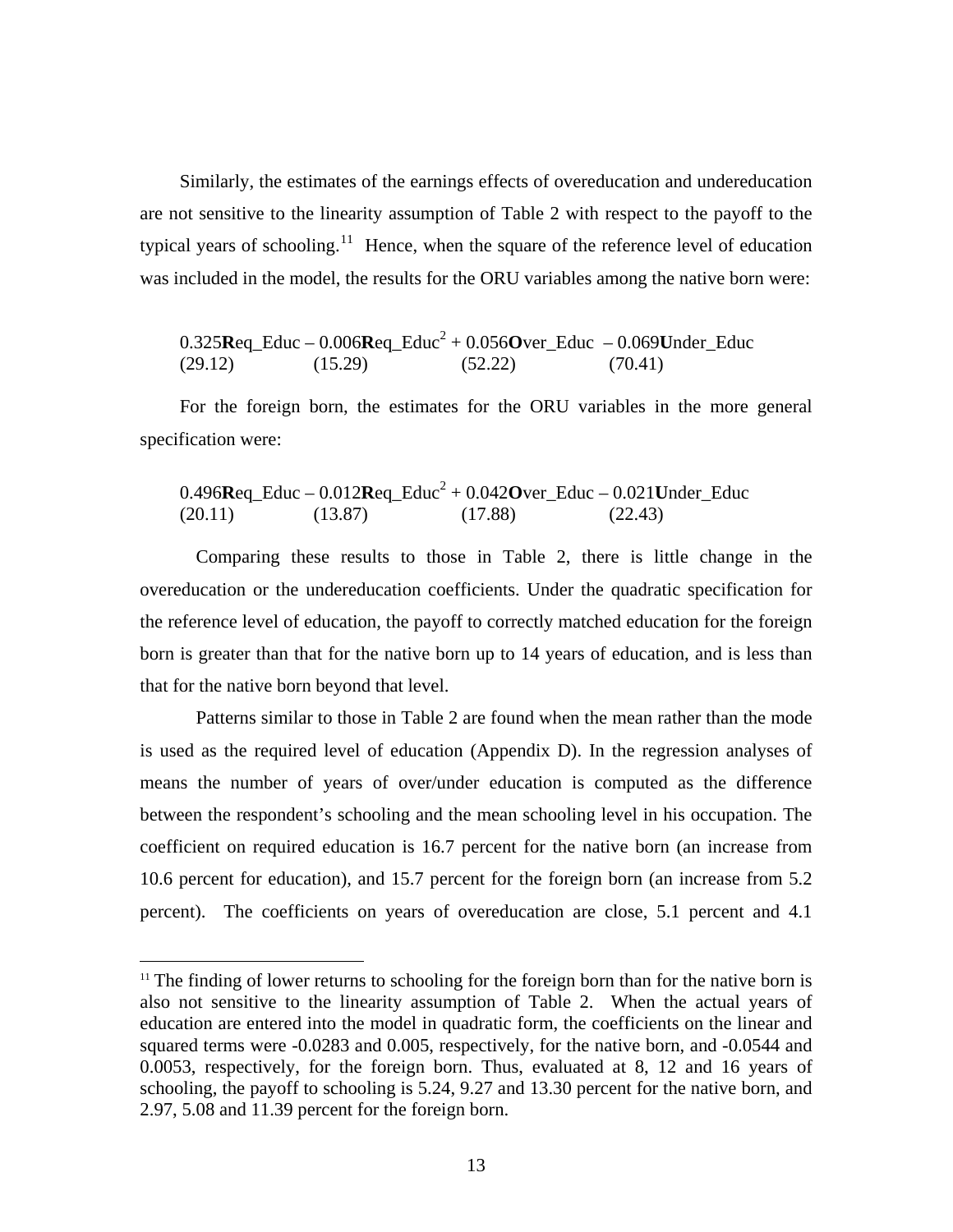percent, respectively, for the native born and foreign born. There is divergence in the coefficients for undereducation, -5.2 percent for the native born and -1.3 percent for the foreign born.

The significance of the Table 2 estimates is easily seen with the aid of an example. Consider five types of workers as described in Table 4. For this illustration, the annual earnings of the Type B workers have been set to \$30,000 among both the native born and the foreign born. Then, compared to these Type B workers, the Type A workers have two fewer years of required education. With an education coefficient of 15.4 percent for the native born and 15.3 percent for the foreign born, their mean annual earnings will be around \$22,049 for the native born, and \$22,093 for the foreign born.<sup>[12](#page-14-0)</sup> The Type C workers, with two extra years of required education compared to the Type B workers, will have mean annual earnings of around \$40,823 and \$40,741 for the native born and foreign born, respectively.<sup>[13](#page-14-1)</sup>

| Worker | <b>Actual Years</b> | Reference Years | <b>ORU</b>           |             | <b>Hypothetical Earnings</b> |
|--------|---------------------|-----------------|----------------------|-------------|------------------------------|
| type   | of                  | of              | Classification       | Native      | Foreign                      |
|        | Education           | Education       |                      | <b>Born</b> | Born                         |
| A      | 10                  | 10              | <b>Correct Match</b> | 22,049      | 22,093                       |
| В      | 12                  | 12              | <b>Correct Match</b> | 30,000      | 30,000                       |
| C      | 14                  | 14              | <b>Correct Match</b> | 40,823      | 40,741                       |
| D      | 10                  | 12              | Undereducated        | 26,239      | 28,767                       |
| E      | 14                  | 12              | Overeducated         | 33,557      | 32,761                       |

**Table 4 Earnings of Hypothetical Workers** 

<span id="page-14-0"></span><sup>12</sup> As log (30000) = 10.309, these figures are computed as exp (10.309 – 2 $*0.154$ ) and  $exp(10.309 - 2*0.153)$ , respectively.

<span id="page-14-1"></span> $13 = \exp(10.309 + 2*0.154)$  and  $\exp(10.309 + 2*0.153)$ , respectively.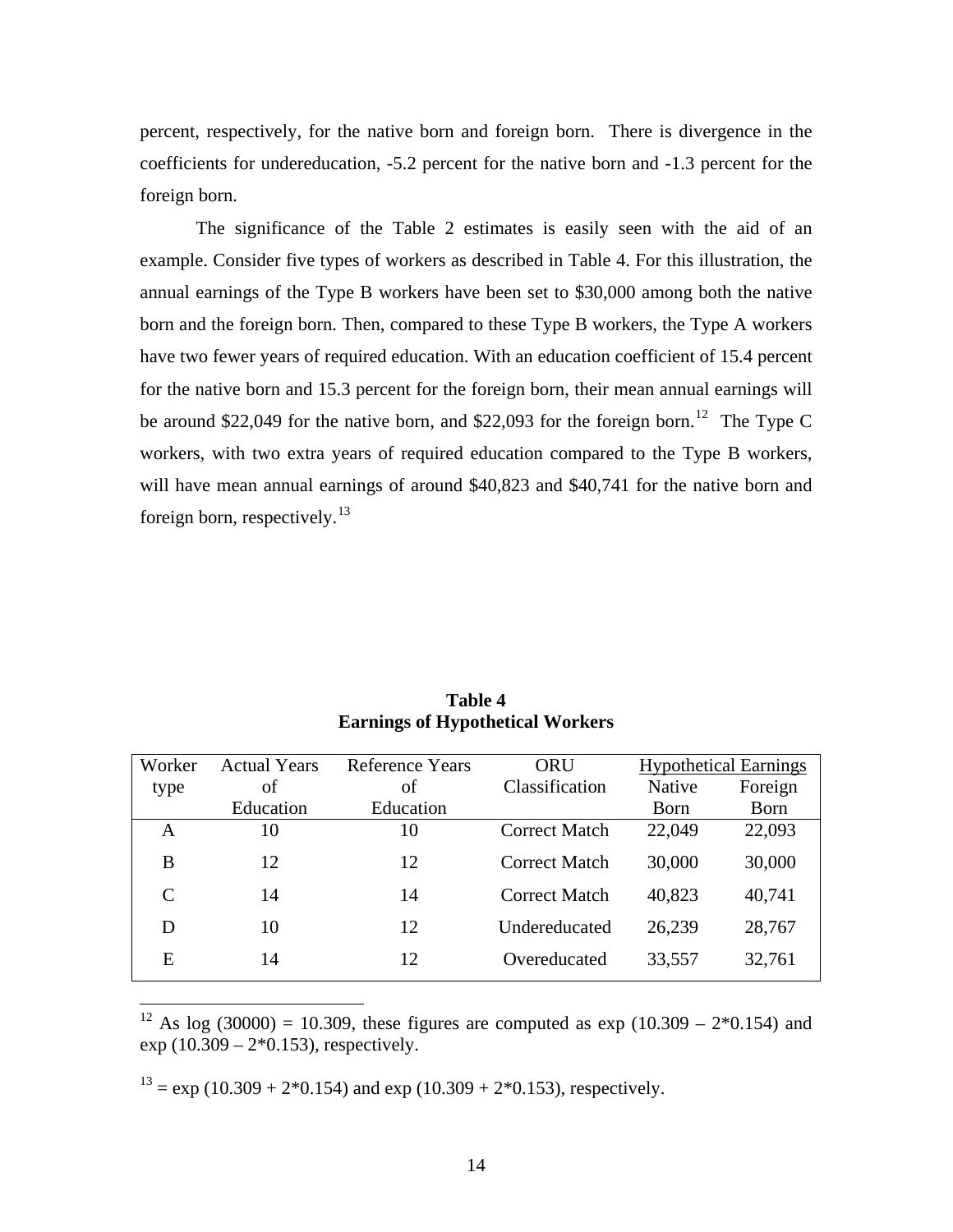Type D workers differ from Type B workers by having two fewer years of actual education. That is, they are undereducated by two years. Hence Type D workers will have mean annual earnings around \$26,239 if native born (education coefficient of minus 6.7 percent) and \$28,767 if foreign born (education coefficient of minus 2.1 percent).<sup>[14](#page-15-0)</sup>

 Type E workers differ from Type B workers by having two extra years of actual education. They have the same number of years of required education. Hence, they are overeducated by two years. They will have mean earnings of \$33,557 if native born, and \$32,761 if foreign born (education coefficients of 5.6 percent and 4.4 percent, respectively). $^{15}$  $^{15}$  $^{15}$ 

Figure 1 portrays the earnings of these five types of workers. It illustrates the distinctive patterns from the ORU literature and shows how immigrants and the native born appear to differ in important ways in the earnings effects associated with mismatched education. This figure has been constructed to depict the fact that undereducation is generally a characteristic among individuals with low education levels, while overeducation is generally a characteristic among individuals with high education levels. It has three features.

<span id="page-15-0"></span> $1^4$  = exp (10.309 – 2\*0.067), and exp (10.309 – 2\*0.021) respectively.

<span id="page-15-1"></span> $15 = exp(10.309 + 2*0.056)$ , and  $exp(10.309 + 2*0.044)$  respectively.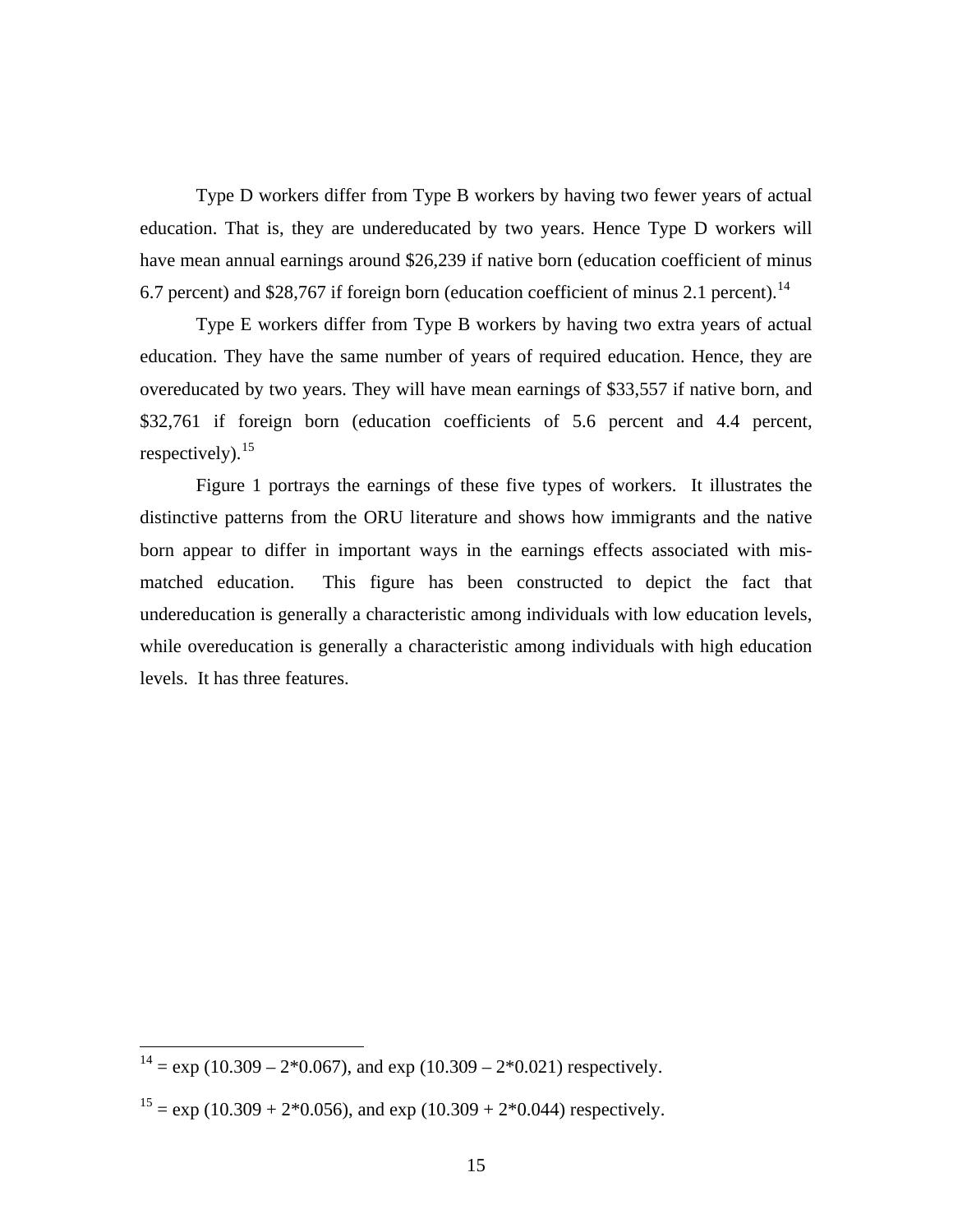#### **Figure 1**

**Earnings Situations of Hypothetical Workers** 



First, there are sizeable earnings increments to correctly matched education (compare workers of Types A, B and C). These increments are essentially the same for the native born and foreign born, though if the Table 3, column (iii) estimates were used in preference to the Table 3, column (i) data, the increments would be slightly less for immigrants than for the native born.

Second, the Type D workers, with 10 years of education, but working in an occupation that requires 12 years of education, earn more than workers who have 10 years of education and work in an occupation that requires 10 years of education (Type A), but they earn less than those with whom they share an occupation who have the correct (12 years) level of education for that occupation (Type C). The undereducated from both birthplace groups are associated with relatively high earnings compared with those with the same level of education who are correctly matched. This earnings advantage is presumably associated with unobservables that the undereducated are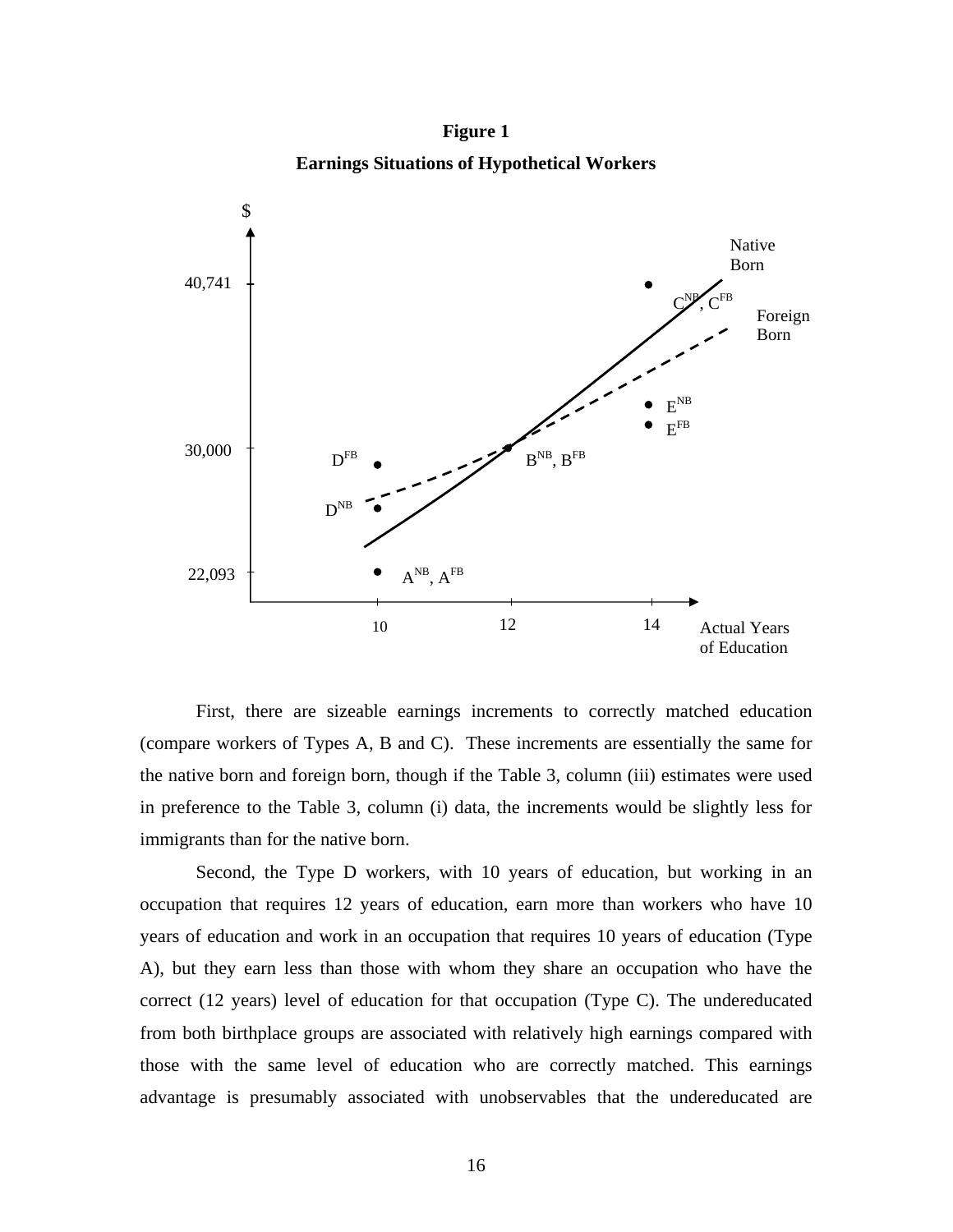disproportionately endowed with that enable them to be employed in the higher-level occupation.

Note that the undereducated foreign born do better than the undereducated native born. This is consistent with Chiswick's (1978, 1999) motivation/ability hypothesis which proposes that the foreign born at the lower levels of education are more favorably selected on the basis of ability/motivation than the better educated foreign born, and as such also possess higher mean levels of these unobserved productivity enhancing characteristics than do the less educated native born.

Third, the Type E workers, with 14 years of education who work in an occupation that requires only 12 years of education, earn more than the workers with whom they share an occupation who have the correct level of education for that occupation (Type B), but they earn far less than workers with 14 years of education who are correctly matched in an occupation (Type C). The earnings disadvantage for these overeducated workers is greater for the foreign born than for the native born, and this can be linked to the less-than-perfect international transferability of skills possessed by the foreign born.<sup>[16](#page-17-0)</sup>

The return to reference years of education is given by the slope of the line through points A, B and C. In comparison, the return to actual years of education will be derived from earnings-years of education relationships based on averages of the earnings for the workers described above at each level of education (*e.g.*, average for Type A and Type D workers at 10 years of education, average for Type C and Type E workers at 14 years of education). This will, therefore, depend on both the estimated earnings effects associated with mismatched education, and the number of workers in each education category. As the estimated earnings of undereducated workers are above those for correctly matched workers, and the estimated earnings of overeducated workers are below those for correctly matched workers, the return to actual years of education will be lower than the return to reference years of education.

The differences between the native born and the foreign born in the earnings effects associated with undereducation and overeducation depicted in Figure 1, and the disparities in the representations of the birthplace groups in these categories (shown in

<span id="page-17-0"></span><sup>&</sup>lt;sup>16</sup> The issue of skill transferability is less relevant for those with low levels of skill. In the extreme, if there is no skill, skill transferability is not an issue.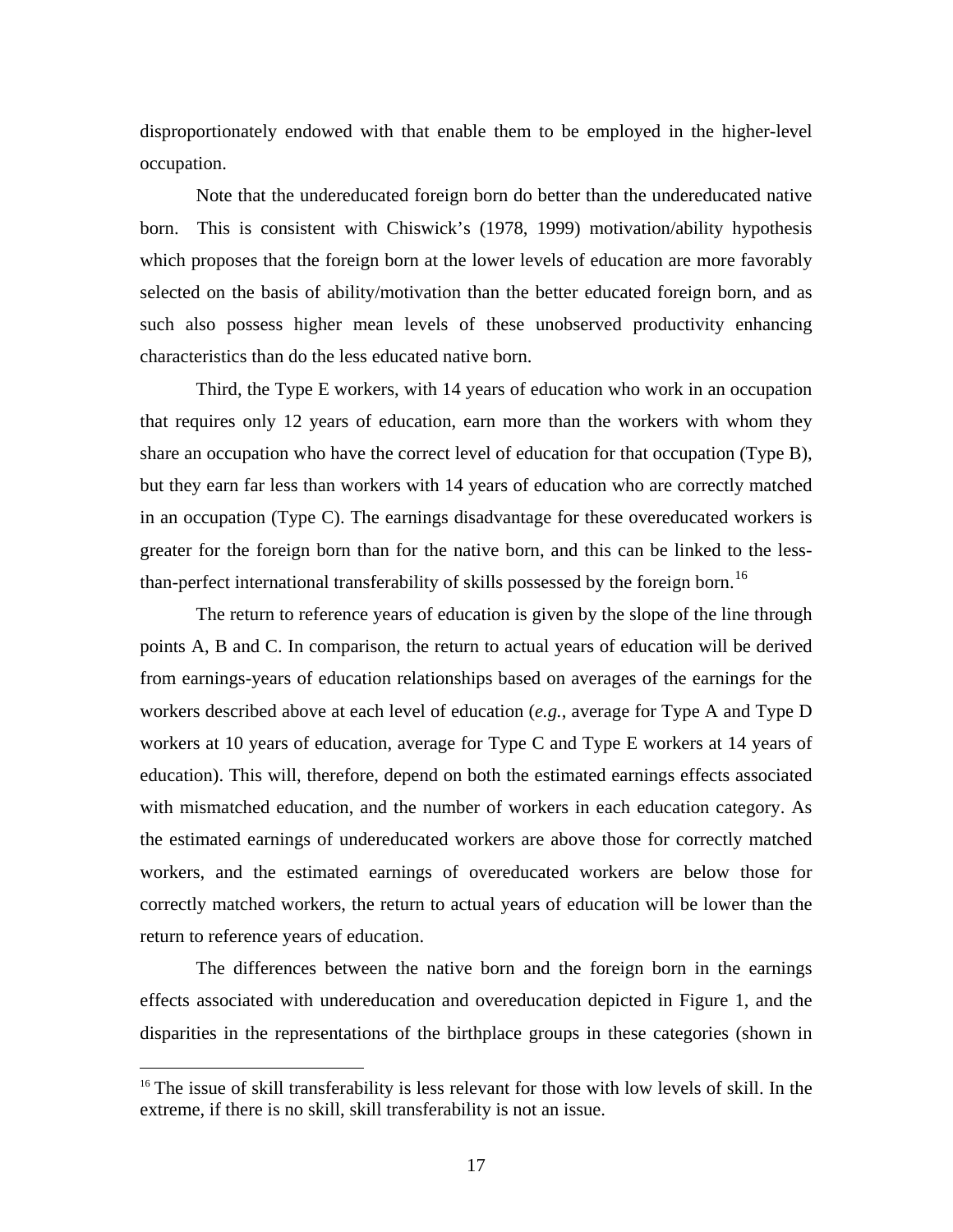Table 5 below), are consistent with a lower estimate of the return to actual years of education for the foreign born than for the native born.

Given the size of the earnings effects of overeducation and undereducation for the foreign born and the native born, and the relative importance of the two types of mismatch for each birthplace group, the framework developed here also suggests that the lower payoff to schooling is due much more to the undereducation phenomenon (associated with positive selection in immigration in the literature) than with overeducation (associated with the less-than-perfect international transferability of skills). This contrasts with the apparent importance of the less-than-perfect transferability of skills in studies such as Jasso *et al.* (2002) and Beggs and Chapman (1988).<sup>[17](#page-18-0)</sup> The decomposition developed below allows the quantification of the separate contributions of undereducation and overeducation to the lower payoff to schooling for the foreign born.

### **IV. THE PAYOFF TO SCHOOLING AMONG IMMIGRANTS**

 The presentation of the earnings consequences of overeducation and undereducation in Figure 1 suggests that the keys to understanding why there is a smaller partial effect of actual years of schooling on earnings among the foreign born compared to the native born are: (i) the earnings increments associated with discrepancies between workers' actual years of education and the level of education that is typical in their jobs; (ii) the distributions of overeducation and undereducation at each level of schooling for the foreign born and the native born; and (iii) the distributions of workers across the actual years of schooling categories.

 In terms of (i) above, it has been noted above that foreign-born workers who are undereducated have higher earnings relative to other immigrants with the typical level of education than is the situation for the native born. In the case of overeducation, the foreign born have smaller gains associated with "surplus" education than the native born.

<span id="page-18-0"></span><sup>&</sup>lt;sup>17</sup> Jasso *et al.* (2002) show, based on study of post-arrival earnings, controlling for prearrival earnings, that perhaps only around one-third of immigrants' human capital skills are internationally transferable. A more optimistic picture is presented in Chiswick, Lee and Miller (2005), although this study is based on occupational status scores, and does not capture worker mobility within an occupation.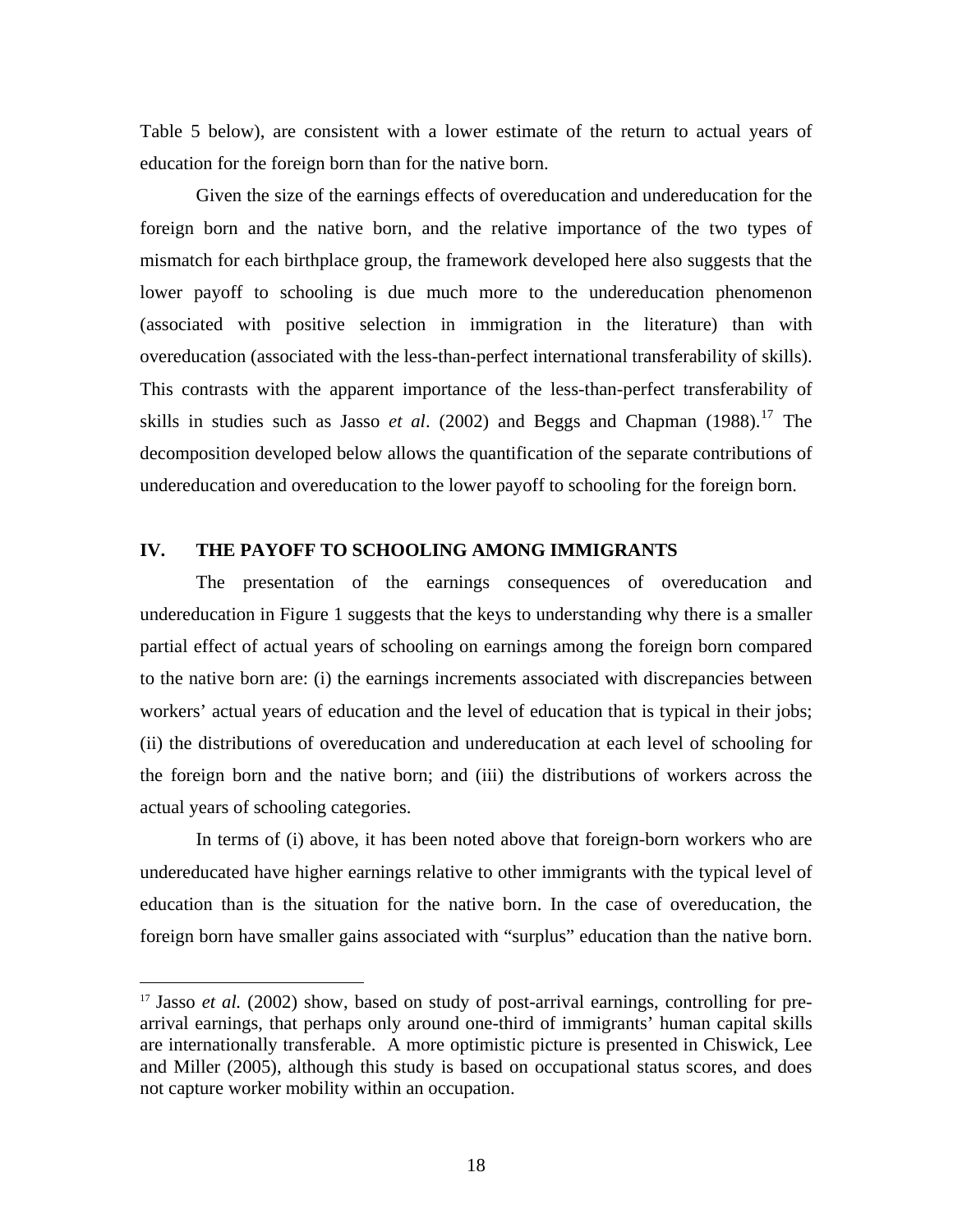Both of these patterns will lead to a smaller payoff to schooling for immigrants than for the native born (see Figure 1).

 Point (iii) above is important to understanding the difference in the payoff to schooling between the native born and foreign born because of the pronounced differences between these groups in the distributions across education categories. This is illustrated in Table 5.

The foreign born have a greater variance in schooling, with the main difference in actual years of education between the two birthplace groups occurring among the lesswell-educated. Thus, while 3 percent of the native born have 9 or fewer years of education, 25 percent of the foreign born are in this education category. Among the better educated, however, the proportional representations of the native born and foreign born are reasonably similar. Thus, 19 percent of the native born have exactly 16 years of schooling, and a further 11 percent have 17 or more years of schooling. Among the foreign born, the percentages are 14 and 13 percent, respectively.

 Note that conditional upon a particular actual years of education, there are only modest differences between the native born and the foreign born in the extent of undereducation. The differences in the extent of overeducation between the native born and foreign born are also minor. For example, among those with 16 or 17 or more years of education, native-born workers are slightly more likely to have one or two years of surplus education than are the foreign born, but are less likely than the foreign born to have three or more years of surplus education. We return to this issue below in relation to Table 6.

**Table 5 Distribution (%) of Workers Across Years of Overeducation and Undereducation**  by Years of Actual Education<sup>(a)</sup>

|                                     |                   | Years of<br>Undereducation |         |          | Years of<br>Overeducation |       |        |
|-------------------------------------|-------------------|----------------------------|---------|----------|---------------------------|-------|--------|
| <b>Actual Years</b><br>of Education | $%$ of<br>Workers | $3+$                       | $1 - 2$ | $\Omega$ | $1 - 2$                   | $3+$  | Total  |
| 1. Native Born                      |                   |                            |         |          |                           |       |        |
| 9 or fewer                          | 3.26              | 100.00                     | 0.00    | 0.00     | 0.00                      | 0.00  | 100.00 |
| $10-11$                             | 4.56              | 7.41                       | 92.59   | 0.00     | 0.00                      | 0.00  | 100.00 |
| 12                                  | 39.17             | 10.28                      | 15.57   | 61.33    | 12.81                     | 0.00  | 100.00 |
| 14                                  | 23.29             | 0.95                       | 23.45   | 19.85    | 55.75                     | 0.00  | 100.00 |
| 16                                  | 19.22             | 0.53                       | 2.71    | 59.53    | 15.21                     | 22.03 | 100.00 |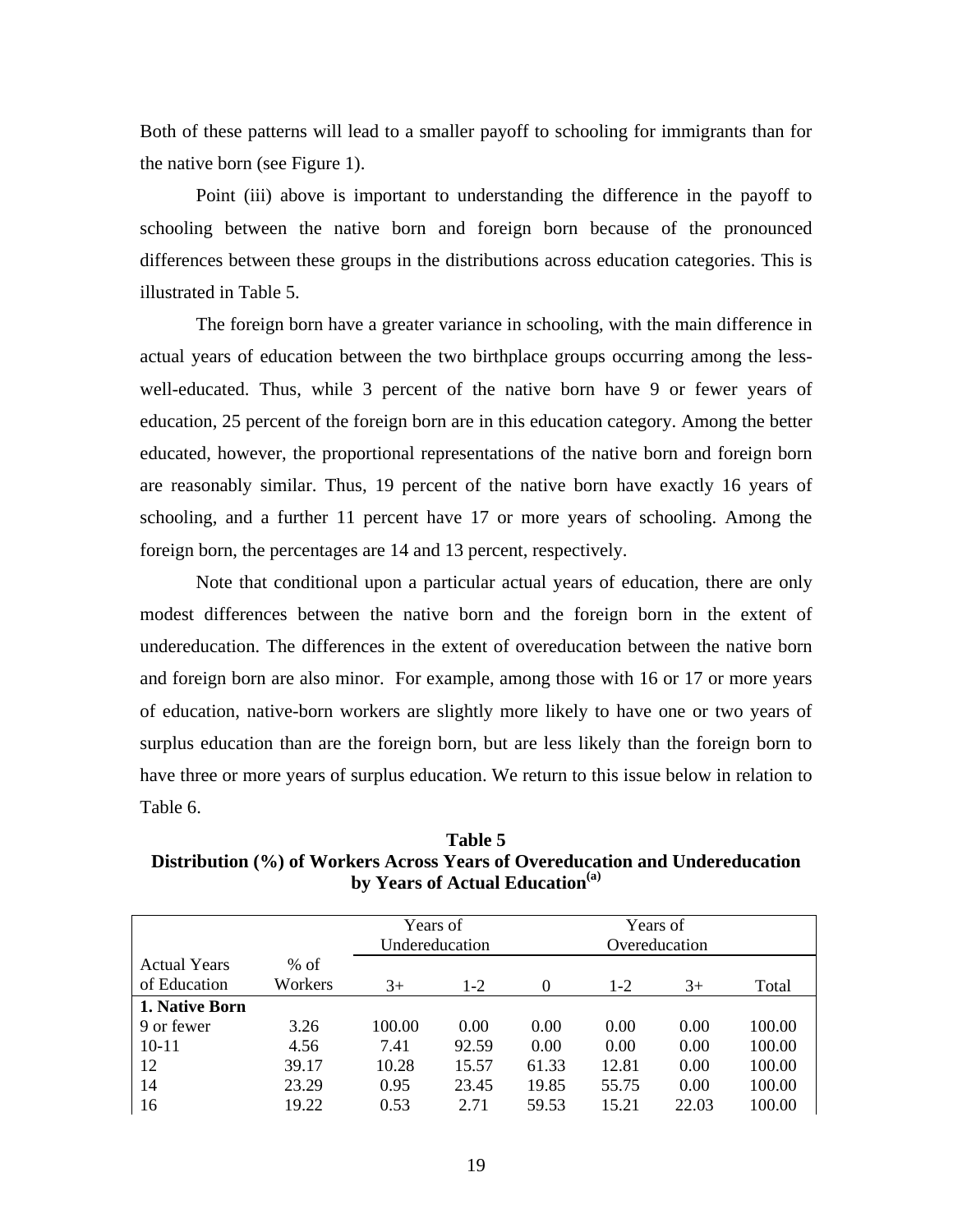| $17^{+}$        | 10.50  | 0.38   | 0.52  | 27.22 | 43.90 | 27.98 | 100.00 |
|-----------------|--------|--------|-------|-------|-------|-------|--------|
| Total           | 100.00 | 7.99   | 16.36 | 42.95 | 25.53 | 7.17  | 100.00 |
|                 |        |        |       |       |       |       |        |
| 2. Foreign Born |        |        |       |       |       |       |        |
| 9 or fewer      | 25.00  | 100.00 | 0.00  | 0.00  | 0.00  | 0.00  | 100.00 |
| $10-11$         | 4.88   | 7.81   | 92.19 | 0.00  | 0.00  | 0.00  | 100.00 |
| 12              | 27.82  | 8.61   | 26.39 | 55.08 | 9.91  | 0.00  | 100.00 |
| 14              | 14.54  | 0.85   | 19.82 | 18.32 | 61.01 | 0.00  | 100.00 |
| 16              | 14.43  | 0.71   | 2.49  | 51.97 | 14.71 | 30.11 | 100.00 |
| $17^{+}$        | 13.34  | 0.72   | 0.95  | 19.49 | 39.85 | 38.99 | 100.00 |
| Total           | 100.00 | 28.10  | 15.21 | 28.09 | 19.07 | 9.55  | 100.00 |

Note: (a) Rows and Columns may not sum to 100.00 due to rounding; in constructing the table, individuals with either 11.5 or 12.5 years of actual education have been included in the "12 years" category, and all half-years of overeducation and undereducation have been rounded up. Source: United States Census of Population, 2000, one percent sample, PUMS file.

 The implication of this overeducation and undereducation for the payoff to schooling for the foreign born can be demonstrated as follows.

 First, for each of the fifteen educational attainments listed in Appendix A, a hypothetical mean earnings was constructed assuming:

- i. the workers at each educational attainment had the distribution across the undereducation, overeducation and typical education categories specific to the foreign born at the particular education level;
- ii. the workers had the sample (across all levels of education) mean levels of all other characteristics that were included in the earnings equations in Table 2. This standardizes for variations in these characteristics across levels of education;
- iii. the workers had a payoff to each characteristic given by the estimates for the total foreign-born sample, as per the full regression equation in Appendix C.

 A linear regression was then computed, relating these mean predictions of log earnings at each level of education to the education levels. This regression was weighted by the numbers in each education category. The return to schooling computed under this exercise was 5.3 percent, which mirrors the payoff to schooling of 5.2 percent in column (iv) of Table  $2.^{18}$  $2.^{18}$  $2.^{18}$ 

<span id="page-20-0"></span> $18$  A similar set of calculations for the native born yielded a payoff to their schooling of 10.5 percent, which mirrors the payoff reported in Table 2.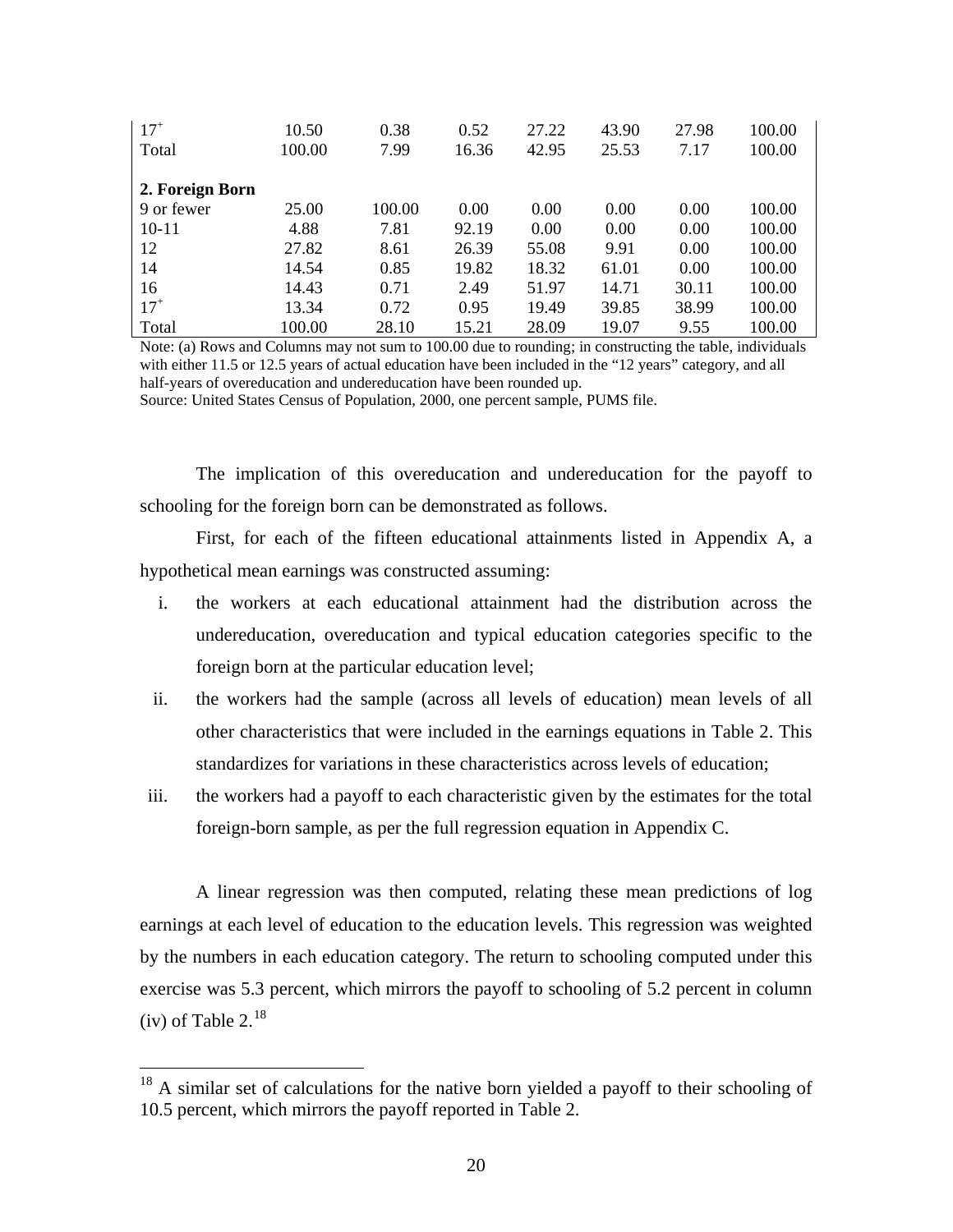Second, in forming the predictions, the effects associated with overeducation, undereducation and correctly matched education for the foreign born, of 4.4 percent, -2.1 percent and 15.3 percent, respectively, were replaced by the respective effects for the native born, of 5.6 percent, –6.7 percent and 15.4 percent. This effectively assigns a foreign-born undereducated worker such as  $D^{FB}$  in Figure 1 an earnings level of  $D^{NB}$  in the same figure, and it assigns a foreign-born overeducated worker such as  $E^{FB}$  in Figure 1 an earnings level of  $E^{NB}$ . A weighted linear regression was then computed, relating these predictions to the level of education. The payoff to schooling was found to be 8.5 percent. This is an estimate of the effect of actual years of schooling on earnings under the condition that the earnings effects associated with overeducation and undereducation for the foreign born – or the conditions that gave rise to these earnings effects – are the same as for the native born.

 Third, the predictions were computed replacing the information on the distribution of the foreign born across the overeducation and undereducation categories at each level of schooling by the data on overeducation and undereducation at the comparable levels of schooling for the native born. The purpose of this set of predictions is to ascertain the contribution at each level of schooling, for the foreign born and the native born, that the different levels of overeducation and undereducation make to the lower payoff to schooling for the foreign born. This results in a further, though much more modest, increase in the payoff to schooling for the foreign born, to 8.6 percent. The reason for the minor incremental change is that, conditional on the most detailed information on level of education available (see Appendix A), there are only minor differences between the distributions of the foreign born and native born across the overeducation, required education and undereducation categories.

 Fourth, the previous set of predictions, which set the earnings effects of overeducation and undereducation for the foreign born to be the same as for the native born, and also set the distribution across overeducation/undereducation categories for the foreign born at each level of actual schooling to be the same as for the native born, were related to actual years of education in a linear regression using the distribution of the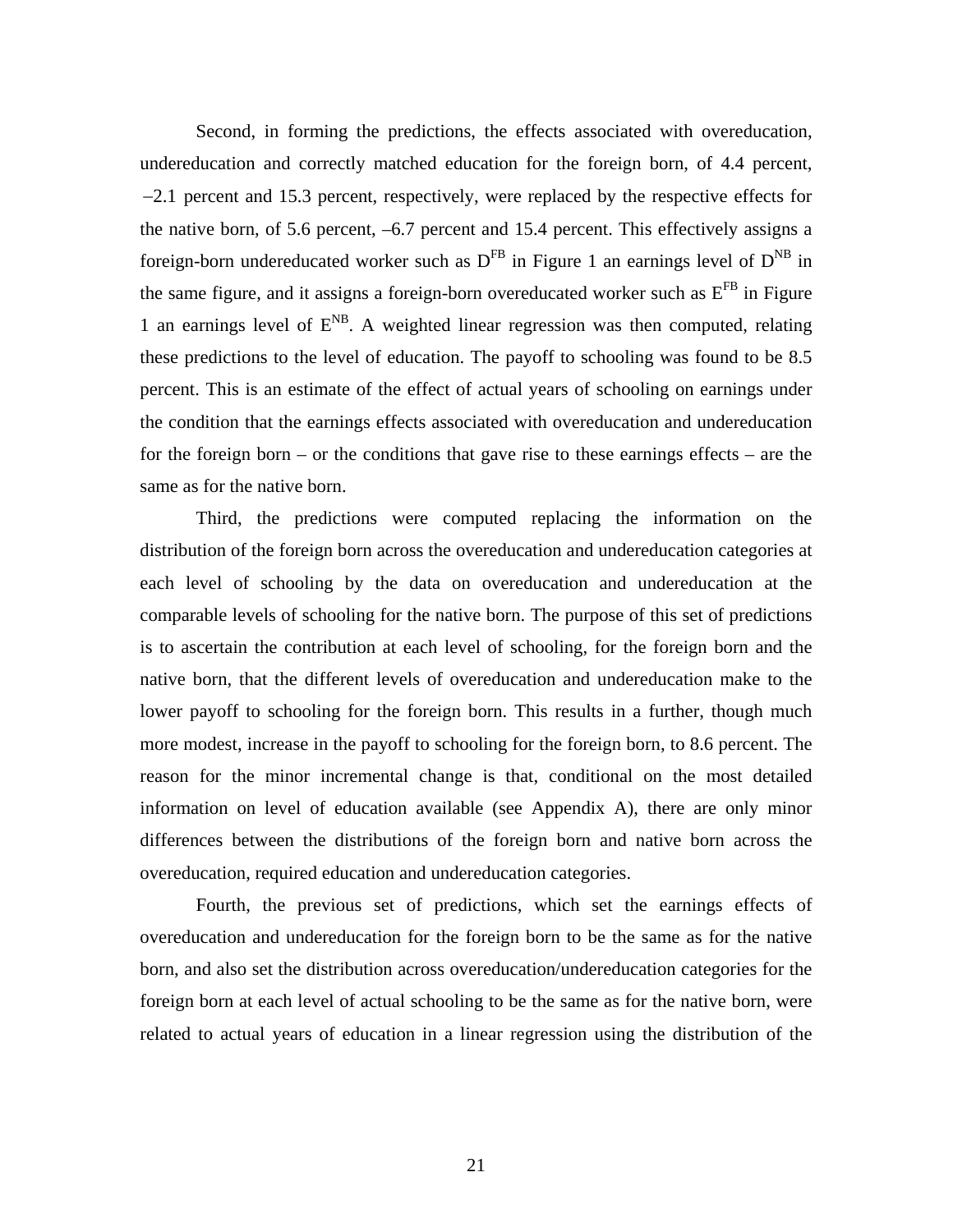native born across education levels as weights.<sup>[19](#page-22-0)</sup> As much of the overall differences in overeducation/undereducation come about because the foreign born have, on average, a lower level of education than the native born, using the distribution of the native born across education levels will effectively assign the foreign born the same overall levels of overeducation and undereducation as the native born. As expected, this simulation resulted in a payoff to schooling for the foreign born that is the same as that for the native born. Table 6, Panel A, summarizes the results of these simulations.

 In summary, 3.2 percentage points or approximately 62 percent of the difference in the payoffs to schooling for the foreign born and native born appears to be due to the differences between these birthplace groups in the partial effects on earnings associated with overeducation and undereducation. Only 0.1 percentage points (three percent) is due to different distributions of workers across overeducation/undereducation categories, conditional upon the actual level of education. Finally, 1.9 percentage points (36 percent) is due to the disproportionate representation of the foreign born among the lower education categories where undereducation, which tends to flatten the earnings-education gradient, is more prevalent.

**Table 6 Implied Payoffs to Schooling, Adjusting for Over- and Under-Education** 

| (A) Adjusted for over- and undereducation                   |          |
|-------------------------------------------------------------|----------|
|                                                             | % Payoff |
| Native Born                                                 | 10.5     |
| Foreign Born                                                |          |
| - no adjustment                                             | 5.3      |
| (a) assuming same earnings effects to overeducation and     |          |
| undereducation as native born                               | 8.5      |
| (b) as for (a) but also same levels of overeducation and    |          |
| undereducation within each schooling category as native     | 8.6      |
| <b>born</b>                                                 |          |
| (c) as for (b) but also assuming same distribution across   |          |
| schooling categories for the foreign born as for the native | 10.5     |
| born                                                        |          |
|                                                             |          |

<span id="page-22-0"></span><sup>19</sup> The adjustment for the distribution of overeducation and undereducation at each schooling category adjusts for a conditional (on the distribution of years of actual education) distribution of overeducation and undereducation. The application of the weights outlined here facilitates an adjustment for the unconditional distribution of overeducation and undereducation.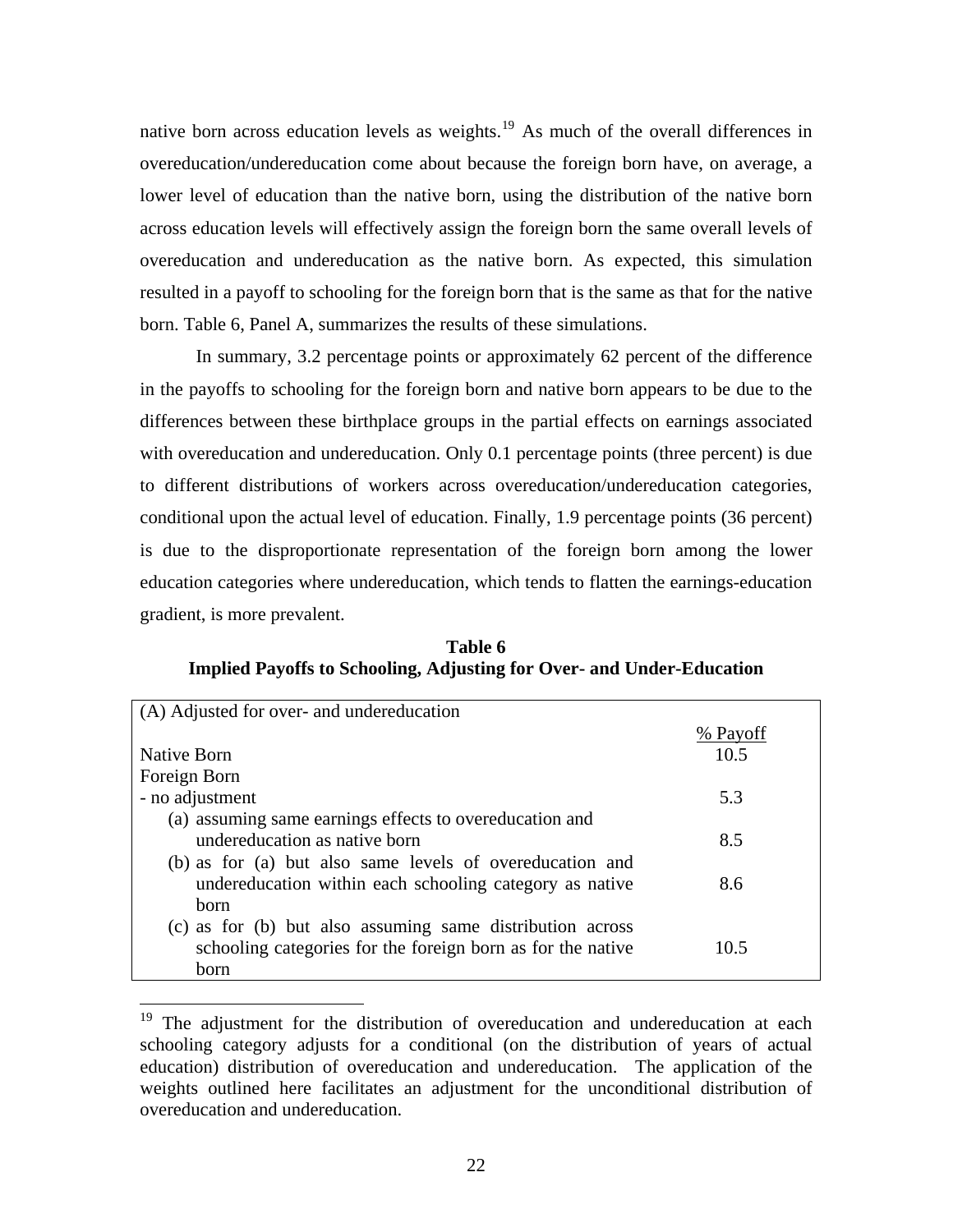| (B) Adjusted only for undereducation                         |      |
|--------------------------------------------------------------|------|
| Native Born                                                  | 10.5 |
| Foreign Born                                                 |      |
| - no adjustment                                              | 5.3  |
| (a) assuming same earnings effects to undereducation as      |      |
| native born                                                  | 8.3  |
| (b) as for (a) but also same levels of undereducation within |      |
| each schooling category as native born                       | 8.3  |
| (c) as for (b) but also assuming same distribution across    |      |
| schooling categories for the foreign born as for the native  | 9.8  |
| born                                                         |      |

Source: Authors' calculations.

The computations above adjust for the effects of both overeducation (which has been linked to the less-than-perfect international transferability of human capital) and undereducation (which has been linked to positive self selection in immigration). The relative contributions that these types of mismatch make to the lower payoff to schooling for the foreign born can be established by repeating the calculations for Panel A of Table 6 with adjustment for only one type of mismatch.

Panel B in Table 6 presents results where adjustments in the decomposition are made only for undereducation. The percent payoff figures in Panel B are very close to those in Panel A, where adjustment was made for both undereducation and overeducation. It is quite clear, therefore, that almost all the gap between the payoff to schooling for the foreign born and the native born is due to the earnings effects associated with undereducation, and the different distributions of the two birthplace groups across the schooling categories that leads to the foreign born being disproportionately represented among the undereducated categories. In other words, the lower payoff to schooling for the foreign born appears to be driven largely by the consequences of the positive selection in immigration, in particular among immigrants with low levels of schooling.

### **V. ANALYSES FOR BIRTHPLACE GROUPS**

 Given the apparent strength of the findings above on the source of the lower payoff to schooling for the foreign born, it is of interest to carry the decomposition over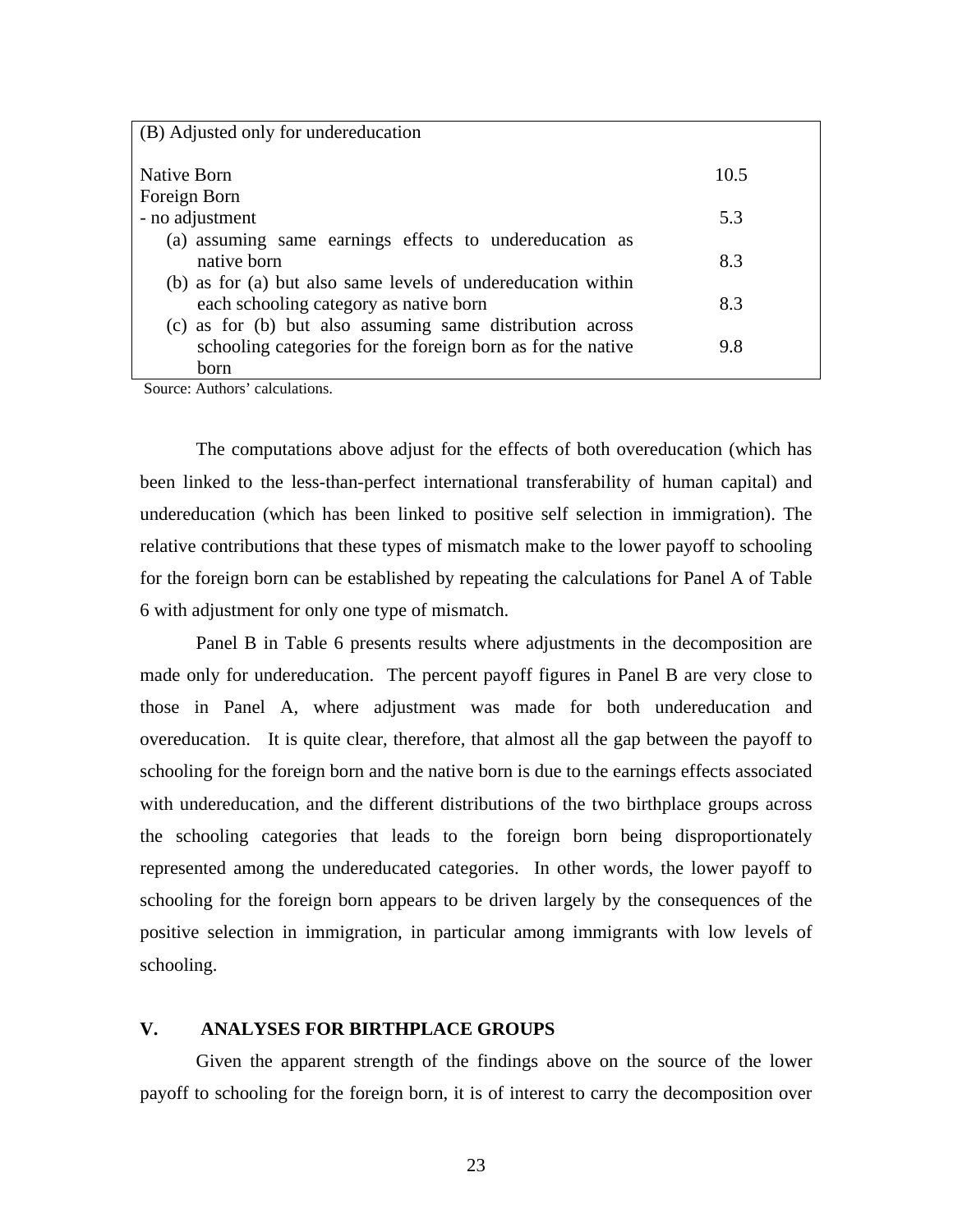to separate birthplace groups within the foreign born aggregate. Conducting the decompositions for these separate birthplaces will test the robustness of the findings.

 Table 7 presents estimates of the relationship between the natural logarithm of earnings and actual years of education (column i), and another regression between the natural logarithm of earnings and reference years of education, years of overeducation and years of undereducation (columns ii to iv) for the major birthplace regions considered previously.

| Partial Effects of Education on Earnings, Foreign-born Adult Men in Paid         |
|----------------------------------------------------------------------------------|
| <b>Employment, Over/Under Education Based on Modal Education, by Birthplace,</b> |
| $\rm U.S.~2000^{(a)}$                                                            |
|                                                                                  |

**Table 7** 

| Birthplace                  | (i)<br>Actual<br>Education | (ii)<br>Reference<br>Education <sup>(b)</sup> | (iii)<br>Over<br>Education | (iv)<br>Under<br>Education | (v)<br>Sample<br>size |
|-----------------------------|----------------------------|-----------------------------------------------|----------------------------|----------------------------|-----------------------|
| Developed<br>Countries      | 0.070<br>(28.18)           | 0.146<br>(41.51)                              | 0.029<br>(5.31)            | $-0.025$<br>(6.25)         | 14,758                |
| • United<br>Kingdom         | 0.106<br>(11.93)           | 0.165<br>(16.08)                              | 0.029<br>(1.54)            | $-0.079$<br>(5.12)         | 1,737                 |
| • Ireland                   | 0.087<br>(4.98)            | 0.098<br>(4.76)                               | 0.089<br>(2.81)            | $-0.067$<br>(1.67)         | 394                   |
| $\bullet$ Western<br>Europe | 0.091<br>(13.40)           | 0.145<br>(18.10)                              | 0.072<br>(5.78)            | $-0.033$<br>(2.64)         | 2,606                 |
| • Southern<br>Europe        | 0.042<br>(9.31)            | 0.130<br>(15.42)                              | 0.015<br>(1.04)            | $-0.014$<br>(2.58)         | 3,328                 |
| • Eastern Europe            | 0.043<br>(6.18)            | 0.092<br>(9.87)                               | 0.005<br>(0.39)            | $-0.022$<br>(1.49)         | 1,880                 |
| • Former USSR               | 0.075<br>(10.21)           | 0.149<br>(14.55)                              | 0.045<br>(3.92)            | $-0.024$<br>(1.78)         | 1,649                 |
| $\bullet$ Canada            | 0.110<br>(12.90)           | 0.165<br>(16.00)                              | 0.025<br>(1.37)            | $-0.074$<br>(4.33)         | 1,985                 |
| · Australia, New<br>Zealand | 0.108<br>(6.38)            | 0.203<br>(8.06)                               | 0.053<br>(1.54)            | $-0.064$<br>(3.09)         | 467                   |
| • Japan                     | 0.080<br>(5.65)            | 0.126<br>(6.67)                               | 0.011<br>(0.36)            | $-0.071$<br>(2.98)         | 712                   |
| Less-Developed<br>Countries | 0.045<br>(54.13)           | 0.149<br>(77.83)                              | 0.045<br>(17.25)           | $-0.016$<br>(15.82)        | 69,532                |
| · Mexico                    | 0.018<br>(13.14)           | 0.094<br>(17.27)                              | 0.023<br>(3.74)            | $-0.012$<br>(8.43)         | 27,757                |
| $\bullet$ Cuba              | 0.043<br>(6.87)            | 0.136<br>(14.39)                              | 0.015<br>(1.36)            | $-0.018$<br>(1.91)         | 2,331                 |
| • Caribbean                 | 0.038                      | 0.120                                         | 0.037                      | $-0.012$                   | 4,812                 |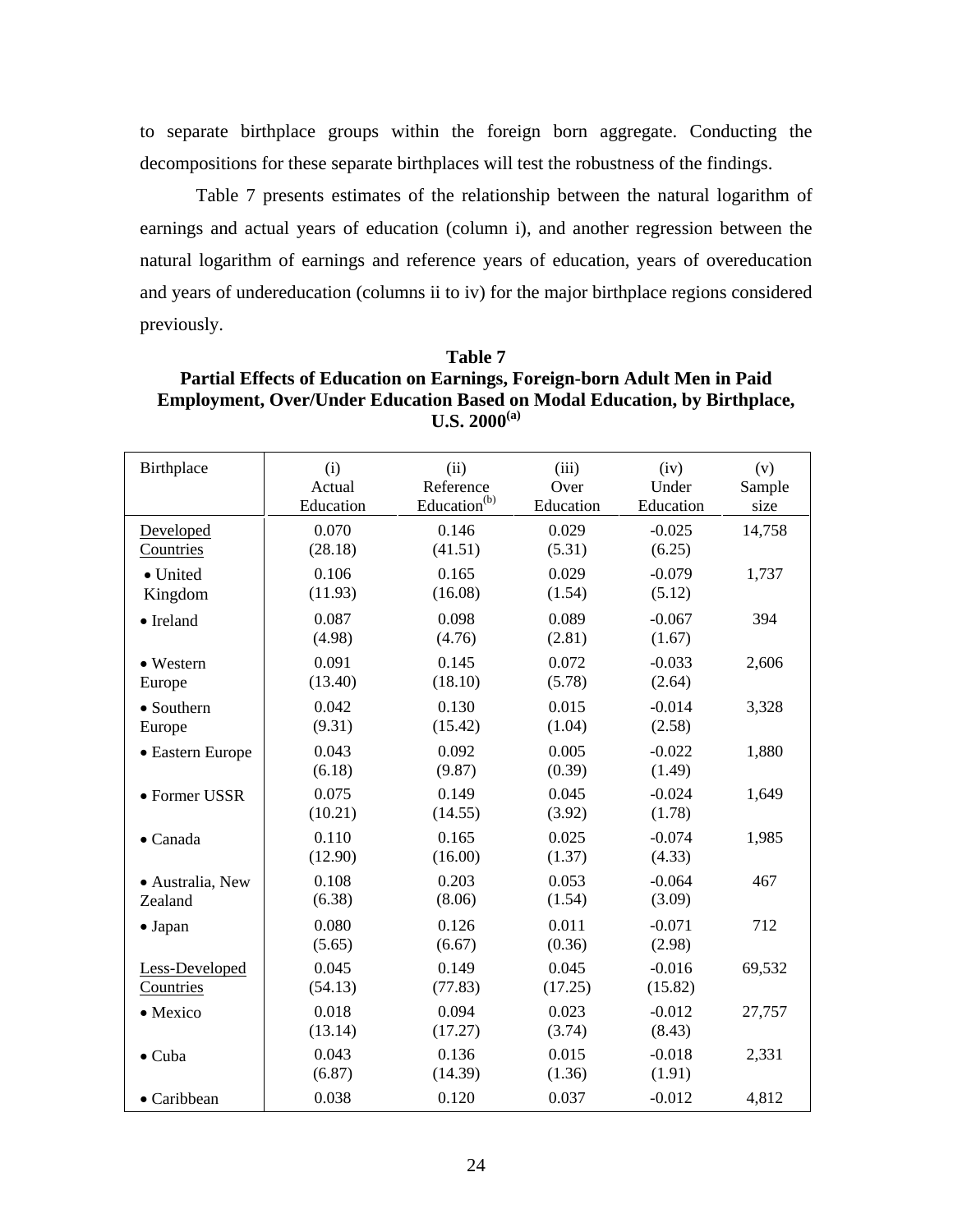| (9.18)<br>(3.53)<br>(17.46)<br>(2.47)<br>10,023<br>0.036<br>0.128<br>0.036<br>$-0.019$<br>$\bullet$ Central and<br>(16.74)<br>(21.63)<br>(5.97)<br>(7.74)<br>South America-<br>Spanish<br>0.088<br>0.065<br>0.119<br>$-0.033$<br>589<br>• Central and<br>(6.94)<br>(6.93)<br>South America-<br>(3.23)<br>(2.79)<br>non-Spanish<br>0.037<br>0.152<br>0.051<br>$-0.012$<br>3,730<br>$\bullet$ Indochina<br>(9.40)<br>(18.29)<br>(4.61)<br>(2.67)<br>0.073<br>0.153<br>0.032<br>$-0.030$<br>3,379<br>• Philippines<br>(10.08)<br>(15.61)<br>(3.19)<br>(2.55)<br>0.076<br>0.145<br>0.104<br>$-0.019$<br>3,973<br>$\bullet$ China<br>(14.58)<br>(20.79)<br>(10.60)<br>(2.47)<br>0.098<br>0.041<br>$-0.043$<br>0.183<br>4,624<br>$\bullet$ South Asia<br>(16.48)<br>(4.90)<br>(24.86)<br>(3.67)<br>0.067<br>0.020<br>0.168<br>$-0.040$<br>854<br>• Other South<br>(6.03)<br>(11.12)<br>(0.94)<br>(2.58)<br>Asia<br>0.100<br>$-0.035$<br>0.057<br>0.027<br>1,890<br>$\bullet$ Korea<br>(6.03)<br>(9.09)<br>(1.63)<br>(2.15) |               |       |       |       |          |       |
|----------------------------------------------------------------------------------------------------------------------------------------------------------------------------------------------------------------------------------------------------------------------------------------------------------------------------------------------------------------------------------------------------------------------------------------------------------------------------------------------------------------------------------------------------------------------------------------------------------------------------------------------------------------------------------------------------------------------------------------------------------------------------------------------------------------------------------------------------------------------------------------------------------------------------------------------------------------------------------------------------------------------|---------------|-------|-------|-------|----------|-------|
|                                                                                                                                                                                                                                                                                                                                                                                                                                                                                                                                                                                                                                                                                                                                                                                                                                                                                                                                                                                                                      |               |       |       |       |          |       |
|                                                                                                                                                                                                                                                                                                                                                                                                                                                                                                                                                                                                                                                                                                                                                                                                                                                                                                                                                                                                                      |               |       |       |       |          |       |
|                                                                                                                                                                                                                                                                                                                                                                                                                                                                                                                                                                                                                                                                                                                                                                                                                                                                                                                                                                                                                      |               |       |       |       |          |       |
|                                                                                                                                                                                                                                                                                                                                                                                                                                                                                                                                                                                                                                                                                                                                                                                                                                                                                                                                                                                                                      |               |       |       |       |          |       |
|                                                                                                                                                                                                                                                                                                                                                                                                                                                                                                                                                                                                                                                                                                                                                                                                                                                                                                                                                                                                                      |               |       |       |       |          |       |
|                                                                                                                                                                                                                                                                                                                                                                                                                                                                                                                                                                                                                                                                                                                                                                                                                                                                                                                                                                                                                      |               |       |       |       |          |       |
|                                                                                                                                                                                                                                                                                                                                                                                                                                                                                                                                                                                                                                                                                                                                                                                                                                                                                                                                                                                                                      |               |       |       |       |          |       |
|                                                                                                                                                                                                                                                                                                                                                                                                                                                                                                                                                                                                                                                                                                                                                                                                                                                                                                                                                                                                                      |               |       |       |       |          |       |
|                                                                                                                                                                                                                                                                                                                                                                                                                                                                                                                                                                                                                                                                                                                                                                                                                                                                                                                                                                                                                      |               |       |       |       |          |       |
|                                                                                                                                                                                                                                                                                                                                                                                                                                                                                                                                                                                                                                                                                                                                                                                                                                                                                                                                                                                                                      |               |       |       |       |          |       |
|                                                                                                                                                                                                                                                                                                                                                                                                                                                                                                                                                                                                                                                                                                                                                                                                                                                                                                                                                                                                                      |               |       |       |       |          |       |
|                                                                                                                                                                                                                                                                                                                                                                                                                                                                                                                                                                                                                                                                                                                                                                                                                                                                                                                                                                                                                      |               |       |       |       |          |       |
|                                                                                                                                                                                                                                                                                                                                                                                                                                                                                                                                                                                                                                                                                                                                                                                                                                                                                                                                                                                                                      |               |       |       |       |          |       |
|                                                                                                                                                                                                                                                                                                                                                                                                                                                                                                                                                                                                                                                                                                                                                                                                                                                                                                                                                                                                                      |               |       |       |       |          |       |
|                                                                                                                                                                                                                                                                                                                                                                                                                                                                                                                                                                                                                                                                                                                                                                                                                                                                                                                                                                                                                      |               |       |       |       |          |       |
|                                                                                                                                                                                                                                                                                                                                                                                                                                                                                                                                                                                                                                                                                                                                                                                                                                                                                                                                                                                                                      |               |       |       |       |          |       |
|                                                                                                                                                                                                                                                                                                                                                                                                                                                                                                                                                                                                                                                                                                                                                                                                                                                                                                                                                                                                                      |               |       |       |       |          |       |
|                                                                                                                                                                                                                                                                                                                                                                                                                                                                                                                                                                                                                                                                                                                                                                                                                                                                                                                                                                                                                      | • Middle East | 0.076 | 0.156 | 0.034 | $-0.036$ | 3,436 |
| (12.89)<br>(19.44)<br>(3.13)<br>(3.29)                                                                                                                                                                                                                                                                                                                                                                                                                                                                                                                                                                                                                                                                                                                                                                                                                                                                                                                                                                               |               |       |       |       |          |       |
| 0.060<br>0.128<br>0.016<br>$-0.038$<br>2,134<br>• Sub Saharan                                                                                                                                                                                                                                                                                                                                                                                                                                                                                                                                                                                                                                                                                                                                                                                                                                                                                                                                                        |               |       |       |       |          |       |
| (8.85)<br>(14.01)<br>(1.21)<br>Africa<br>(3.70)                                                                                                                                                                                                                                                                                                                                                                                                                                                                                                                                                                                                                                                                                                                                                                                                                                                                                                                                                                      |               |       |       |       |          |       |

Notes: (a) Heteroscedasticity consistent "t" statistics in parentheses.

(b) Computed using the realized matches procedure with the mode as the

reference level of schooling.

The same variables as in Table 2 are held constant.

Coefficients in column (i) based on a single education variable, in columns (ii) to (iv) based on ORU technique.

Source: United States Census of Population, 2000, one percent sample, PUMS file.

 According to Table 7, the return to years of actual education is 7 percent among immigrants from developed countries, and only 4.5 percent for immigrants from lessdeveloped countries. It ranges from around two percent (Mexico) to 11 percent (UK, Canada and Australia/New Zealand). In comparison, the return to the reference level of education for both the developed and less-developed categories is around 15 percent, though when the separate birthplace regions are considered it ranges from 10 to 20 percent. Most estimates of the return to the typical level of education are between 12 and 16 percent. For each birthplace group, the return to required education exceeds the return to actual education, with the difference in these estimates being between one (Ireland) and 12 (Indochina) percentage points.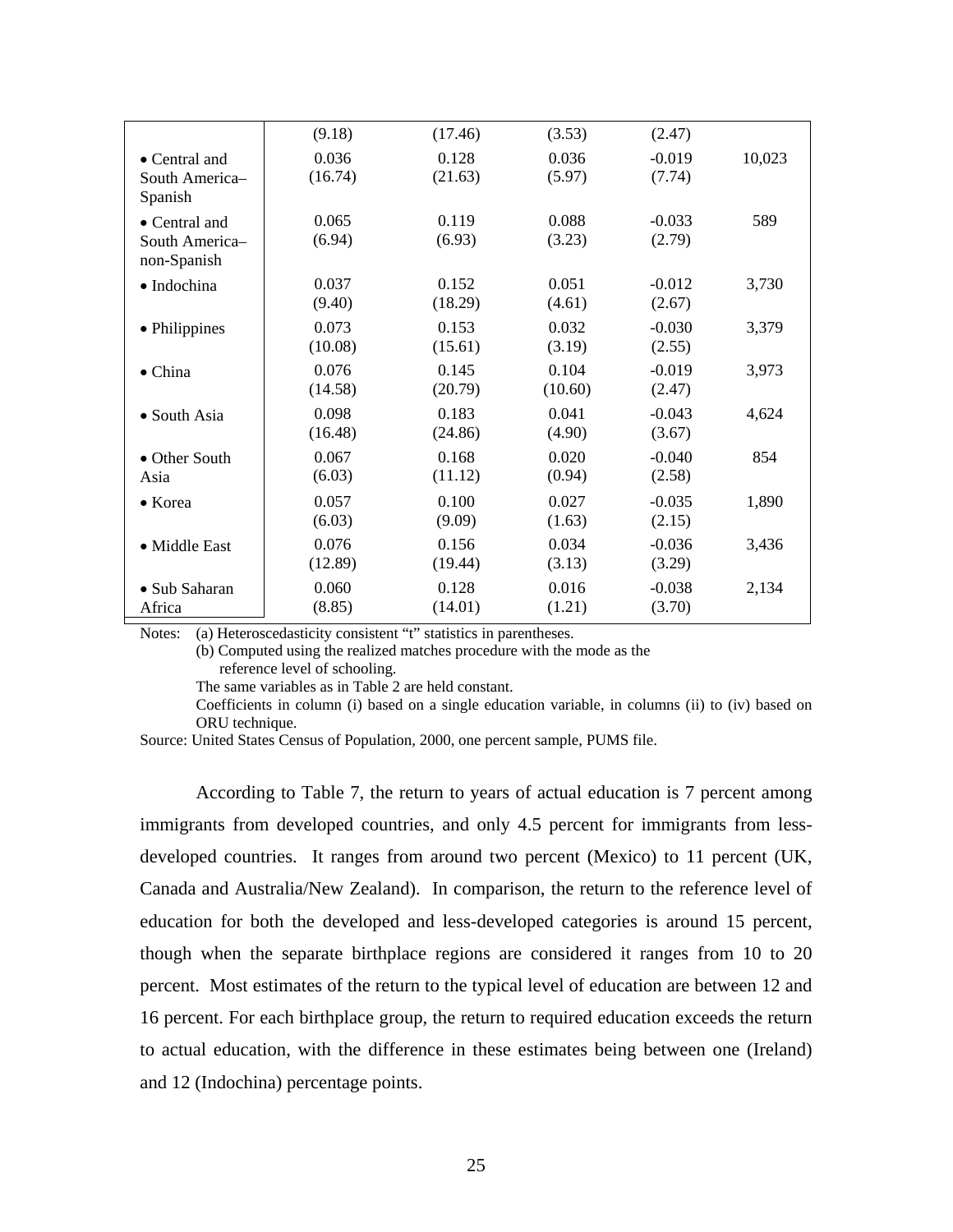The estimated returns to surplus education are all positive, and greater for immigrants from less-developed countries than for those from developed countries. Ten of the estimates for the separate birthplace regions do not differ significantly from zero. In each instance the return to surplus education is less than the return to the typical level of education. Thus, there is little extra return to education from being in an occupation for which the person has "too much" education.

 The estimated impact of undereducation is negative for each birthplace group, and all but one is statistically significant at the 10 percent level. This "earnings penalty" is more important for immigrants from developed countries than it is for those from lessdeveloped countries. Another way of looking at these results is that workers with a relatively low level of education who are working in jobs where a higher level of education than they actually possess is typical do better if they are from less-developed countries. Applying Chiswick's (1978) ability/motivation hypothesis, this suggest that immigrants with low levels of education from the advanced countries are less favorably selected for labor market success in the US (or have less relevant apprenticeships or onthe-job training) than immigrants from less advanced countries.

 The results for Mexico are particularly instructive. An extra year of actual schooling increases earnings among Mexican immigrants by only 2 percent. But if this extra year of schooling is associated with an appropriate increase in occupational attainment, the effect of the increase by one year in required or typical education is 9 percent. The effect of being undereducated is -1.2 percent per year. Mexican immigrants are more likely to be undereducated and among the undereducated to have a larger average deficit than any other origin. Thus, the greater tendency to work in occupations in which native-born men have a much higher level of schooling, combined with unmeasured ability traits/self-selection that enable them to secure and retain those jobs, gives the appearance of a very small relation between formal schooling and earnings.

Table 8 presents the decomposition of the difference in the return to education for the foreign born by country of birth. Results are not presented for countries with sample sizes of less than 1,000, as the small number of observations affects the precision of the decomposition, which is based on predictions within education categories for each birthplace.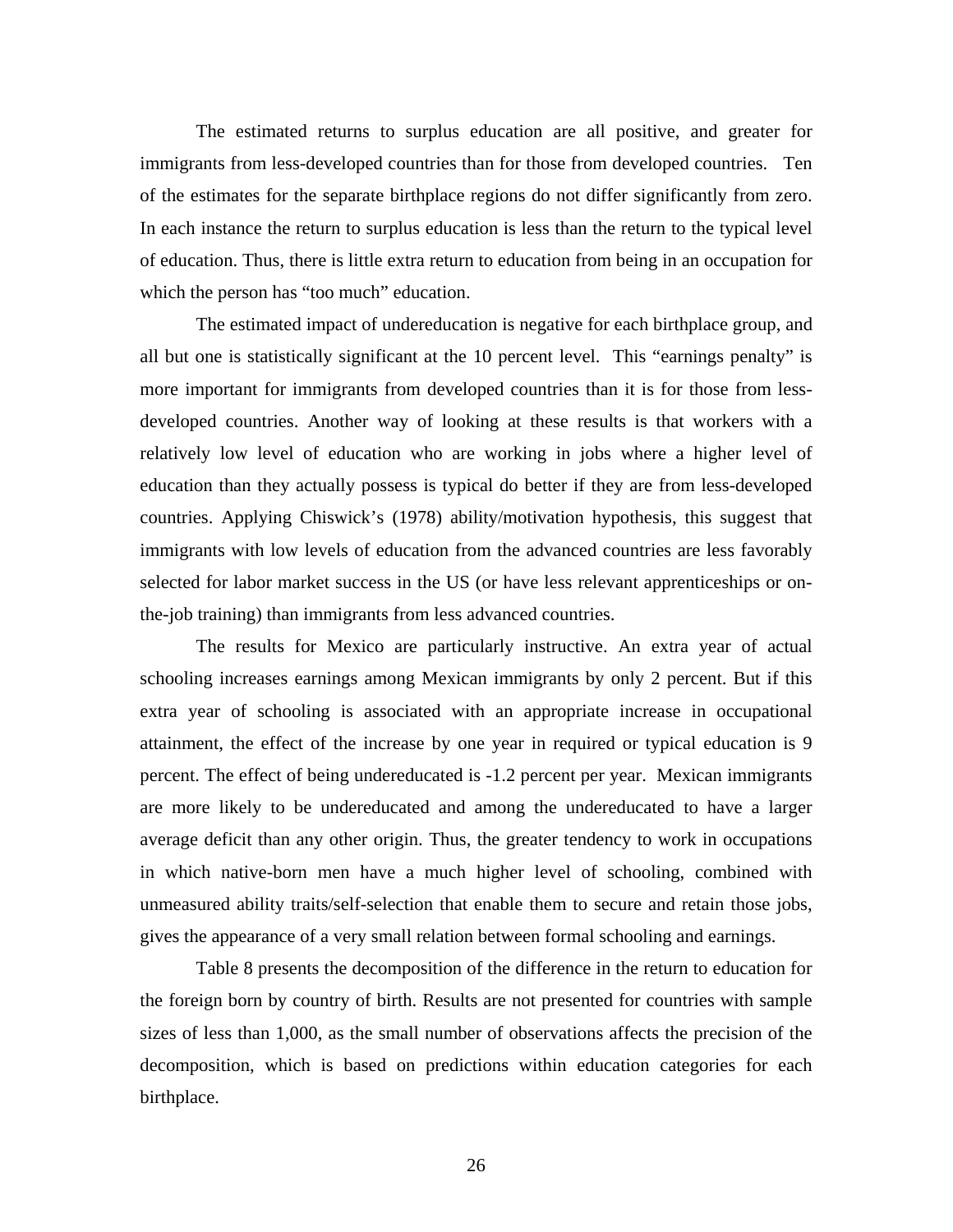The countries are listed in Table 8 using the broad developed/less developed distinction of earlier tables. There are two features of the Table 8 results. First, reflecting the differences in the aggregate-level findings for developed and less-developed countries, there is a positive relationship between the payoff to actual schooling within a birthplace group and the modal years of schooling. Second, for any modal level of schooling there is considerable variation in the payoffs to schooling, and this rises with the modal level of schooling. For example, at a mode of 12 years of schooling, the payoff ranges from 3.8 percent to 4.7 percent (Central and South America, Spanish and Cuba, respectively). At 16 years as the modal level of schooling, the payoff ranges from 6.3 percent (Korea) to 11.1 percent (Canada). Obviously there are other factors at work, and the most obvious of these is the level of economic development of the countries the immigrants came from.

 The columns of Table 8 can be compared to ascertain the source of the variation in the payoffs to schooling for the particular birthplace groups and the native born. Hence, the difference between columns (ii) and (i) shows the contribution of the difference in the effect of schooling due to the difference in the partial effects on earnings of overeducation, undereducation and correctly matched education between immigrants and the native born. Similarly, the difference between columns (iii) and (ii) shows the impact of the different extent of overeducation and undereducation within education levels for immigrants and the native born. Finally, the difference between columns (iv) and (iii) shows the effect that the different distribution of the level of education of immigrants and that of the native born has on the gap between the payoffs to schooling, while column (v) reports the simple difference between the payoff to schooling between the particular immigrant group and the native born (10.5 percent).

**Table 8 Implied Payoffs to Schooling, Analysis Disaggregated by Country of Birth** 

| Country                | $\bf (i)$<br>N <sub>0</sub><br>Adjustment | $\bf (ii)$ | (iii) | (iv) | $(\mathbf{v})$<br>10.5 - (i) | <b>Modal</b><br><b>Years</b> |
|------------------------|-------------------------------------------|------------|-------|------|------------------------------|------------------------------|
| Developed<br>Countries | 7.1                                       | 9.7        | 9.9   | 10.5 | 3.4                          | 16                           |
|                        | 76%                                       |            | 6%    | 18%  |                              |                              |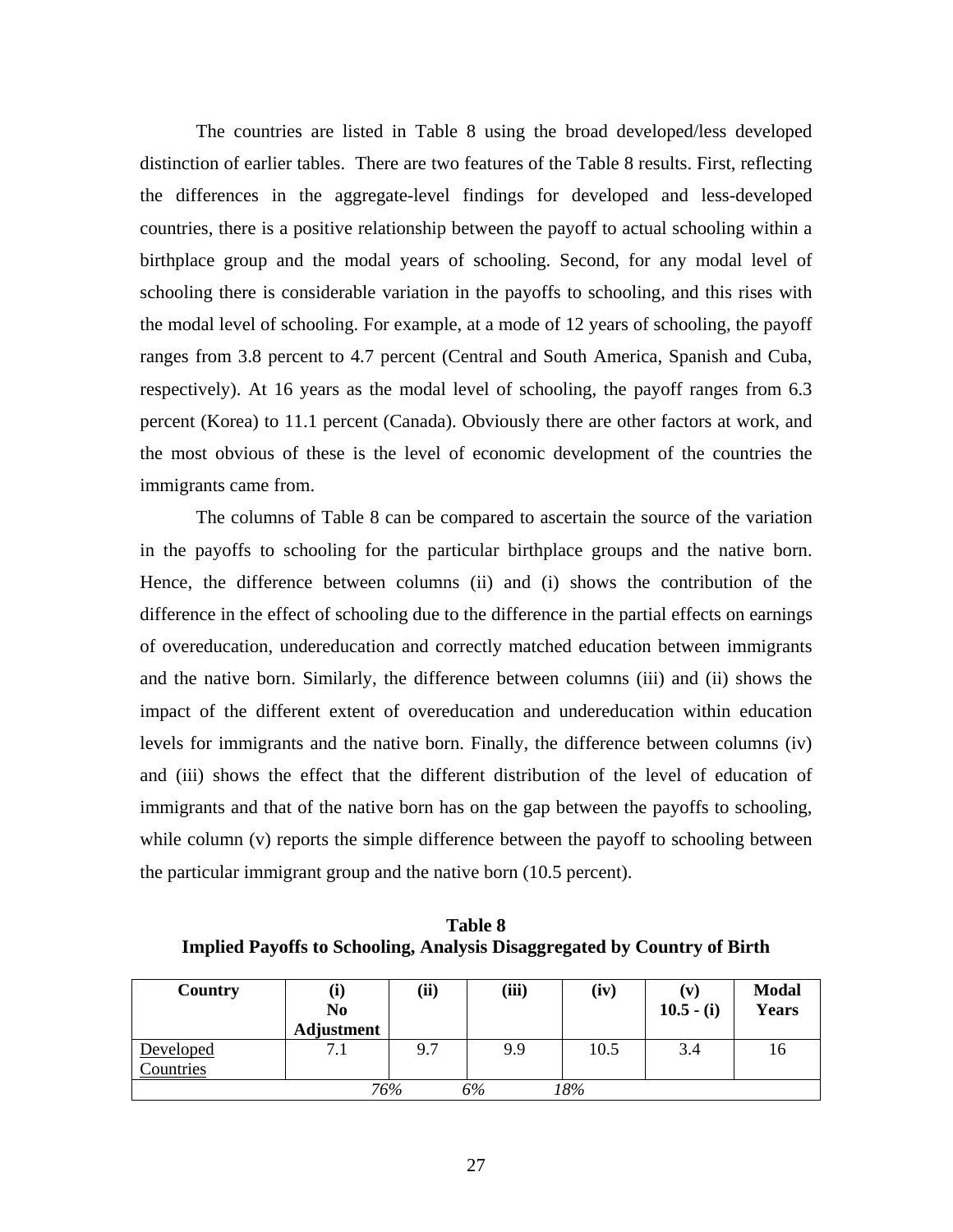| • United Kingdom      | 10.8             | 10.6             | 11.1             | 10.5              | (0.3) | 16.0 |  |  |
|-----------------------|------------------|------------------|------------------|-------------------|-------|------|--|--|
|                       | (67%)            |                  | 167%             | (200%)            |       |      |  |  |
| • Western Europe      | 9.3              | 10.2             | 10.8             | 10.5              | 1.2   | 14.0 |  |  |
| 75%<br>50%<br>(25%)   |                  |                  |                  |                   |       |      |  |  |
| • Southern Europe     | 4.1              | $\overline{8.5}$ | 8.8              | 10.5              | 6.4   | 12.0 |  |  |
|                       |                  | 69%              | 5%               | 27%               |       |      |  |  |
| • Eastern Europe      | 4.6              | 9.9              | 10.2             | 10.5              | 5.9   | 12.0 |  |  |
|                       |                  | 90%              | 5%               | 5%                |       |      |  |  |
| • Former USSR         | 7.9              | 9.7              | 10.4             | 10.5              | 2.6   | 16.0 |  |  |
|                       |                  | 69%              | 27%              | 4%                |       |      |  |  |
| $\bullet$ Canada      | 11.1             | 11.0             | 11.1             | $\overline{10.5}$ | (0.6) | 16.0 |  |  |
|                       |                  | (17%)            | 17%              | $(100\%)$         |       |      |  |  |
| <b>Less Developed</b> | 4.7              | 8.3              | 8.5              | 10.5              | 5.8   | 12.0 |  |  |
| Countries             |                  |                  |                  |                   |       |      |  |  |
| 62%<br>34%<br>3%      |                  |                  |                  |                   |       |      |  |  |
| • Mexico              | $\overline{1.8}$ | 7.1              | $\overline{7.5}$ | 10.5              | 8.7   | 5.5  |  |  |
|                       |                  | 61%              | 5%               | 34%               |       |      |  |  |
| $\bullet$ Cuba        | 4.7              | 8.6              | 9.3              | 10.5              | 5.8   | 12.0 |  |  |
| $21\%$<br>67%<br>12%  |                  |                  |                  |                   |       |      |  |  |
| • Caribbean           | 3.8              | 8.3              | 8.6              | 10.5              | 6.7   | 12.0 |  |  |
|                       |                  | 67%              | 4%               | 28%               |       |      |  |  |
| • Central and South   | 3.8              | 7.9              | 8.3              | 10.5              | 6.7   | 12.0 |  |  |
| America - Spanish     |                  |                  |                  |                   |       |      |  |  |
|                       |                  | 61%              | 66%              | 33%               |       |      |  |  |
| · Indochina           | 4.3              | 8.3              | 8.3              | 10.5              | 6.2   | 14.0 |  |  |
|                       |                  | 65%              | $0\%$            | 35%               |       |      |  |  |
| • Philippines         | 7.4              | 9.4              | 10.2             | 10.5              | 3.1   | 16.0 |  |  |
|                       |                  | 65%              | 26%              | 10%               |       |      |  |  |
| $\bullet$ China       | 8.0              | 9.6              | 9.5              | 10.5              | 2.5   | 17.5 |  |  |
|                       |                  | 64%<br>(4%)      |                  | 40%               |       |      |  |  |
| · South Asia          | 10.4             | 10.3             | 10.4             | 10.5              | 0.1   | 16.0 |  |  |
|                       |                  | $(100)\%$        | 100%             | 100%              |       |      |  |  |
| • Korea               | 6.3              | 10.4             | 10.5             | 10.5              | 4.2   | 16.0 |  |  |
|                       |                  | 98%              | 2%               | $0\%$             |       |      |  |  |
| · Middle East         | 7.7              | 9.4              | 10.1             | 10.5              | 2.8   | 16.0 |  |  |
|                       |                  | 61%              | 25%              | 14%               |       |      |  |  |
| · Sub Sahara Africa   | 6.3              | 9.4              | 9.9              | 10.5              | 4.2   | 16.0 |  |  |
|                       |                  | 74%              | 12%              | 14%               |       |      |  |  |

Notes:

Numbers in the country name row indicate partial effects of schooling on earnings under our different assumptions (columns (i) to (v)). Numbers in the row below in *italics* indicate the contribution the difference between adjacent columns makes to the difference between the payoffs to schooling for the native born and the foreign born, where numbers in parentheses signify a higher value for the foreign born than for the native born.

(i) Implied Payoff to schooling for foreign birthplace groups, no adjustment.

- (ii) Payoff to schooling for foreign birthplace group assuming same earnings effects to overeducation, undereducation and correctly matched education as the native born.
- (iii) Payoff to schooling for foreign birthplace group assuming as for (ii) but also same levels of overeducation, undereducation and correctly matched education within each schooling category as the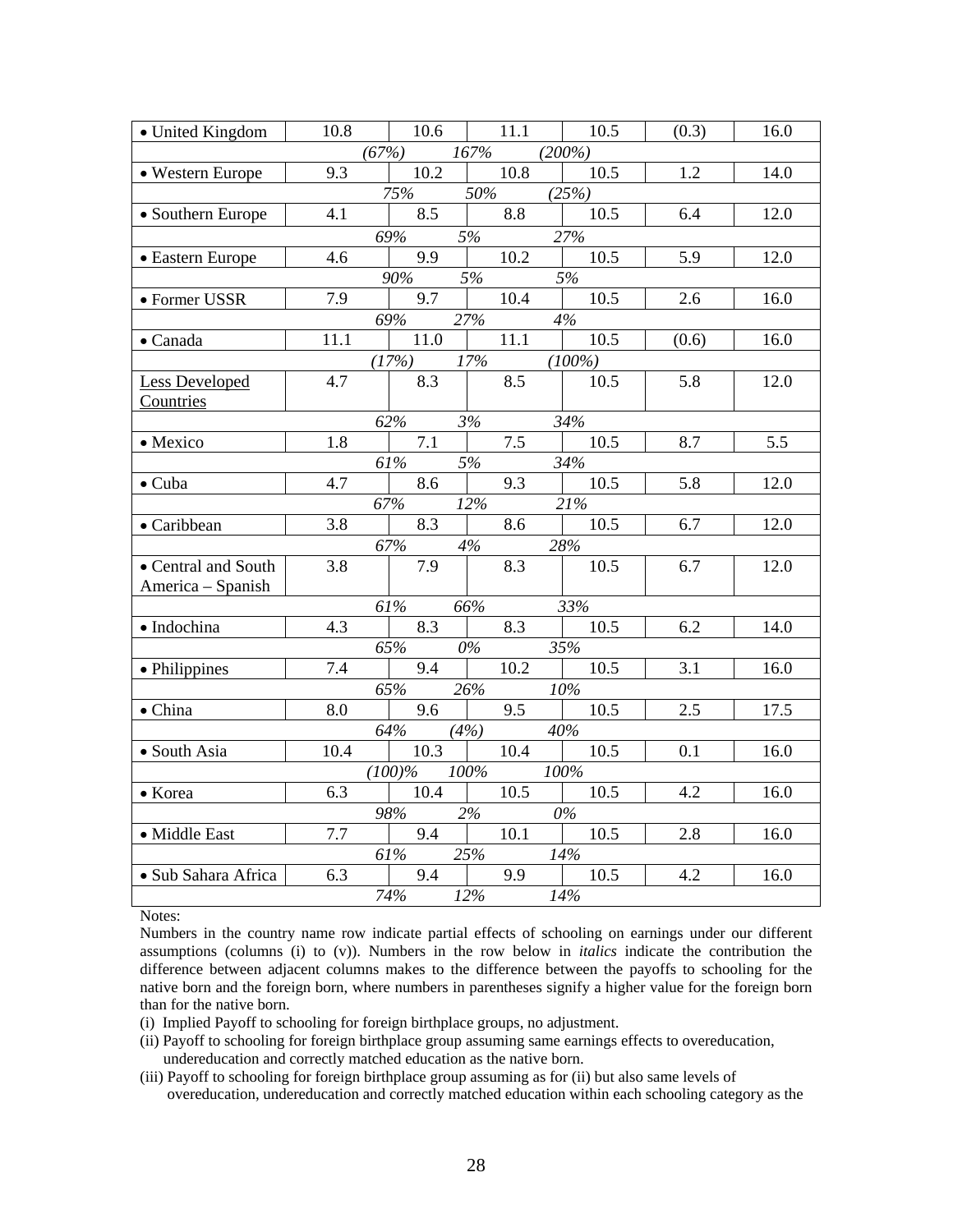native born.

(iv) Payoff to schooling for foreign birthplace group assuming as for (iii) but also assuming same distribution across schooling categories for the foreign born as for the native born.

(v) Payoff to schooling for native born (10.5) minus implied payoff to schooling for foreign born birthplace groups, no adjustment.

Source: Authors' calculations.

Consider the first row of data, for immigrants from developed countries. Examination of the data for this birthplace aggregate shows that about three-quarters of the 3.4 percentage point difference in the payoff to schooling for this group of immigrants and the native born (column  $(v)$ ) is due to the different earnings effects to overeducation, undereducation and correctly matched education for the two birthplace groups  $[(9.7 - 7.1) \div 3.4 = 0.76]$ . About one-fifth is due to the different distributions across schooling categories of immigrants from developed countries and the native born  $[(10.5-9.9) \div 3.4 = 0.18]$ . Percentage breakdowns of this type are given in italics beneath each decomposition.

 Immigrants from Canada and the United Kingdom, both advanced Englishspeaking countries for whom origin skills have a very high degree of transferability to the US, have a payoff to schooling that actually exceeds that for the native born. The various adjustments considered in the table have little impact on the implied payoff to schooling for these immigrants. Because of the relatively lower direct cost of the migration process, including adjustment to the US labor market, they would be less intensely favorably selected than economic immigrants from other developed countries (Chiswick (1999)).

 In the case of less-developed countries, at the aggregate level, 62 percent of the 5.8 percentage point difference in the payoff to schooling compared to the native born is attributed to different earnings effects in the ORU model, a minimal amount is linked to different distributions of the workforces across the overeducated, undereducated and correctly matched categories conditional upon each level of schooling, and 34 percent is due to different distributions across schooling categories.

 These results show that the decomposition technique outlined above, and applied to the total foreign-born sample in Table 2, is robust to the choice of sample. The main finding is that between 60 and 75 percent of the difference in the payoffs to schooling between immigrants from specific birthplace groups and the native born is due to the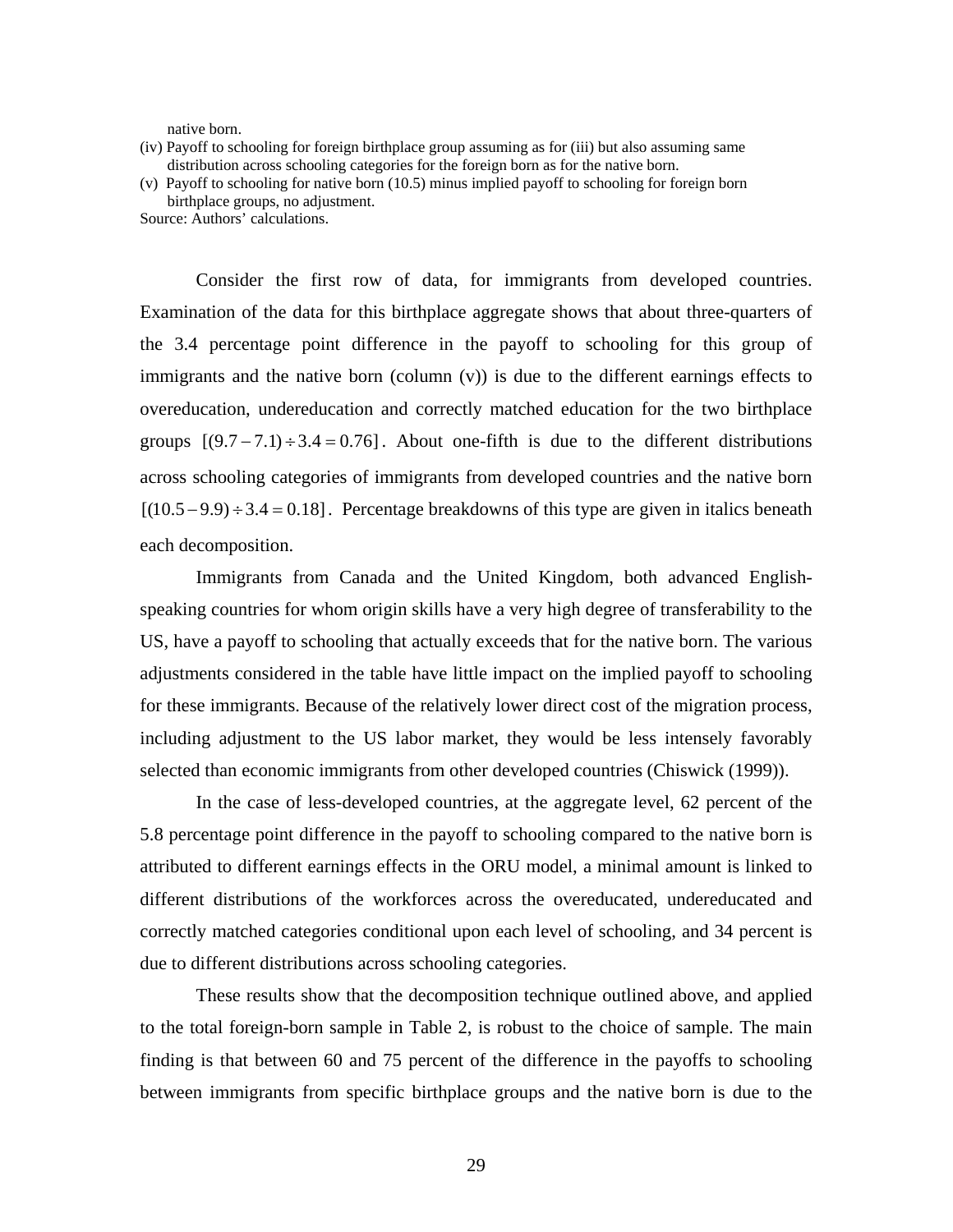earnings consequences of the education categories specified in the ORU earnings model. An exception is the large partial effect of schooling for immigrants from the Englishspeaking developed countries, who presumably have a very high degree of skill transferability to the US labor market.

#### **VI. THE ROLE OF AGE AT MIGRATION**

Chiswick (1978) raised the possibility that the smaller partial effect of schooling for the foreign born was due to schooling acquired abroad. He investigated this issue by partitioning the schooling variable into its pre-immigration and post-immigration components. This required the use of information on self-reported year of arrival in the US, which was available only in broad categories in the 1970 US Census data employed in the analysis. It was also based on the assumption that schooling is a continuous activity from the time it starts until it ends. Chiswick (1978, p.911) reported that "an extra year of schooling prior to immigration raises earnings by 5.8 percent, while an extra year after immigration raises earnings by 5.0 percent." In other words, the pattern of effects is contrary to that expected, perhaps because of the broad year of immigration intervals.

More recently, Friedberg (2000) conducted analyses for Israel, where she had actual year of immigration, and showed that the payoff to the schooling immigrants acquired abroad was significantly less than that to schooling they obtained in Israel. For the native born, the payoff to schooling was 10.0 percent, while for immigrants the payoffs were 7.1 percent for schooling obtained abroad and 8.0 percent for schooling obtained in Israel (Friedberg, 2000, Table 5).

The specific year of immigration is also recorded in the 2000 US Census data. It is still necessary, however, to assume that schooling is a continuous activity. Possible consequences of this assumption are addressed through a sensitivity analysis.

In the current application of the ORU model to the analysis of immigrants' earnings the preferred approach is to partition the sample into those immigrants who completed their schooling prior to arrival in the US (termed adult immigrants for brevity), and those immigrants who obtained at least some of their schooling in the US (termed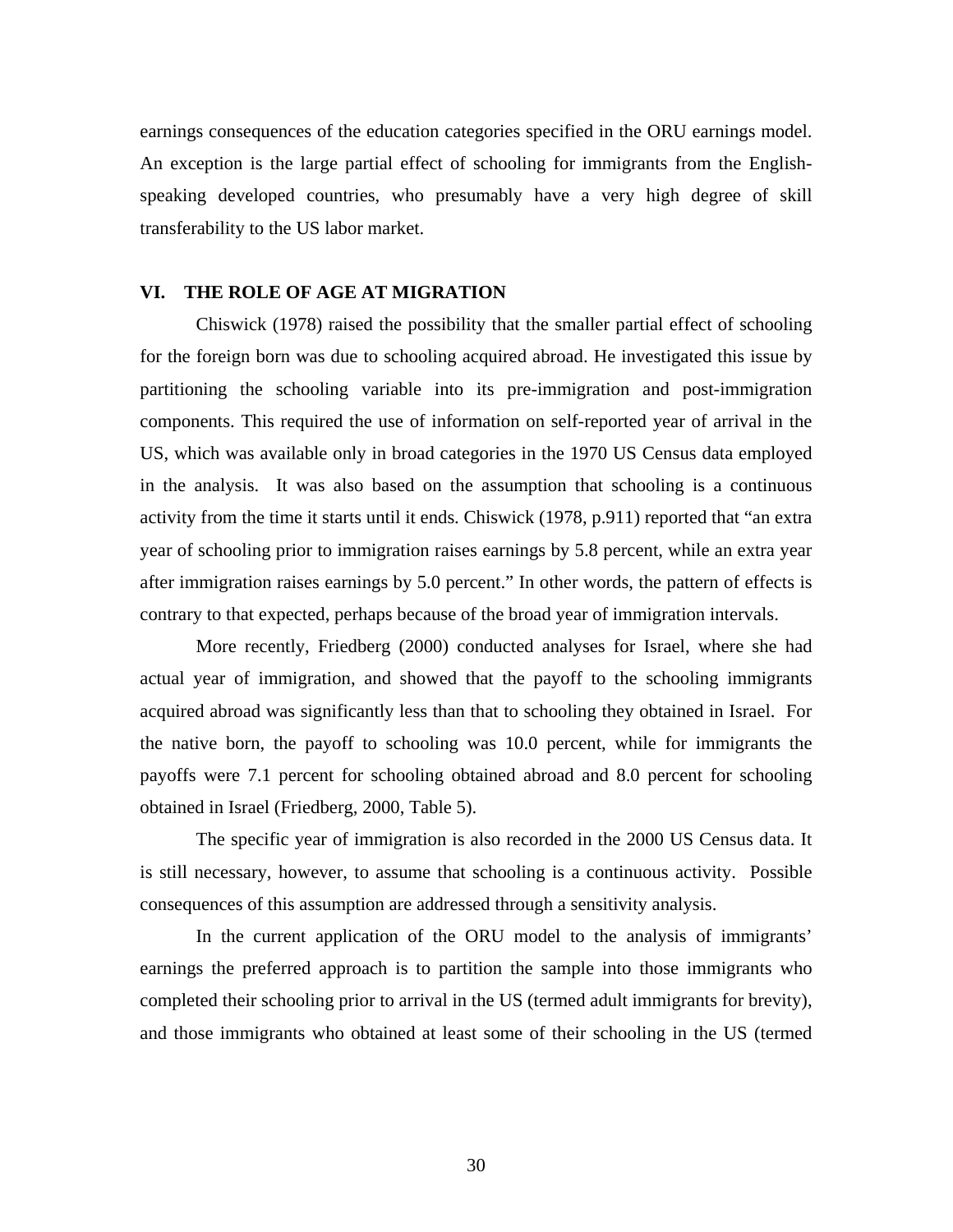child immigrants for brevity).<sup>[20](#page-31-0)</sup> This allows for a straightforward application of the ORU model without the need to partition schooling into its "acquired abroad" and "acquired domestically" components. Separate analyses using the ORU specification of the earnings function are then conducted for adult and child immigrants.

The hypotheses advanced earlier should apply in full to adult immigrants. Hence, it would be expected that, due to positive selection, they would have relatively good earnings outcomes if undereducated, and, due to the less-than-perfect international transferability of the human capital they acquire in their country of origin, relatively poor earnings outcomes if overeducated. There are different expectations for child immigrants who are largely tied movers rather than primary decision makers, and who have obtained at least the final years (and sometimes all) of their schooling in the  $US<sup>21</sup>$  $US<sup>21</sup>$  $US<sup>21</sup>$  Such immigrants should be less favorably selected for migration than adult immigrants, and the earnings consequences associated with positive selection among adult immigrants (better earnings outcomes among the undereducated) should not be pronounced among them. Moreover, because child immigrants complete their schooling in the US, the international transferability of human capital should be less of an issue for them, either because all their schooling was acquired in the US, or because the component of their schooling acquired in the US increases the transferability of schooling obtained in the country of origin.<sup>[22](#page-31-2)</sup> Hence, the wage effects of overeducation should be more aligned with those of the native born than with those of adult immigrants.

<span id="page-31-0"></span><sup>&</sup>lt;sup>20</sup> Assuming uninterrupted schooling, adult immigrants are those for whom the age at immigration exceeds their number of years of schooling plus six years. Those for whom the age at immigration was less than the number of years of schooling plus six are considered child immigrants in this analysis.

<span id="page-31-1"></span><sup>&</sup>lt;sup>21</sup> It is recognized that this may not, in reality, reflect the location of immigrants' schooling, but it follows from the assumptions made in this section.

<span id="page-31-2"></span> $22$  Assuming that schooling is not interrupted, estimation of an earnings function for the child immigrant sample with the schooling variable (mean of 14 years) disaggregated into schooling acquired in the US (mean of 6.8 years) and schooling acquired abroad (mean of 7.2 years) indicated that (i) the payoff to schooling acquired in the US was about one percentage point more than the payoff to schooling acquired abroad (payoffs of 11.6 and 10.4 percent, respectively); and (ii) schooling acquired in the US increased the return to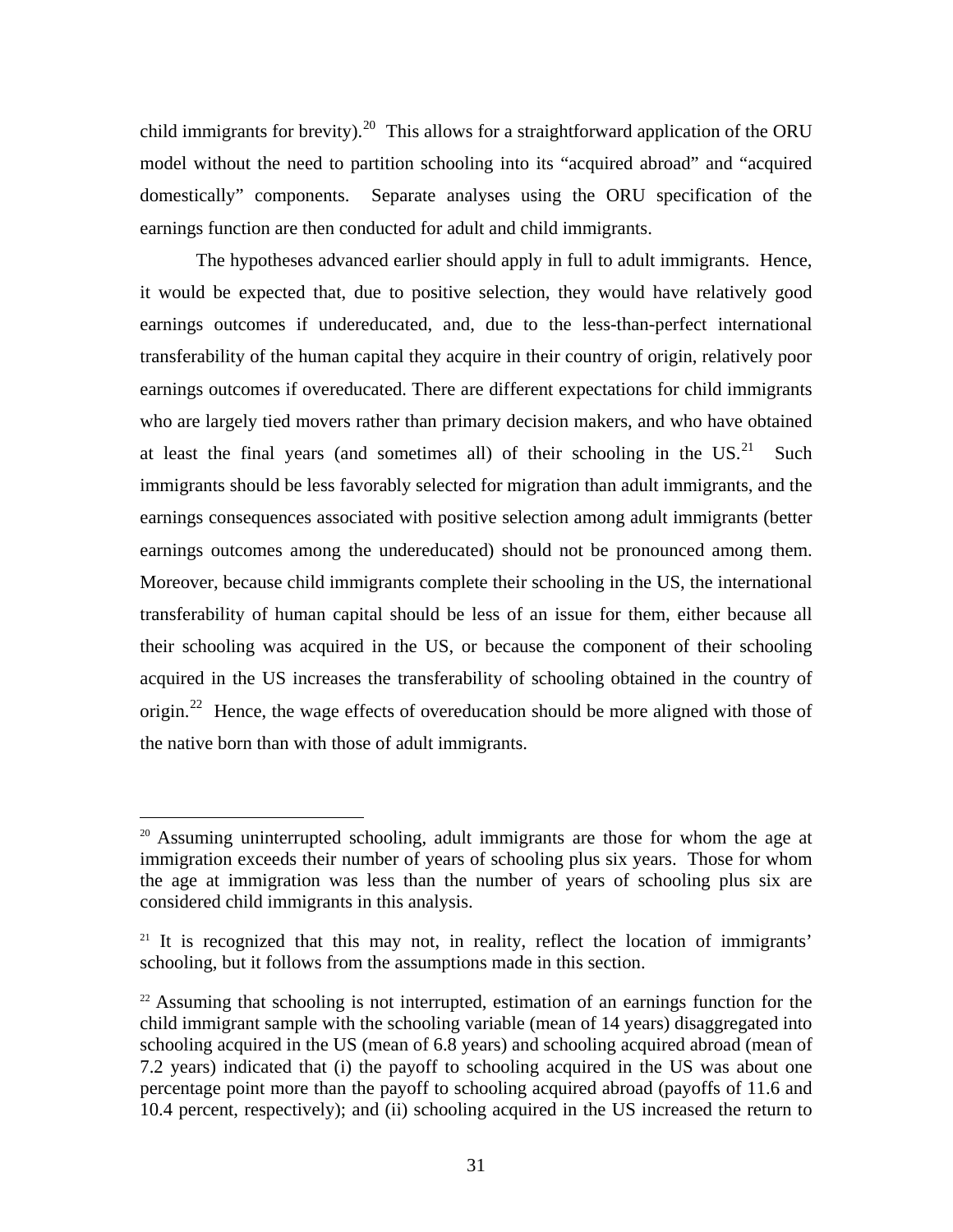Because it relies on the assumption that schooling is a continuous activity, from the time it starts to the time it ends, and also on the Census data on year of arrival being accurate, the categorization of adult immigrants as those who arrived in the US after the completion of their schooling (age of arrival greater than the years of schooling plus 6) may result in too many or too few immigrants being viewed as having completed their schooling abroad (with obvious carry-over to the child immigrant sample). Hence, the computations are repeated for alternative definitions of year of immigration.

 Selected results from this analysis are presented in Tables 9 and 10. These are for the education variable from the conventional earnings model and for the three education variables in the ORU specification of the earnings model for both child immigrants and adult immigrants under the various assumptions for ascertaining this status discussed above. Table 9 is for child immigrants, and Table 10 for adult immigrants. The findings for the native born from Table 2 are also presented in bold for reference purposes in both tables.

schooling acquired abroad, although while this impact was statistically significant it was economically of minor importance.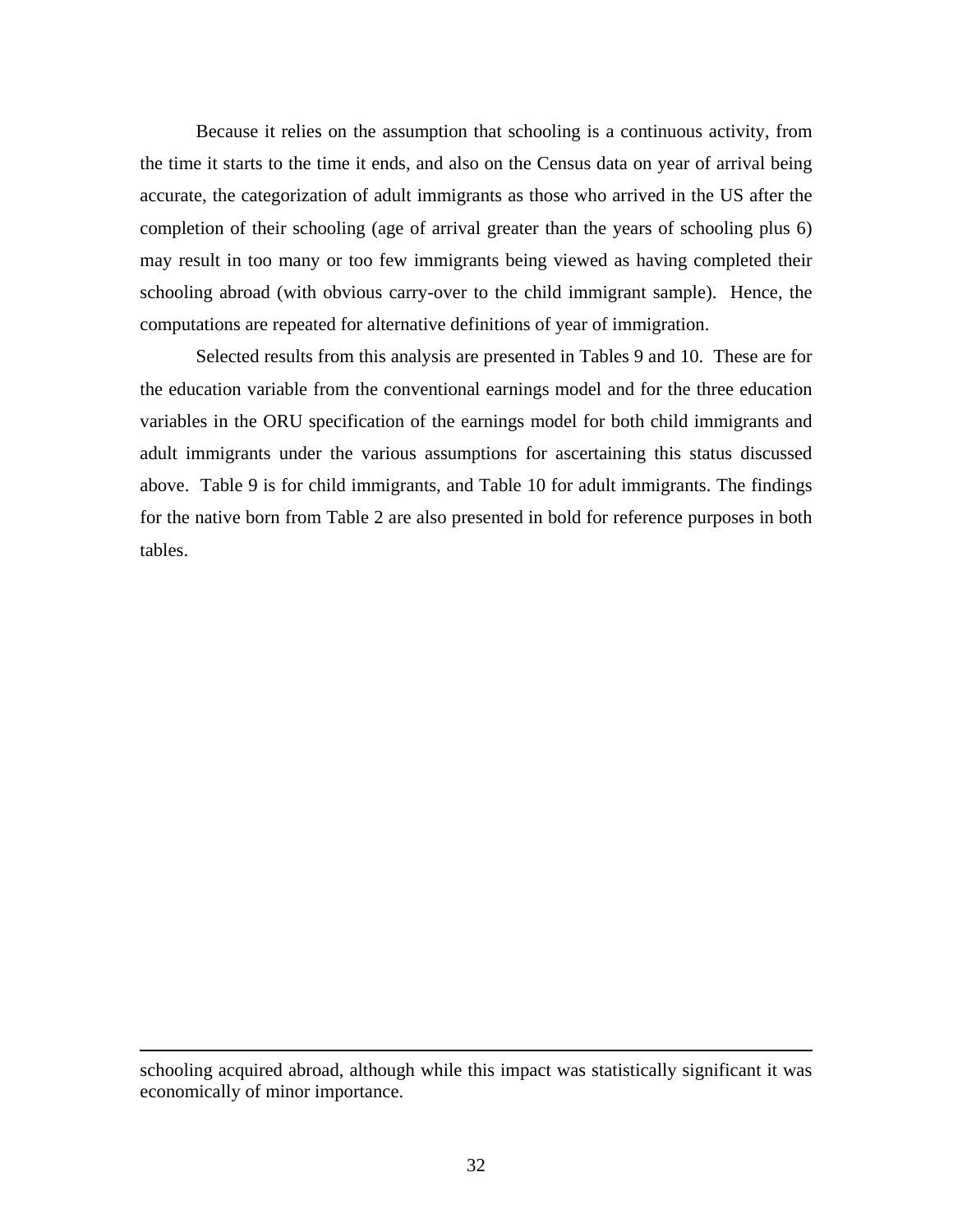#### **Table 9**

| Definition of                      | (i)               | (ii)              | (iii)            | (iv)                |             |
|------------------------------------|-------------------|-------------------|------------------|---------------------|-------------|
| Child Immigrant                    | Actual            | Reference         | Over-            | Under-              | (v)         |
| based on                           | Education         | Education         | Education        | Education           | Sample Size |
| Census Year of                     | 0.114             | 0.163             | 0.057            | $-0.086$            | 15,705      |
| Arrival $+4$                       | (42.50)           | (50.09)           | (10.75)          | (16.05)             |             |
| Census Year of                     | 0.113             | 0.163             | 0.058            | $-0.084$            | 17,545      |
| Arrival $+3$                       | (44.98)           | (53.39)           | (11.65)          | (16.40)             |             |
| Census Year of                     | 0.110             | 0.161             | 0.057            | $-0.079$            | 19,847      |
| Arrival $+2$                       | (46.86)           | (55.74)           | (12.37)          | (16.91)             |             |
| Census Year of                     | 0.108             | 0.160             | 0.056            | $-0.076$            | 22,490      |
| Arrival $+1$                       | (50.29)           | (59.64)           | (13.07)          | (17.71)             |             |
| <b>Census Year of</b>              | 0.105             | 0.156             | 0.055            | $-0.073$            | 25,359      |
| <b>Arrival</b>                     | (52.46)           | (61.29)           | (13.89)          | (18.20)             |             |
| Census Year of                     | 0.101             | 0.152             | 0.053            | $-0.070$            | 28,567      |
| Arrival $-1$                       | (53.89)           | (62.68)           | (13.97)          | (19.19)             |             |
| Census Year of                     | 0.099             | 0.152             | 0.052            | $-0.068$            | 32,073      |
| Arrival $-2$                       | (56.99)           | (66.27)           | (14.58)          | (20.70)             |             |
| Census Year of                     | 0.096             | 0.152             | 0.051            | $-0.063$            | 35,568      |
| Arrival $-3$                       | (59.15)           | (67.99)           | (14.99)          | (21.50)             |             |
| Census Year of                     | 0.093             | 0.151             | 0.050            | $-0.058$            | 39,055      |
| Arrival $-4$                       | (61.89)           | (71.02)           | (15.65)          | (22.53)             |             |
| <b>Native Born</b><br>from Table 2 | 0.106<br>(202.11) | 0.154<br>(254.62) | 0.056<br>(52.26) | $-0.067$<br>(69.42) | 533,906     |

# **Coefficients on Education Variables in Conventional and ORU Models for Child Immigrants, Various Definitions of Child Immigrants**

Note: Coefficient in column (i) based on a single education variable, in columns (ii) to (iv) based on the ORU technique.

Source: United States Census of Population, 2000, one percent sample, PUMS file.

 The middle row of Table 9 (in bold) presents findings based on the use of the census information on year of arrival. It shows a payoff to school for immigrants who completed their schooling in the US of 10.5 percent, which is essentially the same as the 10.6 percent payoff for the native born (see the bottom row of Table 9). The payoff to years of education that are typical in the immigrants' occupations is 15.6 percent, which again is essentially the same as the payoff received by the native born. Similarly, the payoff to years of overeducation for child immigrants is 5.5 percent, which matches the 5.6 percent payoff for the native born. Years of undereducation are associated with an "earnings penalty" of 7.3 percent among child immigrants, and 6.7 percent among the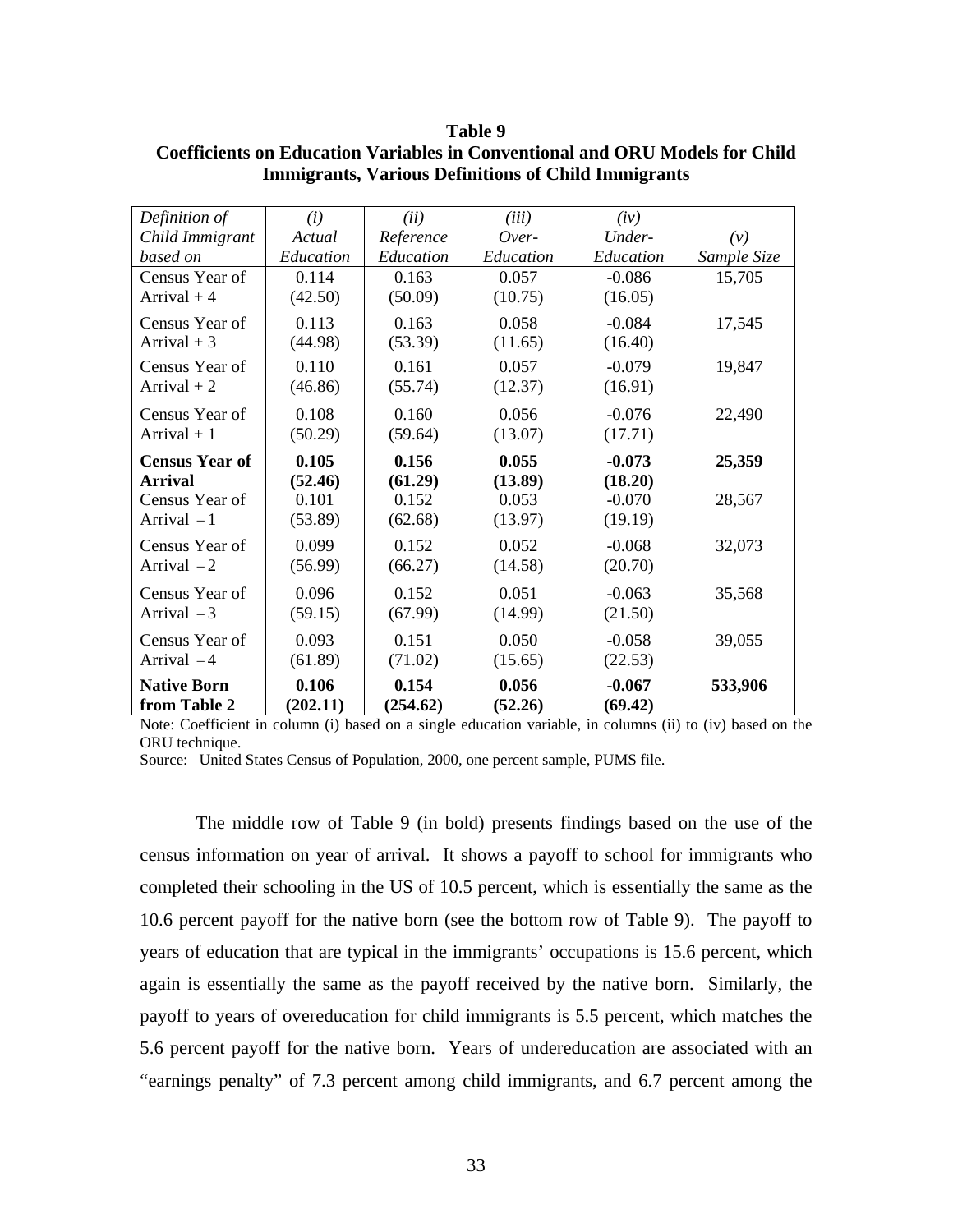native born. These outcomes are consistent with the hypotheses advanced above, that there is minimal selection effects among child immigrants, and, given the nature of their education, the less-than-perfect international transferability of human capital skills should have less impact on their labor market success.

 While the year of arrival in the US would be a significant event for immigrants, and hence is likely to be recalled reasonably accurately, some rounding to threshold years (ending in five, and especially in zero) is apparent in the data, that is, there is bunching in the frequency distribution of immigrants at these years. This suggests that measurement error should be taken seriously. As the way of defining child immigrants changes, there are modest changes in the estimated coefficients (Table 9). A tightening of the criteria (moving up the table from the bold center line to the top, and reducing the sample of child immigrants) is associated with small increases in the payoff to actual years of education and to years of the reference level of education, slightly larger increases in the earnings penalty associated with years of undereducation, but no material change in the earnings effects of years of overeducation. Relaxing the criteria (moving down the table from the bold center line, and increasing the sample of child immigrants) is, predictably, associated with opposite changes in the estimates. While the changes are small when comparisons are made between adjacent rows, they amount to differences of several percentage points when the extremes of Table 9 are considered. These results indicate, however, that child immigrants who complete their schooling in the US appear to have payoffs to schooling that are very similar to the native born.

The results for adult immigrants presented in Table 10 mirror reasonably well the results for all immigrants. This follows from their numerical importance in the overall sample. The small changes in the criteria for categorizing immigrants to adult immigrant status between adjacent rows in Table 10 do not impact unduly on the findings, though there are differences of up to one percentage point when the extremes of the samples used in this table are examined. Adult immigrants are characterized by selection in immigration, which impacts on the effect that undereducation has on earnings, and by less-than-perfect international transferability of the human capital they obtained abroad, which impacts on the earnings effects of years of overeducation.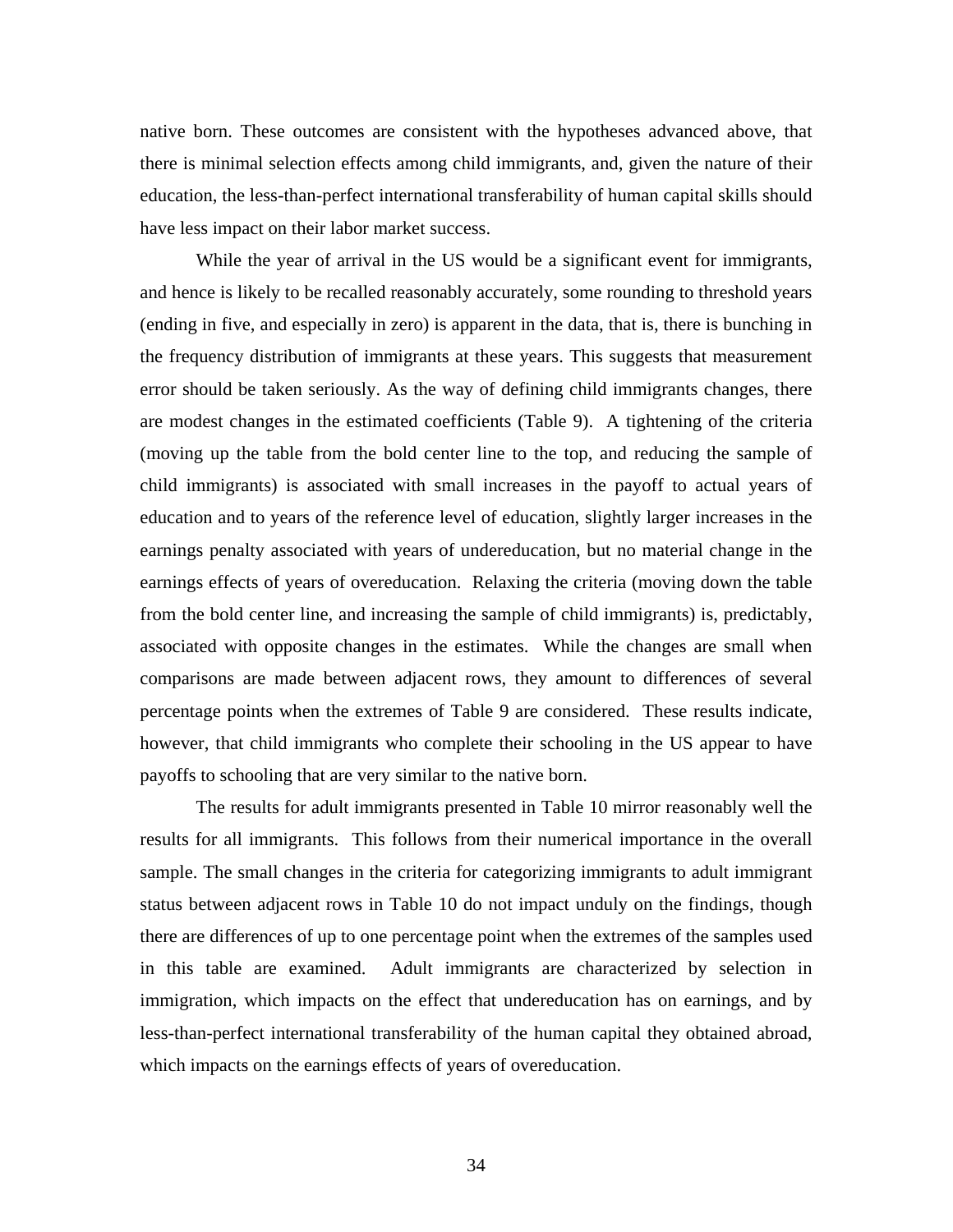#### **Table 10**

| <b>Coefficients on Education Variables in Conventional and ORU Models for Adult</b> |
|-------------------------------------------------------------------------------------|
| <b>Immigrants, Various Definitions of Adult Immigrants</b>                          |

| Definition of         | (i)       | (ii)      | (iii)     | (iv)      |             |
|-----------------------|-----------|-----------|-----------|-----------|-------------|
| Adult Immigrant       | Actual    | Reference | Over-     | Over-     | (v)         |
| based on              | Education | Education | Education | Education | Sample Size |
| Census Year of        | 0.047     | 0.152     | 0.039     | $-0.019$  | 68,585      |
| Arrival $+4$          | (57.34)   | (77.81)   | (14.60)   | (18.81)   |             |
| Census Year of        | 0.046     | 0.152     | 0.038     | $-0.019$  | 66,745      |
| Arrival $+3$          | (56.16)   | (75.93)   | (13.91)   | (18.65)   |             |
| Census Year of        | 0.046     | 0.153     | 0.037     | $-0.019$  | 64,443      |
| Arrival $+2$          | (54.94)   | (74.08)   | (13.27)   | (18.38)   |             |
| Census Year of        | 0.045     | 0.152     | 0.036     | $-0.019$  | 61,800      |
| Arrival $+1$          | (53.12)   | (71.42)   | (12.52)   | (18.02)   |             |
| <b>Census Year of</b> | 0.044     | 0.154     | 0.034     | $-0.018$  | 58,931      |
| <b>Arrival</b>        | (51.34)   | (69.72)   | (11.61)   | (17.44)   |             |
| Census Year of        | 0.043     | 0.157     | 0.034     | $-0.018$  | 55,723      |
| Arrival – 1           | (49.56)   | (67.94)   | (11.12)   | (16.55)   |             |
| Census Year of        | 0.041     | 0.158     | 0.032     | $-0.017$  | 52,217      |
| Arrival $-2$          | (47.09)   | (64.70)   | (10.15)   | (15.75)   |             |
| Census Year of        | 0.040     | 0.159     | 0.032     | $-0.016$  | 48,722      |
| Arrival $-3$          | (44.53)   | (62.35)   | (10.15)   | (14.84)   |             |
| Census Year of        | 0.038     | 0.160     | 0.030     | $-0.015$  | 45,235      |
| Arrival $-4$          | (41.71)   | (58.95)   | (8.68)    | (13.86)   |             |
| <b>Native Born</b>    | 0.106     | 0.154     | 0.056     | $-0.067$  | 533,906     |
| from Table 2          | (202.11)  | (254.62)  | (52.26)   | (69.42)   |             |
| <b>All Foreign</b>    | 0.052     | 0.153     | 0.044     | $-0.021$  | 84,290      |
| <b>Born from</b>      | (66.51)   | (91.66)   | (18.41)   | (21.30)   |             |
| <b>Table 2</b>        |           |           |           |           |             |

Note: Coefficient in column (i) based on a single education variable, in columns (ii) to (iv) based on the ORU technique.

Source: United States Census of Population, 2000, one percent sample, PUMS file.

The findings for adult immigrants in the middle row of Table 10 were used in the decomposition whose methodology is outlined in Table 6. Results are available from the authors upon request. The results of this decomposition mirror findings for all immigrants presented in Table 6. The factors associated with a lower earnings penalty to years of undereducation, suggested above to be linked to positive selection in immigration, account for slightly more than 60 percent of the lower payoff to schooling among adult immigrants.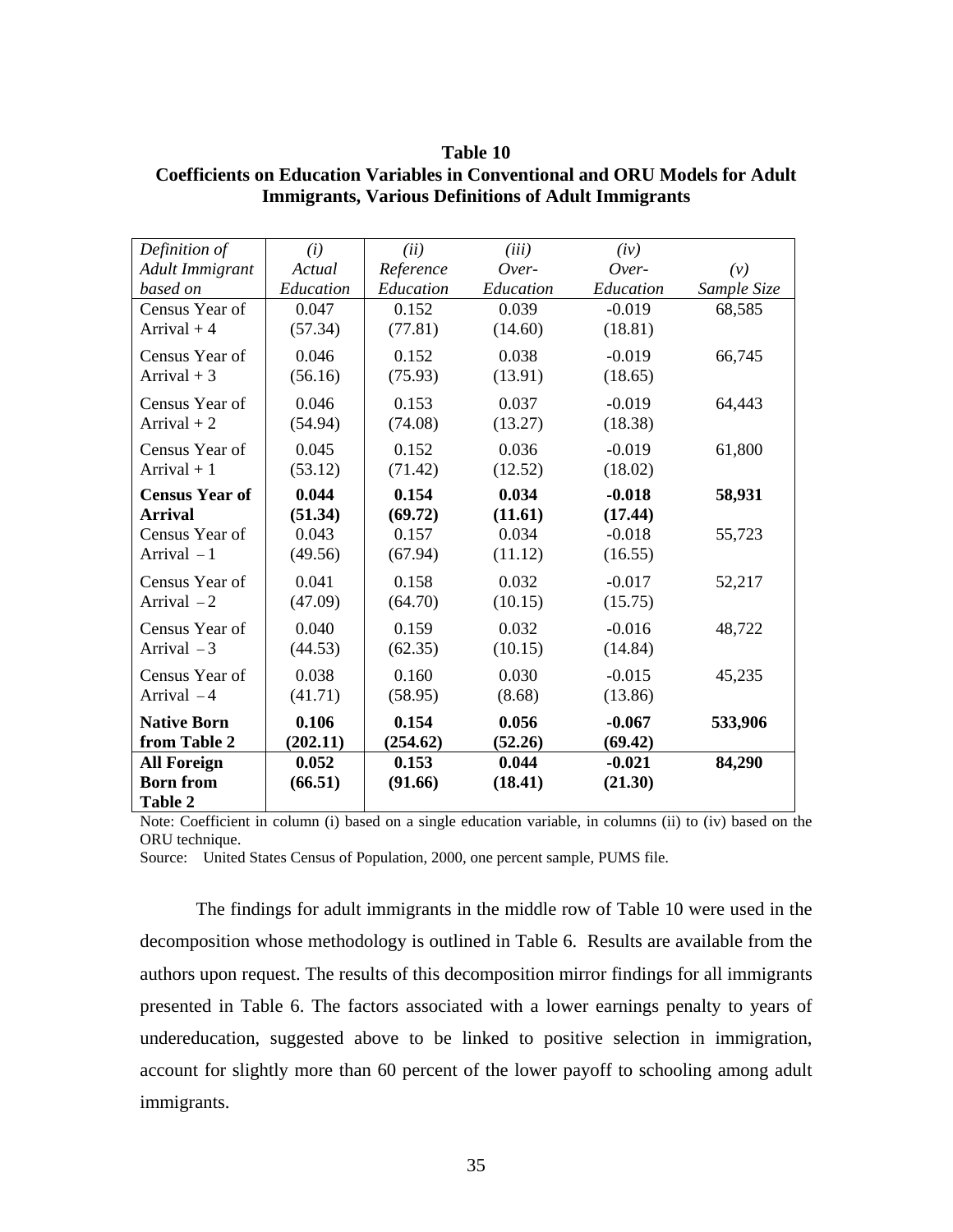### **VII. CONCLUSION**

 The finding that the payoff to schooling for adult men in the US is substantially less for the foreign born than that for the native born, documented by Chiswick (1978) for the 1970 Census, and by many other authors for later censuses and for other countries, is also a very strong feature of the data from the 2000 US Census. The analyses above show that while the native born have a payoff to an extra year of schooling of 10.6 percent, the payoff for the foreign born is only one-half of this, 5.2 percent.

However, when the focus is on correctly matched education, defined as working in an occupation where one's level of education is typical, the foreign born and native born have similar earnings increments, of around 15.4 percent higher earnings per year of correctly matched education. The decomposition establishes that it is undereducation rather than overeducation that is the main contributor to the lower payoff to schooling for the foreign born.

Undereducation appears to be linked to positive selection in immigration, whereas overeducation is linked to the less-than-perfect international transferability of immigrants' human capital skills. The most striking feature of the analyses that distinguish between years of overeducation, undereducation and correctly matched education, however, is the strong relative performance of immigrants with less education than is typical for the occupations in which they work. This suggests an unmeasured ability variable and positive selectivity in migration.

 The framework outlined in this paper shows that this strong performance is responsible, in large part (around two-thirds) for the seemingly lower payoff to schooling for the foreign born. An exception is immigrants from the English-speaking developed countries that are so similar to the US that there is a high degree of transferability of skills and a low cost of migration (implying a weaker positive self-selectivity), and hence a payoff to schooling comparable to that of the US native born.

 Tests of robustness are conducted through separate analyses by level of economic development, by country of origin, and by age at migration (child vs adult at migration). Child immigrants show earnings patterns similar to the native born which are quite different from those of immigrants who arrived after completing their schooling.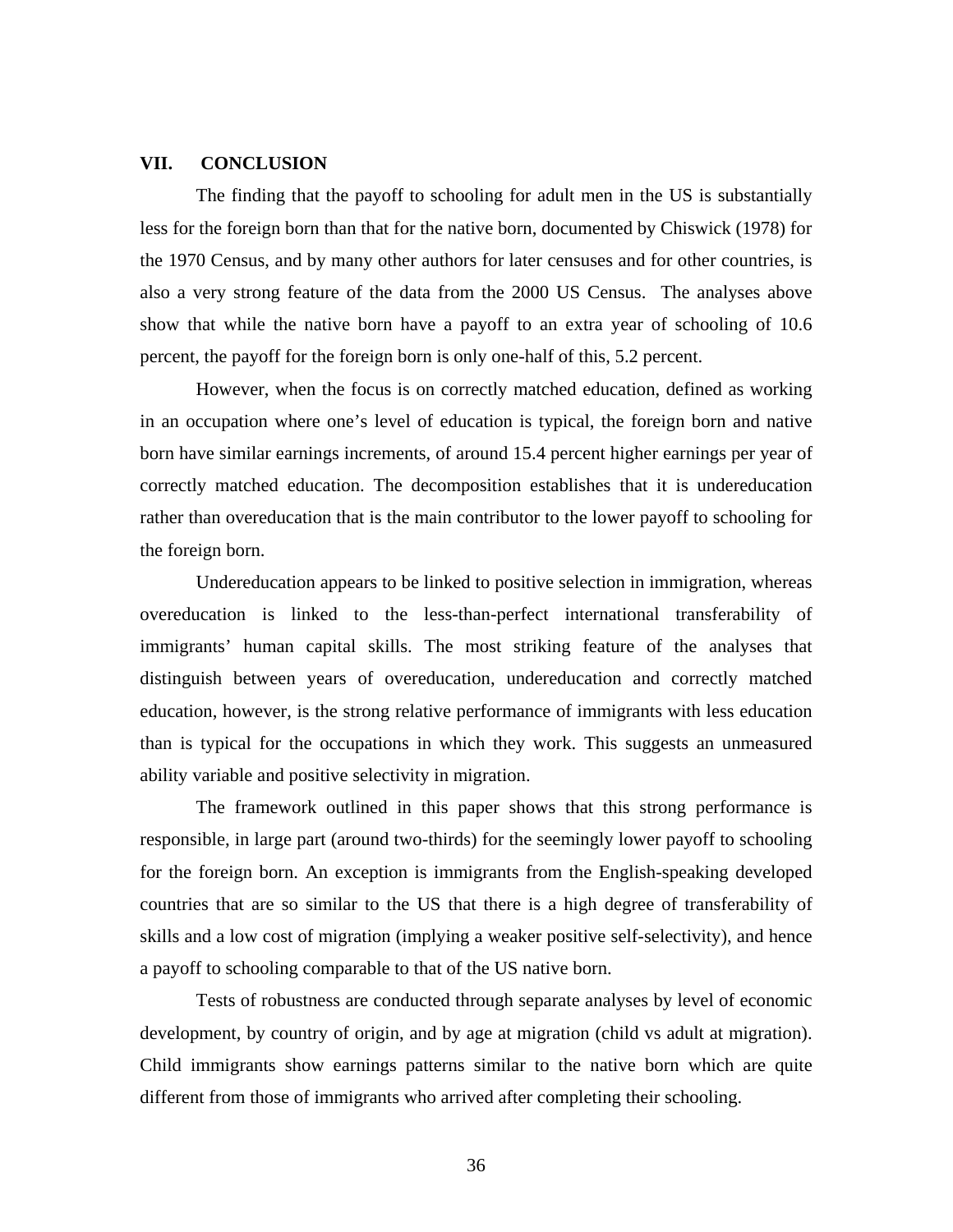While this framework can account for the differences in payoffs to schooling for the foreign born and native born, it does not explain the difference. Important concerns are the reasons behind the higher earnings of foreign-born "undereducated" men relative to native-born undereducated men, and the high proportion of immigrant men working in occupations in which their education level is substantially below that of the average (mean or modal) level. The most obvious candidate is the superior ability/motivation of the foreign born associated with self-selection in migration, as outlined in Chiswick (1978, 1999). The method applied above appears to provide a means of quantifying the importance of this self-selection that has to date proved to be a rather elusive concept.

The analysis also suggests that the two related issues of selectivity in migration and the international transferability of skills are both relevant, but their relative importance will vary by country of origin and educational attainment. For immigrants with very low skill levels, transferability is not much of an issue, and selectivity becomes dominant. For high-skilled immigrants with a high degree of skill transferability (such as Canadian and UK immigrants to the US, those who immigrated to the US as children, and presumably also internal migration of natives in the US) the schooling-earnings patterns in the ORU analysis for the migrants will look similar to that of the natives/nonmovers.

 While answering several questions, this paper does highlight additional questions and issues. One is to analyze even further the determinants of the disparity between the typical education level in the respondent's occupation and the respondent's own educational attainment. Another is to delve more into the occupational mobility of immigrants, and in particular analyze the ORU model as a function of duration in the destination. A third is to determine the extent to which the different effects of schooling on earnings by motive for migrating and visa class – economic, kinship and refugee – can be explained within the context of the ORU model. While this methodological study has focused the empirical application on men, it would be worthwhile to expand the model to explicitly incorporate labor supply decisions and apply the technique to women. Finally, while this paper incorporates several tests for robustness, the application of the methodology to other destinations and other time periods would provide additional tests of robustness.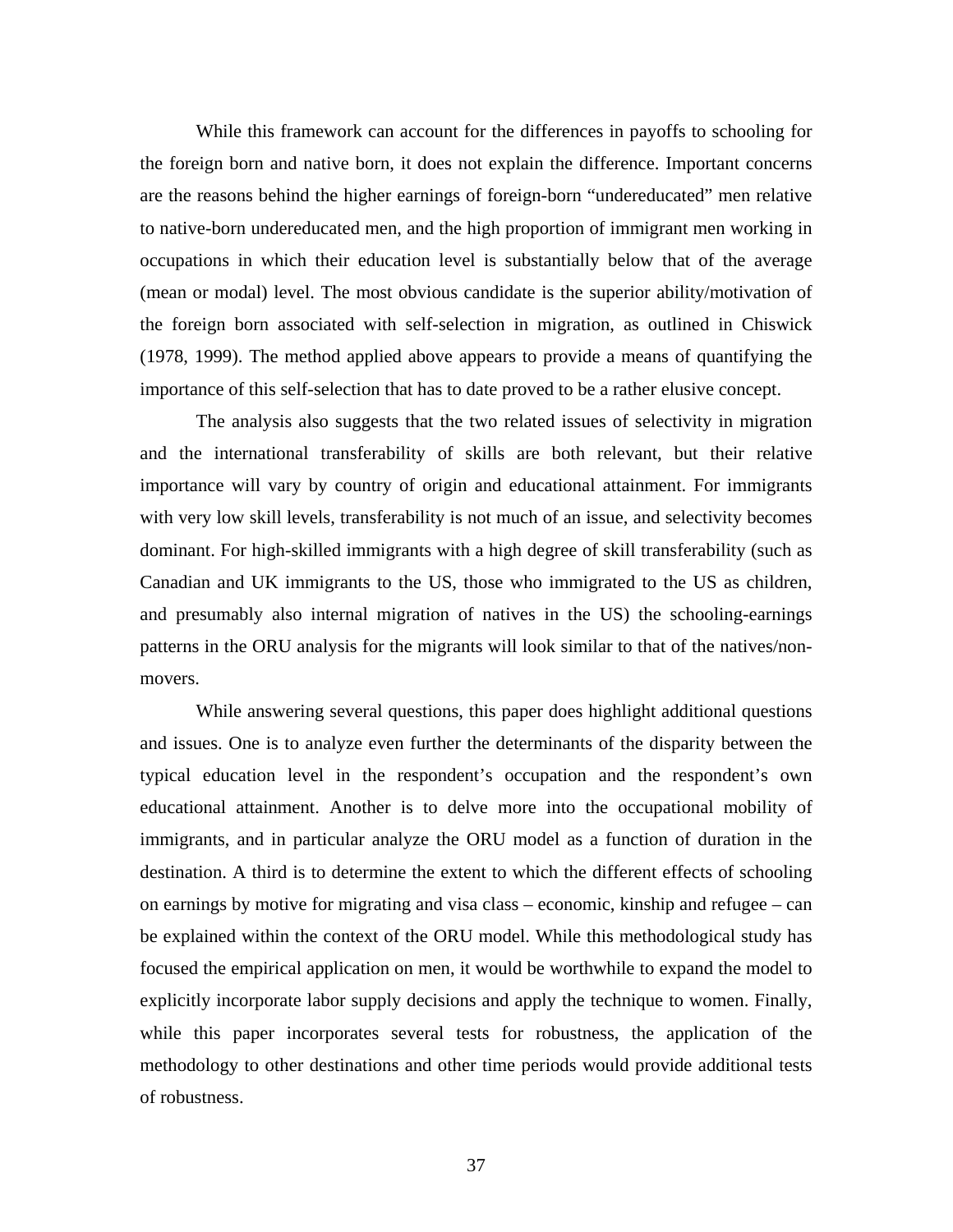#### **REFERENCES**

Baker, Michael, and Benjamin, Dwayne (1994). "The Performance of Immigrants in the Canadian Labor Market", *Journal of Labor Economics*, Vol. 12, No. 3, pp. 369- 405.

Beggs, John J. and Chapman, Bruce J., (1988). "Immigrant Wage Adjustment in Australia" Cross-Section and Time-Series Estimation", *Economic Record*, Vol. 64, No. 186, pp.161-167.

Chiswick, Barry R., (1978). "The Effect of Americanization on the Earnings of Foreign-born Men", *Journal of Political Economy*, Vol. 86, No. 5, pp. 897-921.

Chiswick, Barry R., (1979). "The Economic Progress of Immigrants: Some Apparently Universal Patterns", pp. 357-99 in William Fellner (ed) *Contemporary Economic Problems 1979*, American Enterprise Institute for Public Policy Research, Washington, D.C..

Chiswick, Barry R., (1999). "Are Immigrants Favorably Self-Selected?" *American Economic Review*, Vol. 89, No. 2, pp. 181-185.

Chiswick, Barry R., (2003). "Jacob Mincer, Experience and the Distribution of Earnings". *Review of Economics of the Household*, Vol. 1, No. 4, pp.343-361/

Chiswick, Barry R., Lee, Yew Liang and Miller, Paul W., (2005). "A Longitudinal Analysis of Immigrant Occupational Mobility: A Test of the Immigrant Assimilation Hypothesis", *International Migration Review*, Vol. 39, No. 2, pp.332-353.

Chiswick, Barry R. and Miller Paul W., (2007). "The International Transferability of Immigrants' Human Capital Skills", IZA-Institute for the Study of Labor Discussion Paper No. 2670, Bonn, Germany.

Cohn, Elchanan. and Khan, Shahina., (1995). "The Wage Effects of Overschooling Revisited", *Labor Economics*, Vol. 2, No. 1, pp. 67-76.

Daly, Mary. C., Buchel, Felix, and Duncan, Greg. J., (2000). "Premiums and Penalties for Surplus and Deficit Education: Evidence from the United States and Germany", *Economics of Education Review*, Vol. 19, No. 2, pp. 169-178.

Duncan, Greg. and Hoffman, Saul. D., (1981). "The Incidence and Wage Effects of Overeducation", *Economics of Education Review*, Vol. 1, No. 1, pp. 75-86.

Dustmann, Christian, (1993). "Earnings Adjustment of Temporary Migrants", *Journal of Population Economics*, Vol. 6, No. 2, pp.153-168.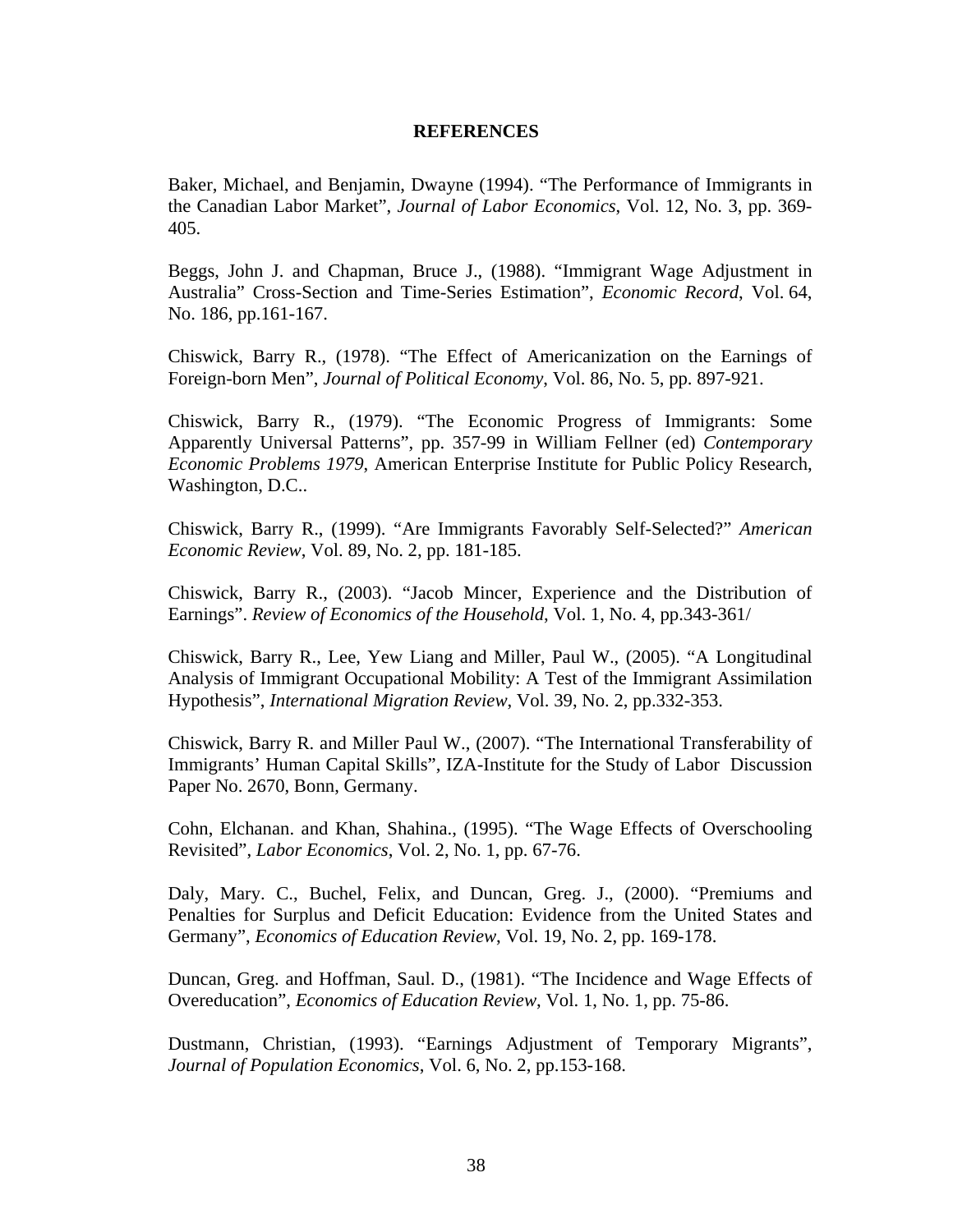Friedberg, Rachel M., (2000). "You Can't Take it with You? Immigrant Assimilation and the Portability of Human Capital", *Journal of Labor Economics*, Vol. 18, No. 2, pp.221-251.

Groot, Wim, (1996). "The Incidence of, and Returns to Overeducation in the UK", *Applied Economics*, Vol. 28, No. 10, pp.1345-1350.

Hartog, Joop., (2000). "Over-education and Earnings: Where Are We, Where Should We Go?", *Economics of Education Review*, Vol. 19, No. 2, pp. 131-147.

Jaeger, David A., (1997). "Reconciling the Old and New Census Bureau Education Questions: Recommendations for Researchers", *Journal of Business and Economic Statistics*, Vol. 15, No. 3, pp. 300-309.

Jasso, Guillermina, Rosenzweig, Mark R., and Smith, James P., (2002). "The Earnings of US Immigrants: World Skill Prices, Skill Transferability and Selectivity", mimeo, New York University.

Kiker, Billy. F., Santos, M Maria. C. and Mendes De Oliveira, M., (1997). "Overeducation and Undereducation: Evidence for Portugal", *Economics of Education Review*, Vol. 16, No. 2, pp. 111-125.

McGuinness, Seamus, (2006). "Overeducation in the Labour Market", *Journal of Economic Surveys*, Vol. 20, No. 3, pp.387-418.

Rumberger, Russell, W. (1981). "The Rising Incidence of Overeducation in the U.S. Labor Market", *Economics of Education Review*, Vol. 1 , No. 3, pp. 293-314.

Shields, Michael A. and Wheatley Price, Stephen, (1998). "The Earnings of Male Immigrants in England: Evidence from the Quarterly LFS", *Applied Economics*, Vol. 30, pp.1157-1168.

Verdugo, Richard. and Verdugo, Naomi. (1989). "The Impact of Surplus Schooling on Earnings: Some Additional Findings", *Economics of Education Review,* Vol. 22, No. 4, pp. 690-695.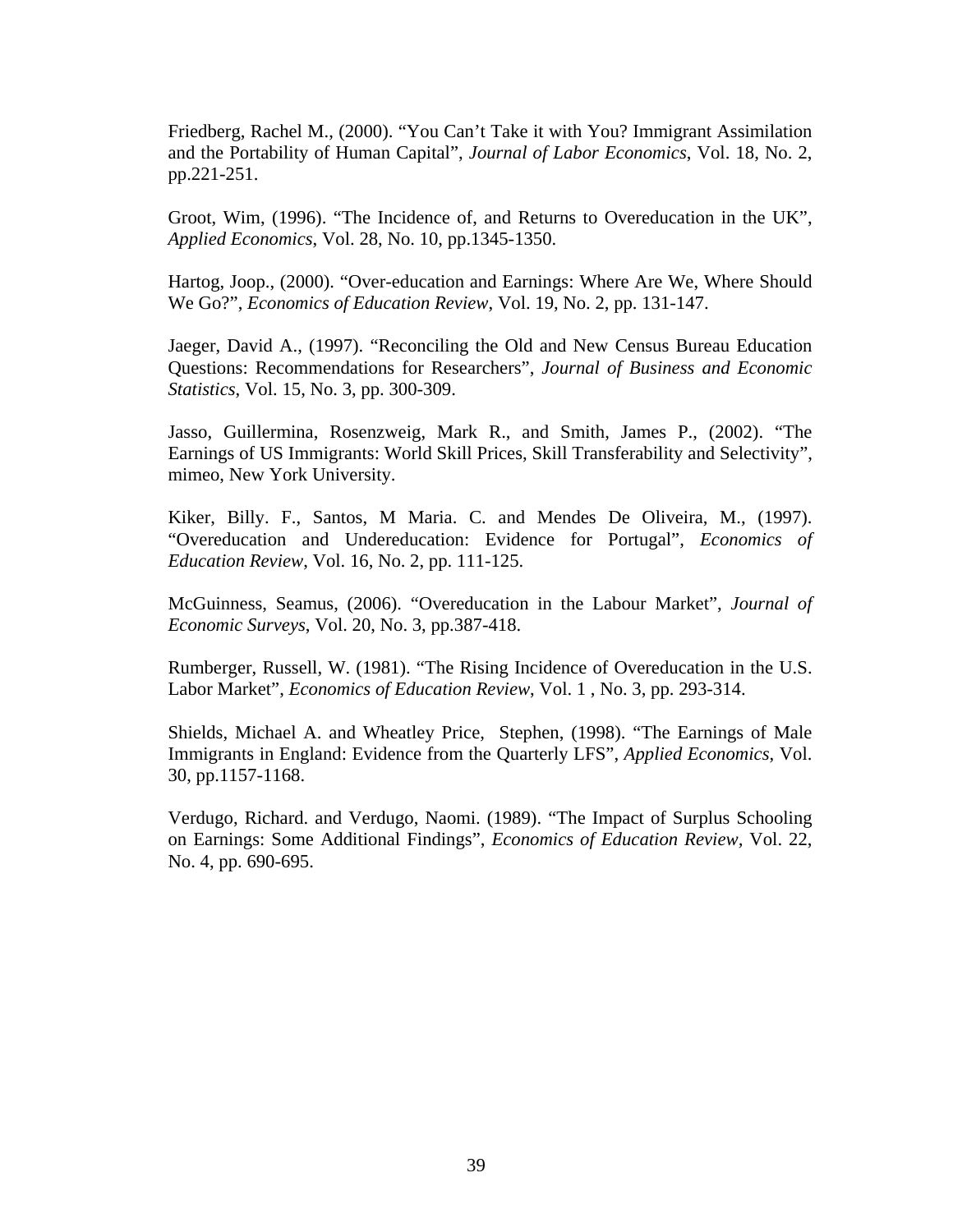### **Statistical Appendices to: "Why is the Payoff to Schooling Smaller for Immigrants?"**

## **Barry R. Chiswick University of Illinois at Chicago and IZA Institute for the Study of Labor**

**and** 

### **Paul W. Miller University of Western Australia**

#### **APPENDIX A**

### **COMPILING THE REQUIRED EDUCATION DATA**

**Education:** This is formed from the question "What is the highest degree or level of school that this person has completed". The categorical data in the Census were converted to a continuous variable using the following scheme.

| <b>Education Category</b>               | Assumed level of Education |
|-----------------------------------------|----------------------------|
| No schooling completed                  | $\theta$                   |
| Nursery school to 4 <sup>th</sup> grade | $\overline{2}$             |
| $5th$ grade or $6th$ grade              | 5.5                        |
| $7th$ grade or $8th$ grade              | 7.5                        |
| 9 <sup>th</sup><br>grade                | 9                          |
| $10^{th}$ grade                         | 10                         |
| $11th$ grade                            | 11                         |
| $12th$ grade, no diploma                | 11.5                       |
| High School graduate                    | 12                         |
| Some college credit, but less than 1    | 12.5                       |
| year                                    |                            |
| 1 or more years of college, no degree   | 14                         |
| Associate degree                        | 14                         |
| Bachelor's degree                       | 16                         |
| Master's degree                         | 17.5                       |
| Professional degree                     | 18.5                       |
| Doctorate degree                        | 20                         |

 The modal level of education for some birthplace groups is quite low. For example, for immigrants from Mexico it is 5.5 years. This is to be interpreted as the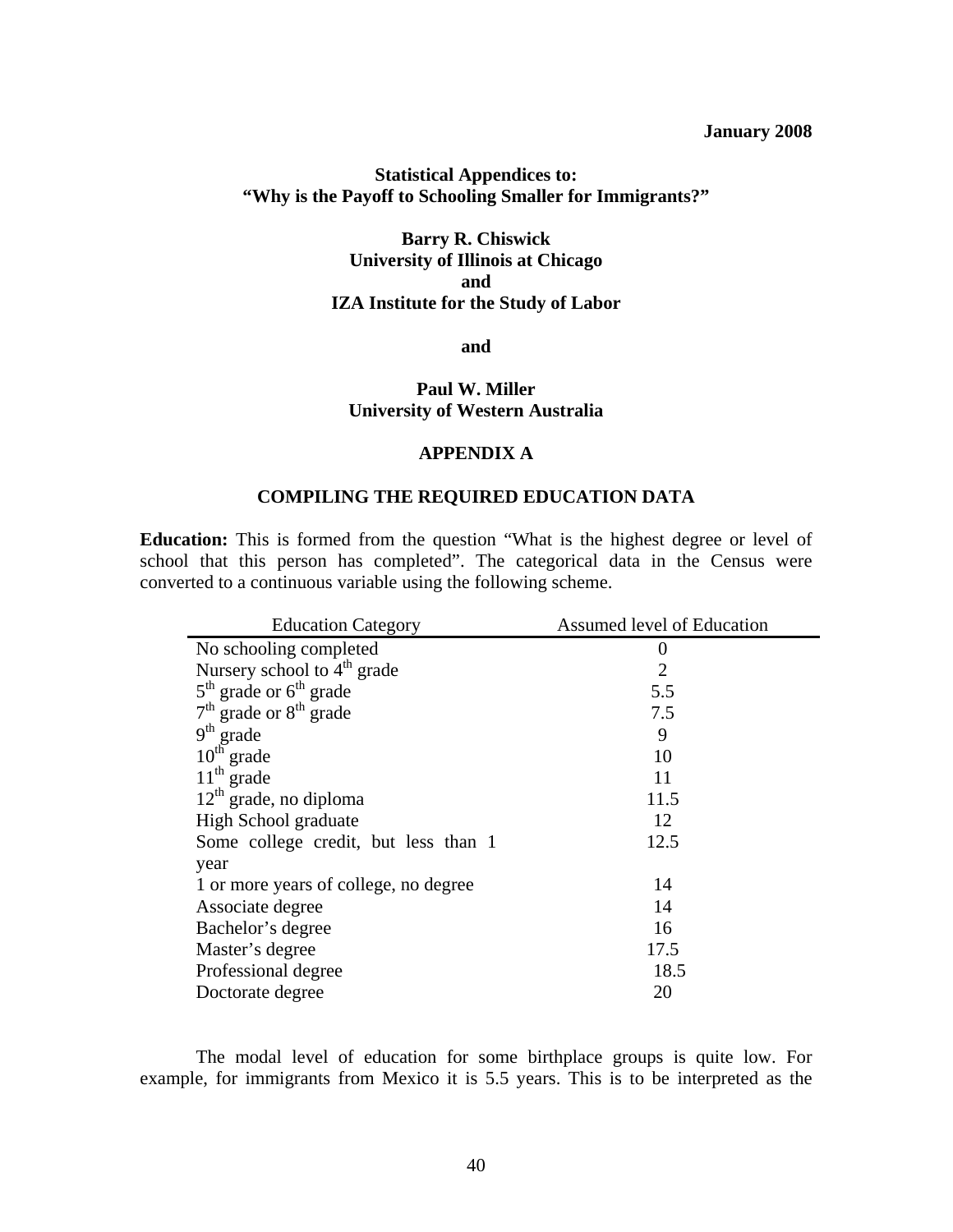modal education category being "5<sup>th</sup> grade or  $6<sup>th</sup>$  grade", and not as indicating the presence of two modes.

 Variations in coding schemes may result in different estimates of the payoff to schooling, though Jaeger's (1997) work shows that these are likely to be small in relation to the differences that are the focus of the current study. Moreover, Jaeger (1997) shows that the differences in the results are associated with features of the various imputation algorithms at the upper end of the educational distribution, and as there are more modest differences between the foreign born and the native born here than at the lower end of the educational distribution, it is unlikely that the particular imputation method used in this study is crucial.

**Occupation:** All individuals who had worked between 1995 and 2000 were asked to provide information on their occupation. Information provided by all these respondents is used in preference to that on subsets (*e.g.* only persons who worked in 1999). This will generate more precise estimates. However, particularly when the mode is used, but also for the mean-based analyses, the use of alternative samples to construct the reference levels of education for each occupation has little impact on the results.

Information on the modal level of schooling for male workers aged 25-64 years is provided in Table A.1

| Modal Level of Schooling | % of Adult Male Workers |
|--------------------------|-------------------------|
| 12                       | 60.33                   |
| 14                       | 11.26                   |
| 16                       | 23.90                   |
| 17.5                     | 2.30                    |
| 18.5                     | 1.96                    |
| 20                       | 0.24                    |
| Total                    | 100.00                  |

### **Table A.1 Distribution of Workers by Required Level of Schooling**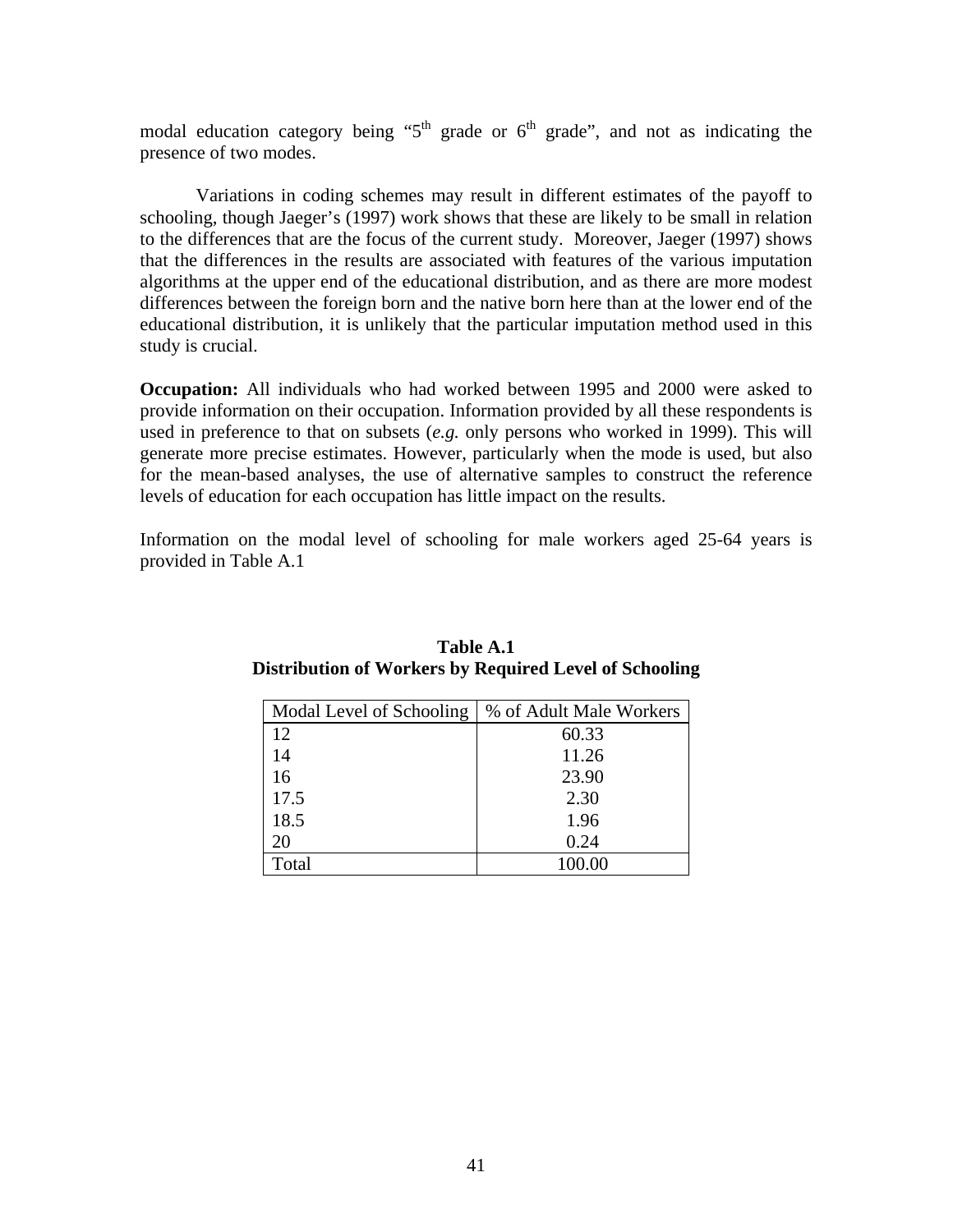#### **APPENDIX B**

|                                 | Mean Schooling | % correctly | $\%$         | % undereducated |
|---------------------------------|----------------|-------------|--------------|-----------------|
|                                 | (years)        | matched     | overeducated |                 |
| Native Born                     | 13.665         | 80.23       | 12.17        | 7.60            |
| Foreign Born                    | 11.874         | 61.87       | 14.07        | 24.05           |
|                                 |                |             |              |                 |
| <b>Region of Birth</b>          |                |             |              |                 |
| <b>Developed Countries</b>      | 14.091         | 69.84       | 19.62        | 10.54           |
| • United Kingdom                | 15.020         | 72.38       | 20.35        | 7.28            |
| • Ireland                       | 14.064         | 74.11       | 15.68        | 10.21           |
| • Western Europe                | 14.967         | 68.26       | 24.57        | 7.17            |
| • Southern Europe               | 12.013         | 67.53       | 10.76        | 21.71           |
| • Eastern Europe                | 13.882         | 71.80       | 20.67        | 7.54            |
| • Former USSR                   | 15.003         | 61.93       | 32.69        | 5.38            |
| $\bullet$ Canada                | 14.728         | 75.24       | 16.74        | 8.02            |
| · Australia & NZ                | 13.739         | 73.89       | 14.85        | 11.27           |
| • Japan                         | 15.211         | 74.22       | 19.90        | 5.88            |
|                                 |                |             |              |                 |
| <b>Less-Developed Countries</b> | 11.397         | 60.16       | 12.88        | 26.96           |
| • Mexico                        | 8.411          | 49.90       | 3.62         | 46.49           |
| $\bullet$ Cuba                  | 12.611         | 69.89       | 12.37        | 17.74           |
| • Caribbean                     | 12.029         | 74.03       | 8.20         | 17.77           |
| • Central and South             | 11.096         | 62.26       | 10.10        | 27.64           |
| America-Spanish                 |                |             |              |                 |
| • Central and South             | 12.620         | 76.99       | 7.97         | 15.04           |
| America-non Spanish             |                |             |              |                 |
| · Indo China                    | 12.018         | 74.57       | 8.16         | 17.27           |
| • Philippines                   | 14.356         | 71.79       | 23.97        | 4.25            |
| $\bullet$ China                 | 14.747         | 60.77       | 27.64        | 11.58           |
| • South Asia                    | 15.740         | 61.59       | 33.47        | 4.94            |
| • Other South Asia              | 14.505         | 61.74       | 28.68        | 9.58            |
| • Korea                         | 14.896         | 69.92       | 25.14        | 4.94            |
| • Middle East                   | 14.703         | 64.05       | 27.20        | 8.75            |
| · Sub Sahara Africa             | 14.608         | 64.96       | 27.91        | 7.13            |

#### **Mean Schooling and Incidence of Over- and Under-Education by Country of Birth, Males 25-64, 2000 U.S. Census**

Source: United States Census of Population, 2000, one percent sample, PUMS file.

 The data for Appendix B have been computed by compiling the educational requirements of the jobs using the mean educational attainment of all workers in each of the 510 three-digit occupations. Workers whose level of schooling is more (less) than one standard deviation higher than the mean are categorized as "overeducated" ("undereducated"). Those within one standard deviation of the mean educational attainment of their occupation are categorized as "correctly matched".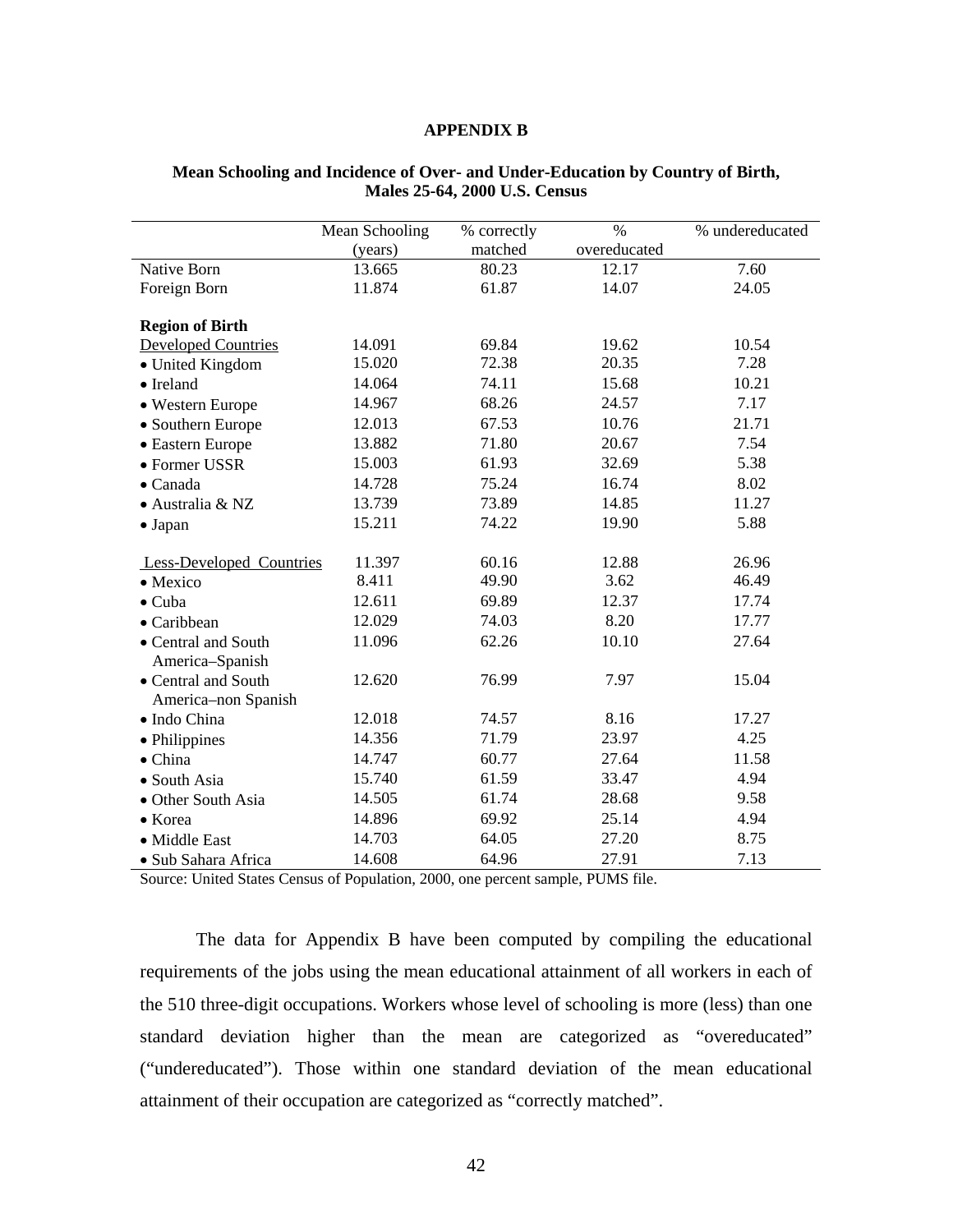Given that the standard deviation of education within occupations exceeds one, the incidence of correctly matched workers is greater under the mode then under the mean plus/minus one standard deviation. In the regression analyses based on the mean, however, the exact difference between the respondents' education and the mean in his occupation determine the number of years of under/over education.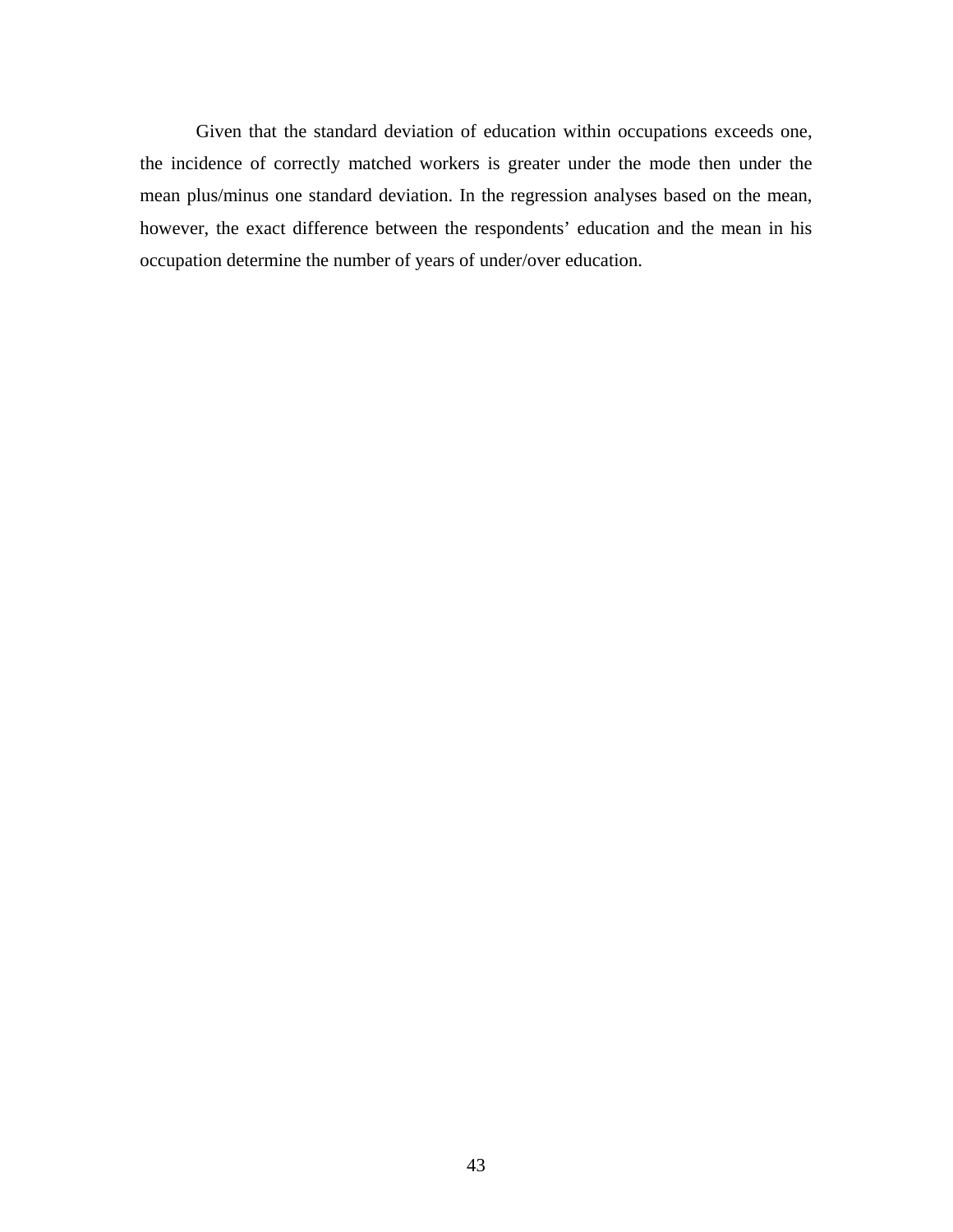## **APPENDIX C**

|                                       | Native Born       |                     |                  | Foreign Born     |                     |                   |
|---------------------------------------|-------------------|---------------------|------------------|------------------|---------------------|-------------------|
| Variable                              | (i)               | (ii)                | Mean(SD)         | (iv)             | (v)                 | Mean(SD)          |
| Constant                              | 4.347             | 3.763               | 1.0              | 5.885            | 4.426               | 1.0               |
|                                       | (192.98)          | (167.06)            | (0.0)            | (108.59)         | (77.55)             | (0.0)             |
| <b>Actual Education</b>               | 0.106<br>(202.11) | (c)                 | 13.665<br>(2.51) | 0.052<br>(66.51) | (c)                 | 11.874<br>(4.78)  |
| Reference<br>Education <sup>(b)</sup> | (c)               | 0.154<br>(254.62)   | 13.574<br>(1.98) | (c)              | 0.153<br>(91.66)    | 13.247<br>(1.94)  |
| Overeducation                         | (c)               | 0.056<br>(52.26)    | 0.698<br>(1.21)  | (c)              | 0.044<br>(18.41)    | 0.711<br>(1.35)   |
| Undereducation                        | (c)               | $-0.067$<br>(69.42) | 0.607<br>(1.39)  | (c)              | $-0.021$<br>(21.30) | 2.084<br>(3.39)   |
| Experience (Exp)                      | 0.033             | 0.036               | 22.395           | 0.011            | 0.018               | 22.213            |
|                                       | (71.94)           | (78.85)             | (10.44)          | (10.61)          | (17.47)             | (10.91)           |
| Exp <sup>2</sup> /100                 | $-0.057$          | $-0.063$            | 6.105            | $-0.016$         | $-0.031$            | 6.124             |
|                                       | (55.56)           | (63.46)             | (5.09)           | (7.89)           | (16.06)             | (5.59)            |
| Logs Weeks                            | 1.009             | 0.999               | 3.821            | 0.874            | 0.864               | 3.766             |
| Worked                                | (183.28)          | (182.80)            | (0.41)           | (72.93)          | (72.82)             | (0.47)            |
| Married                               | 0.269             | 0.253               | 0.654            | 0.210            | 0.190               | 0.645             |
|                                       | (111.24)          | (106.17)            | (0.48)           | (35.30)          | (32.84)             | (0.48)            |
| Race (black)                          | $-0.153$          | $-0.135$            | 0.103            | $-0.186$         | $-0.127$            | 0.076             |
|                                       | (42.95)           | (38.19)             | (0.30)           | (17.36)          | (12.18)             | (0.26)            |
| Veteran                               | $-0.046$          | $-0.031$            | 0.240            | $-0.093$         | $-0.058$            | 0.050             |
|                                       | (16.95)           | (11.65)             | (0.43)           | (7.20)           | (4.58)              | (0.22)            |
| Metropolitan                          | 0.211             | 0.189               | 0.960            | 0.132            | 0.122               | 0.990             |
|                                       | (35.62)           | (32.29)             | (0.20)           | (4.92)           | (4.68)              | (0.10)            |
| South                                 | $-0.057$          | $-0.063$            | 0.361            | $-0.070$         | $-0.076$            | 0.281             |
|                                       | (24.68)           | (27.70)             | (0.48)           | (11.61)          | (12.91)             | (0.45)            |
| Speaks English Very                   | $-0.059$          | $-0.064$            | 0.049            | $-0.085$         | $-0.070$            | 0.333             |
| Well                                  | (11.61)           | (12.79)             | (0.22)           | (9.04)           | (7.72)              | (0.47)            |
| Speaks English Well                   | $-0.096$          | $-0.108$            | 0.008            | $-0.264$         | $-0.174$            | 0.249             |
|                                       | (7.49)            | (8.57)              | (0.09)           | (26.52)          | (17.94)             | (0.43)            |
| Speaks English Not                    | 0.006             | $-0.016$            | 0.004            | $-0.369$         | $-0.271$            | 0.193             |
| Well                                  | (0.33)            | (0.84)              | (0.06)           | (33.52)          | (25.17)             | (0.39)            |
| Speaks English Not                    | 0.136             | 0.022               | 0.0002           | $-0.372$         | $-0.313$            | 0.072             |
| at All                                | (1.39)            | (0.24)              | (0.01)           | (26.94)          | (23.50)             | (0.26)            |
| Years since<br>Migration (YSM)        | (c)               | (c)                 | (c)              | 0.009<br>(9.58)  | 0.010<br>(11.92)    | 16.621<br>(10.95) |

#### **Regression Estimates of Earnings Equations, Total Adult Men in Paid Employment, Over/Under Education based on Modal Education, U.S. 2000(a)**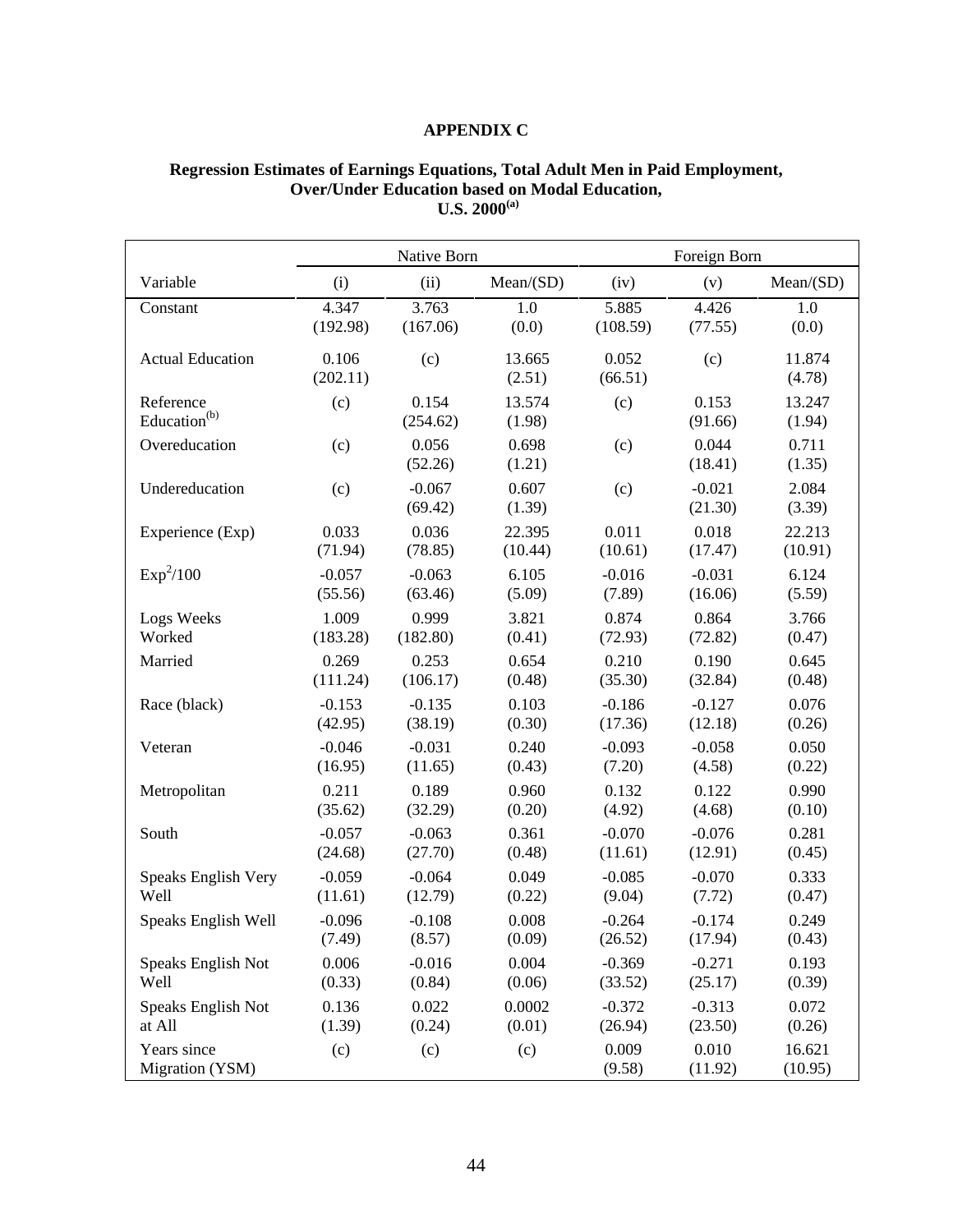| $YSM^2/100$      | (c)     | (c)     | (c)                        | $-0.008$ | $-0.011$ | 3.961  |
|------------------|---------|---------|----------------------------|----------|----------|--------|
|                  |         |         |                            | (3.91)   | (5.60)   | (4.78) |
| Citizen          | (c)     | (c)     | $\left( \mathrm{c}\right)$ | 0.073    | 0.072    | 0.414  |
|                  |         |         |                            | (10.94)  | (11.10)  | (0.49) |
| $\overline{R}^2$ | 0.3348  | 0.3565  |                            | 0.3642   | 0.4040   |        |
| Sample Size      | 533,906 | 533,906 | 533,906                    | 84,290   | 84,290   | 84,290 |

Notes: (a) Heteroscedasticity consistent "t" statistics in parentheses.

(b) Computed using the realized matches procedure with the mode as the reference level of schooling.

(c) Variable not entered into specification.

Dependent variable: Natural logarithm of earnings in 1999.

Source: United States Census of Population, 2000, one percent sample, PUMS file.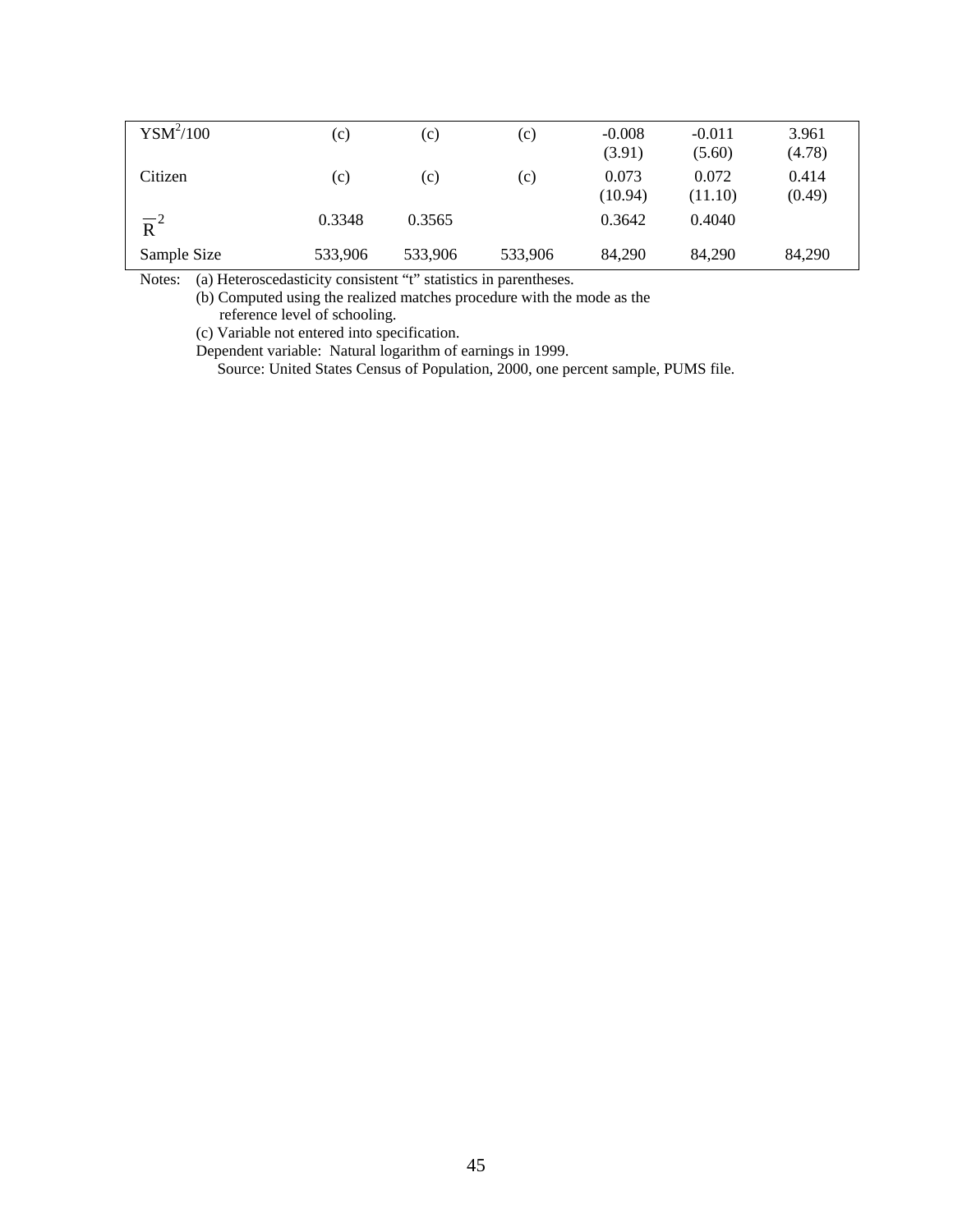# **APPENDIX D**

|                                       | Native Born       |                     | Foreign Born     |                    |                     |                   |
|---------------------------------------|-------------------|---------------------|------------------|--------------------|---------------------|-------------------|
| Variable                              | (i)               | (ii)                | Mean(SD)         | (iv)               | (v)                 | Mean(SD)          |
| Constant                              | 4.347             | 3.640               | 1.0              | 5.885              | 4.493               | 1.0               |
|                                       | (192.98)          | (162.01)            | (0.0)            | (108.59)           | (80.53)             | (0.0)             |
| <b>Actual Education</b>               | 0.106<br>(202.11) | (c)                 | 13.665<br>(2.51) | 0.052<br>(66.51)   | (c)                 | 11.874<br>(4.78)  |
| Required Education <sup>(b)</sup>     | (c)               | 0.167<br>(261.16)   | 13.337<br>(1.82) | (c)                | 0.157<br>(97.41)    | 12.836<br>(2.03)  |
| Overeducation                         | (c)               | 0.051<br>(45.00)    | 0.874<br>(1.16)  | (c)                | 0.041<br>(16.95)    | 0.883<br>(1.36)   |
| Undereducation                        | (c)               | $-0.052$<br>(44.73) | 0.543<br>(1.19)  | (c)                | $-0.013$<br>(11.81) | 1.842<br>(3.11)   |
| Experience (Exp)                      | 0.033             | 0.037               | 22.395           | 0.011              | 0.018               | 22.213            |
|                                       | (71.94)           | (80.99)             | (10.44)          | (10.61)            | (17.99)             | (10.91)           |
| Exp <sup>2</sup> /100                 | $-0.057$          | $-0.065$            | 6.105            | $-0.016$           | $-0.033$            | 6.124             |
|                                       | (55.56)           | (66.03)             | (5.09)           | (7.89)             | (17.02)             | (5.59)            |
| Logs Weeks                            | 1.009             | 0.991               | 3.821            | 0.874              | 0.857               | 3.766             |
| Worked                                | (183.28)          | (182.01)            | (0.41)           | (72.93)            | (72.42)             | (0.47)            |
| Married                               | 0.269             | 0.247               | 0.654            | 0.210              | 0.183               | 0.645             |
|                                       | (111.24)          | (103.99)            | (0.48)           | (35.30)            | (31.77)             | (0.48)            |
| Race (black)                          | $-0.153$          | $-0.124$            | 0.103            | $-0.186$           | $-0.140$            | 0.076             |
|                                       | (42.95)           | (35.44)             | (0.30)           | (17.36)            | (13.47)             | (0.26)            |
| Veteran                               | $-0.046$          | $-0.033$            | 0.240            | $-0.093$           | $-0.065$            | 0.050             |
|                                       | (16.95)           | (12.39)             | (0.43)           | (7.20)             | (5.15)              | (0.22)            |
| Metropolitan                          | 0.211             | 0.183               | 0.960            | 0.132              | 0.074               | 0.990             |
|                                       | (35.62)           | (31.40)             | (0.20)           | (4.92)             | (2.83)              | (0.10)            |
| South                                 | $-0.057$          | $-0.064$            | 0.361            | $-0.070$           | $-0.078$            | 0.281             |
|                                       | (24.68)           | (28.64)             | (0.48)           | (11.61)            | (13.44)             | (0.45)            |
| Speaks English Very                   | $-0.059$          | $-0.065$            | 0.049            | $-0.085$           | $-0.077$            | 0.333             |
| Well                                  | (11.61)           | (13.13)             | (0.22)           | (9.04)             | (8.54)              | (0.47)            |
| Speaks English Well                   | $-0.096$          | $-0.106$            | 0.008            | $-0.264$           | $-0.176$            | 0.249             |
|                                       | (7.49)            | (8.46)              | (0.09)           | (26.52)            | (18.17)             | (0.43)            |
| Speaks English Not                    | 0.006             | $-0.017$            | 0.004            | $-0.369$           | $-0.246$            | 0.193             |
| Well                                  | (0.33)            | (0.90)              | (0.06)           | (33.52)            | (22.85)             | (0.39)            |
| Speaks English Not                    | 0.136             | 0.009               | 0.0002           | $-0.372$           | $-0.262$            | 0.072             |
| at All                                | (1.39)            | (0.11)              | (0.01)           | (26.94)            | (19.61)             | (0.26)            |
| <b>Years Since Migration</b><br>(YSM) | (c)               | (c)                 | (c)              | 0.009<br>(9.58)    | 0.010<br>(11.51)    | 16.621<br>(10.95) |
| $YSM^2/100$                           | (c)               | (c)                 | (c)              | $-0.008$<br>(3.91) | $-0.010$<br>(5.10)  | 3.961<br>(4.78)   |

#### **Regression Estimates of Earnings Equations, Total Adult Men in Paid Employment, Over/Under education Based on Mean Education, U.S. 2000(a)**